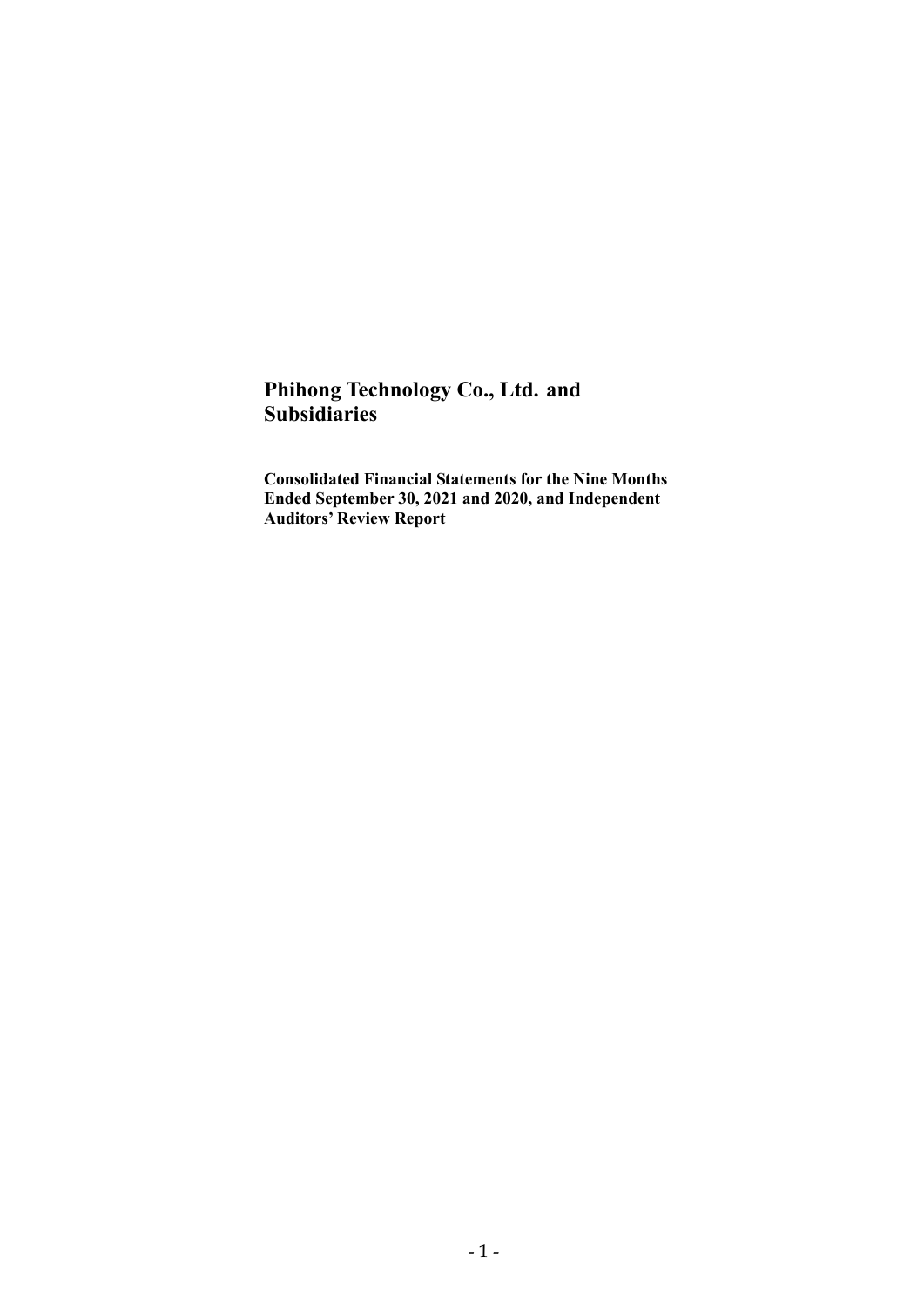# **INDEPENDENT AUDITORS' REVIEW REPORT**

The Board of Directors and Shareholders Phihong Technology Co., Ltd.

#### **Introduction**

We have reviewed the accompanying consolidated balance sheets of Phihong Technology Co., Ltd. (the "Company") and its subsidiaries (collectively, the "Group") as of September 30, 2021 and 2020 the related consolidated statements of comprehensive income for the three months and the nine months ended September 30, 2021 and 2020, the consolidated statements of changes in equity and cash flows for the nine months ended September 30, 2021 and 2020, and related notes, including a summary of significant accounting policies "(collectively referred to as the consolidated financial statements)." Management is responsible for the preparation and fair presentation of the consolidated financial statements in accordance with the Regulations Governing the Preparation of Financial Reports by Securities Issuers, and International Accounting Standard 34 "Interim Financial Reporting" endorsed and issued into effect by the Financial Supervisory Commission of the Republic of China. Our responsibility is to express a conclusion on the consolidated financial statements based on our reviews.

#### **Scope of Review**

Except as explained in the following paragraph, we conducted our reviews in accordance with Statement of Auditing Standards No. 65 "Review of Financial Information Performed by the Independent Auditor of the Entity." A review of consolidated financial statements consists of making inquiries, primarily of persons responsible for financial and accounting matters, and applying analytical and other review procedures. A review is substantially less in scope than an audit and consequently does not enable us to obtain assurance that we would become aware of all significant matters that might be identified in an audit. Accordingly, we do not express an audit opinion.

#### **Basis for Qualified Conclusion**

As disclosed in Note 14 to the consolidated financial statements, the carrying values of the Group's investments accounted for using equity method of \$116,229 thousand and \$144,943 thousand as of September 30, 2021 and 2020, respectively, and the comprehensive (loss) income from the investments of  $\{(16,782)$  thousand and  $\{(20,951)$  thousand,  $\{(33,458)$  thousand and  $\{(14,969)$  thousand for the three months and the nine months ended September 30, 2021 and 2020, respectively, were based on these investees' unreviewed financial statements.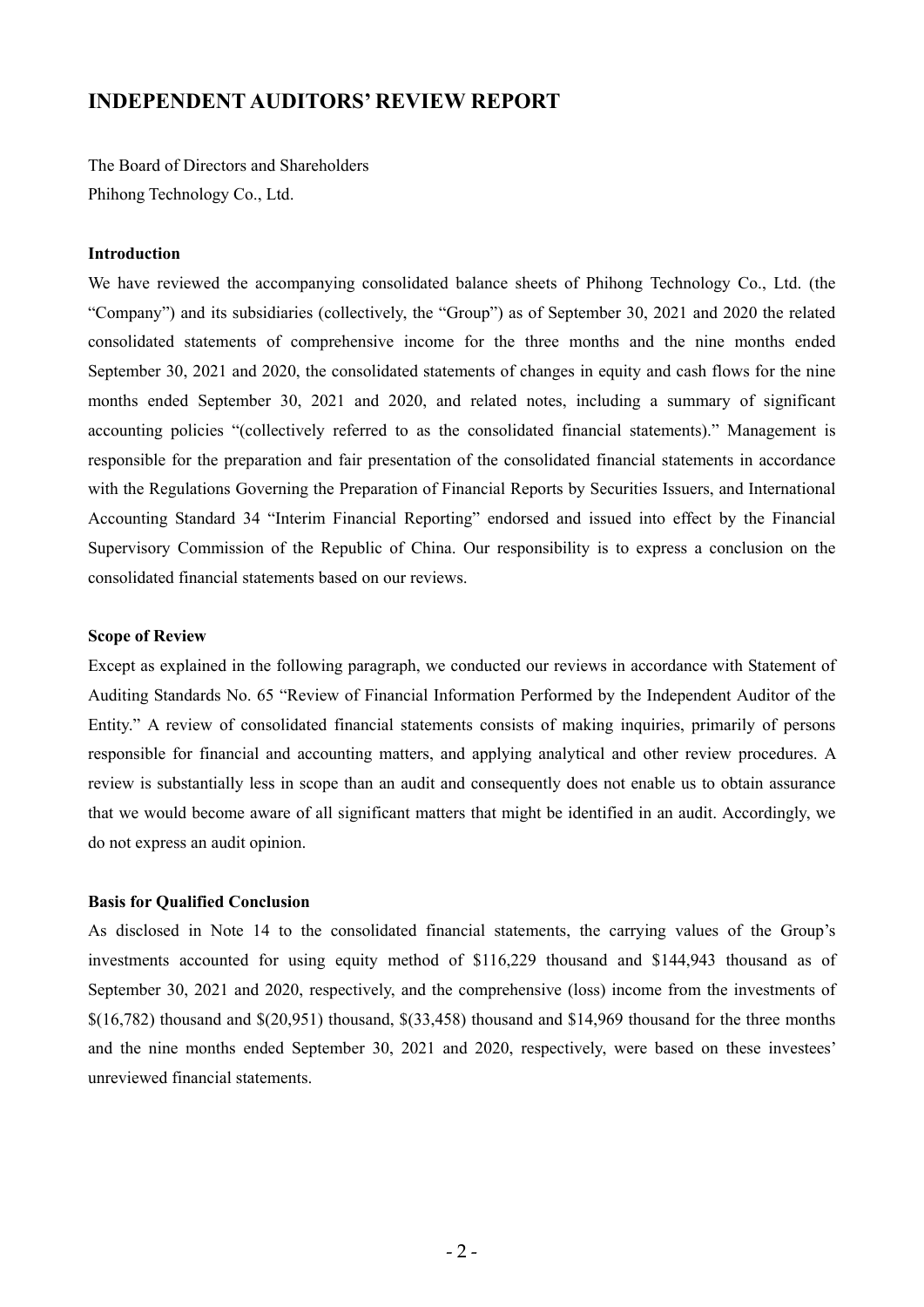#### **Qualified Conclusion**

Based on our reviews, except for the adjustments, if any, as might have been determined to be necessary had the financial statements of equity-method investees as described in the preceding paragraph been reviewed, nothing has come to our attention that caused us to believe that the accompanying consolidated financial statements do not present fairly, in all material respects, the consolidated financial position of the Group as at September 30, 2021 and 2020, its consolidated financial performance for the three months ended September 30, 2021 and 2020, and its consolidated financial performance and its consolidated cash flows for the nine months ended September 30, 2021 and 2020 in accordance with the Regulations Governing the Preparation of Financial Reports by Securities Issuers, and International Accounting Standard 34 "Interim Financial Reporting" endorsed and issued into effect by the Financial Supervisory Commission of the Republic of China.

The engagement partners on the reviews resulting in this independent auditors' review report are Ker-Chang Wu and Kuo-Tien Hung.

Deloitte & Touche Taipei, Taiwan Republic of China

November 4, 2021

## *Notice to Readers*

*The accompanying consolidated financial statements are intended only to present the consolidated financial position, financial performance and cash flows in accordance with accounting principles and practices generally accepted in the Republic of China and not those of any other jurisdictions. The standards, procedures and practices to audit such consolidated financial statements are those generally applied in the Republic of China.* 

For the convenience of readers, the independent auditors' report and the accompanying consolidated financial *statements have been translated into English from the original Chinese version prepared and used in the Republic of China. If there is any conflict between the English version and the original Chinese version or any difference in the interpretation of the two versions, the Chinese-language independent auditors' report and consolidated financial statements shall prevail.*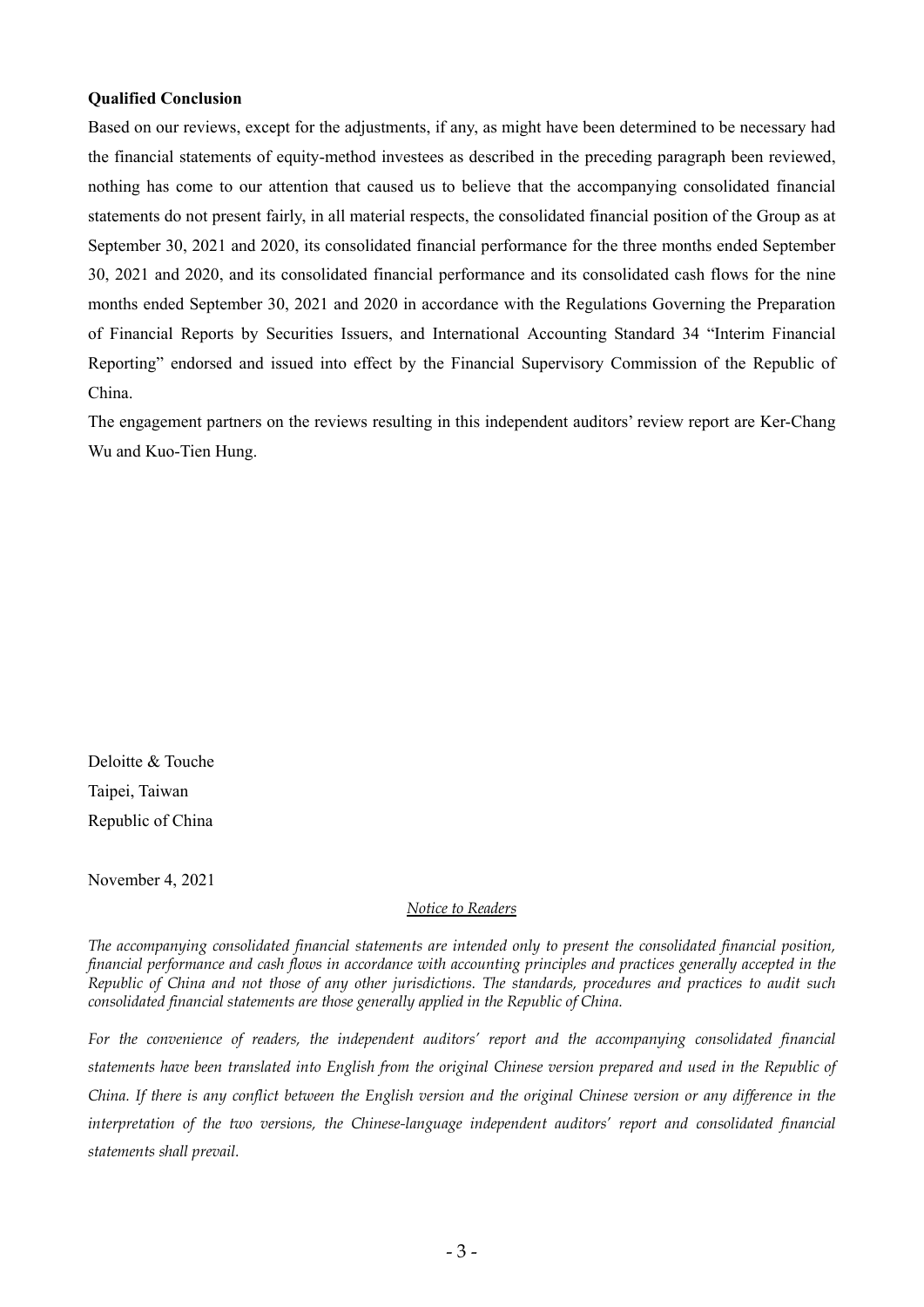#### **CONSOLIDATED BALANCE SHEETS**

## **(In Thousands of New Taiwan Dollars)**

|                                                                                                 | September 30, 2021          |                          | December 31, 2020          |                          | <b>September 30, 2020</b>   |                          |
|-------------------------------------------------------------------------------------------------|-----------------------------|--------------------------|----------------------------|--------------------------|-----------------------------|--------------------------|
| <b>ASSETS</b>                                                                                   | (Reviewed)<br><b>Amount</b> | $\overline{\frac{0}{0}}$ | (Audited)<br><b>Amount</b> | $\overline{\frac{0}{0}}$ | (Reviewed)<br><b>Amount</b> | $\overline{\frac{0}{0}}$ |
| <b>CURRENT ASSETS</b>                                                                           |                             |                          |                            |                          |                             |                          |
| Cash and cash equivalents (Note 6)<br>Financial assets at fair value through profit or loss -   | \$2,026,039                 | 18                       | \$2,545,804                | 25                       | \$2,181,113                 | 23                       |
| current (Note 7)<br>Financial assets at amortized cost-current (Note 9)                         | 225,684                     | $\overline{2}$           | 43,600                     |                          | 397,039                     | 4                        |
| Trade receivables (Note 10)                                                                     | 1,937,926                   | 17                       | 2,019,406                  | 20                       | 1,969,195                   | 20                       |
| Other receivables                                                                               | 32,405                      |                          | 25,329                     |                          | 25,131                      |                          |
| Inventories (Note 11)<br>Non-current assets held for sale (Note 12)                             | 3,135,264<br>242,366        | 27<br>$\overline{2}$     | 2,015,069<br>245,819       | 20<br>$\overline{2}$     | 1,418,932<br>240,849        | 15<br>3                  |
| Other current assets                                                                            | 170,227                     |                          | 102,907                    |                          | 129,913                     |                          |
| Total current assets                                                                            | 7,769,911                   | $\overline{67}$          | 6,997,934                  | 68                       | 6,362,172                   | 66                       |
| NON-CURRENT ASSETS                                                                              |                             |                          |                            |                          |                             |                          |
| Financial assets at fair value through other                                                    |                             |                          |                            |                          |                             |                          |
| comprehensive income - non-current (Note 8)<br>Financial assets at amortized cost - non-current | 81,938                      | $\mathbf{1}$             | 65,828                     | 1                        | 66,542                      | $\mathbf{1}$             |
| (Notes 9 and 30)                                                                                | 37,684                      |                          | 37,100                     |                          | 36,600                      |                          |
| Investments accounted for using equity method                                                   |                             |                          |                            |                          |                             |                          |
| (Note $14$ )<br>Property, plant and equipment (Note 15)                                         | 116,229<br>3,078,956        | 1<br>27                  | 152,366<br>2,590,539       | -1<br>25                 | 144,943<br>2,570,425        | $\mathbf{1}$<br>27       |
| Right-of-use assets (Note 16)                                                                   | 301,635                     | 3                        | 282,788                    | $\overline{3}$           | 286,763                     | $\overline{3}$           |
| Intangible assets (Note 17)<br>Deferred tax asset                                               | 27,177                      |                          | 27,679                     |                          | 29,973                      |                          |
| Other non-current assets                                                                        | 56,553<br>84,479            |                          | 57,043<br>151,394          |                          | 58,816<br>72,676            |                          |
| Total non-current assets                                                                        | 3,784,651                   | 33                       | 3,364,737                  | $\overline{32}$          | 3,266,738                   | $\overline{34}$          |
| <b>TOTAL</b>                                                                                    | \$11,554,562                | 100                      | \$10,362,671               | 100                      | \$9,628,910                 | 100                      |
| <b>LIABILITIES AND EQUITY</b><br><b>CURRENT LIABILITIES</b>                                     |                             |                          |                            |                          |                             |                          |
| Short-term borrowings (Note 18)                                                                 | \$995,013                   | 8                        | \$256,320                  | 2                        | \$87,360                    |                          |
| Trade payables                                                                                  | 3,030,920                   | 26                       | 2,846,732                  | 27                       | 2,379,574                   | 25                       |
| Trade payables to related parties (Note 29)<br>Other payables (Note 20)                         | 83,068<br>556,493           | $\varsigma$              | 82,497<br>570,038          | 6                        | 76,328<br>555,021           | 6                        |
| Current tax liabilities                                                                         | 21,536                      |                          | 19,558                     |                          | 31,230                      |                          |
| Lease liabilities - current (Note 16)                                                           | 20,627                      |                          | 7,786                      |                          | 7,510                       |                          |
| Current portion of long-term borrowings<br>(Notes 18 and 19)                                    | 798,056                     | 7                        | 1,064,620                  | 10                       | 1,013,585                   | 10                       |
| Other current liabilities (Notes 12 and 20)                                                     | 336,731                     | 3                        | 291,113                    | 3                        | 272,091                     | 3                        |
| Total current liabilities                                                                       | 5,842,444                   | 50                       | 5,138,664                  | 49                       | 4,422,699                   | 46                       |
| NON-CURRENT LIABILITIES                                                                         |                             |                          |                            |                          |                             |                          |
| Bonds payable (Note 19)                                                                         | 698,181                     | 6                        |                            |                          |                             |                          |
| Long-term borrowings (Note 18)<br>Deferred tax liabilities                                      | 504,116<br>60,120           | 4                        | 303,944<br>67,820          | 3                        | 331,038<br>77,193           | 3                        |
| Lease liabilities - non-current (Note 16)                                                       | 29,707                      |                          | 12,665                     |                          | 13,023                      |                          |
| Net defined benefit liability - non-current                                                     | 84,782                      |                          | 94,068                     |                          | 96,913                      |                          |
| Other non-current liabilities<br>Total non-current liabilities                                  | 620<br>1,377,526            | 12                       | 629<br>479,126             | 5                        | 584<br>518,751              | 5                        |
|                                                                                                 |                             |                          |                            |                          |                             |                          |
| Total liabilities                                                                               | 7,219,970                   | 62                       | 5,617,790                  | 54                       | 4,941,450                   | 51                       |
| EQUITY ATTRIBUTABLE TO OWNERS OF THE                                                            |                             |                          |                            |                          |                             |                          |
| <b>COMPANY</b> (Note 22)                                                                        |                             |                          |                            |                          |                             |                          |
| Ordinary shares<br>Capital surplus                                                              | 3,376,884<br>1,044,017      | 29<br>$\overline{9}$     | 3,376,884<br>1,044,017     | 33<br>$\overline{10}$    | 3,376,884<br>1,044,017      | $\frac{35}{11}$          |
| Retained earnings                                                                               |                             |                          |                            |                          |                             |                          |
| Legal reserve                                                                                   | 612,916                     | 5                        | 767,660                    | 7                        | 767,660                     | 8                        |
| Special reserve<br>Accumulated deficits                                                         | 230,859<br>(297, 851)       | $\overline{2}$<br>(2)    | 230,859<br>(154, 744)      | 2<br>(1)                 | 230,859<br>(175, 651)       | 3<br>(2)                 |
| Total retained earnings                                                                         | 545,924                     | 5                        | 843,775                    | 8                        | 822,868                     | 9                        |
| Other equity                                                                                    |                             |                          |                            |                          |                             |                          |
| Exchange differences on translating the financial<br>statements of foreign operations           | (532, 871)                  | (4)                      | (448, 879)                 | (4)                      | (479, 118)                  | (5)                      |
| Unrealized loss on financial assets at fair value                                               |                             |                          |                            |                          |                             |                          |
| through other comprehensive income                                                              | (90, 652)                   | (1)                      | (62,007)                   | (1)                      | (68,085)                    | (1)                      |
| Total other equity<br>Total equity attributable to owners of the                                | (623, 523)                  | (5)                      | (510, 886)                 | (5)                      | (547,203)                   | (6)                      |
| Company                                                                                         | 4,343,302                   | 38                       | 4,753,790                  | 46                       | 4,696,566                   | 49                       |
| NON-CONTROLLING INTERESTS (Note 22)                                                             | (8,710)                     |                          | (8,909)                    |                          | (9,106)                     |                          |
| Total equity                                                                                    | 4,334,592                   | 38                       | 4,744,881                  | 46                       | 4,687,460                   | 49                       |
| <b>TOTAL</b>                                                                                    | \$11,554,562                | 100                      | \$10,362,671               | 100                      | \$9,628,910                 | 100                      |
| The accompanying notes are an integral part of the consolidated financial statements.           |                             |                          |                            |                          |                             |                          |

(With Deloitte & Touche review report dated November 4, 2021)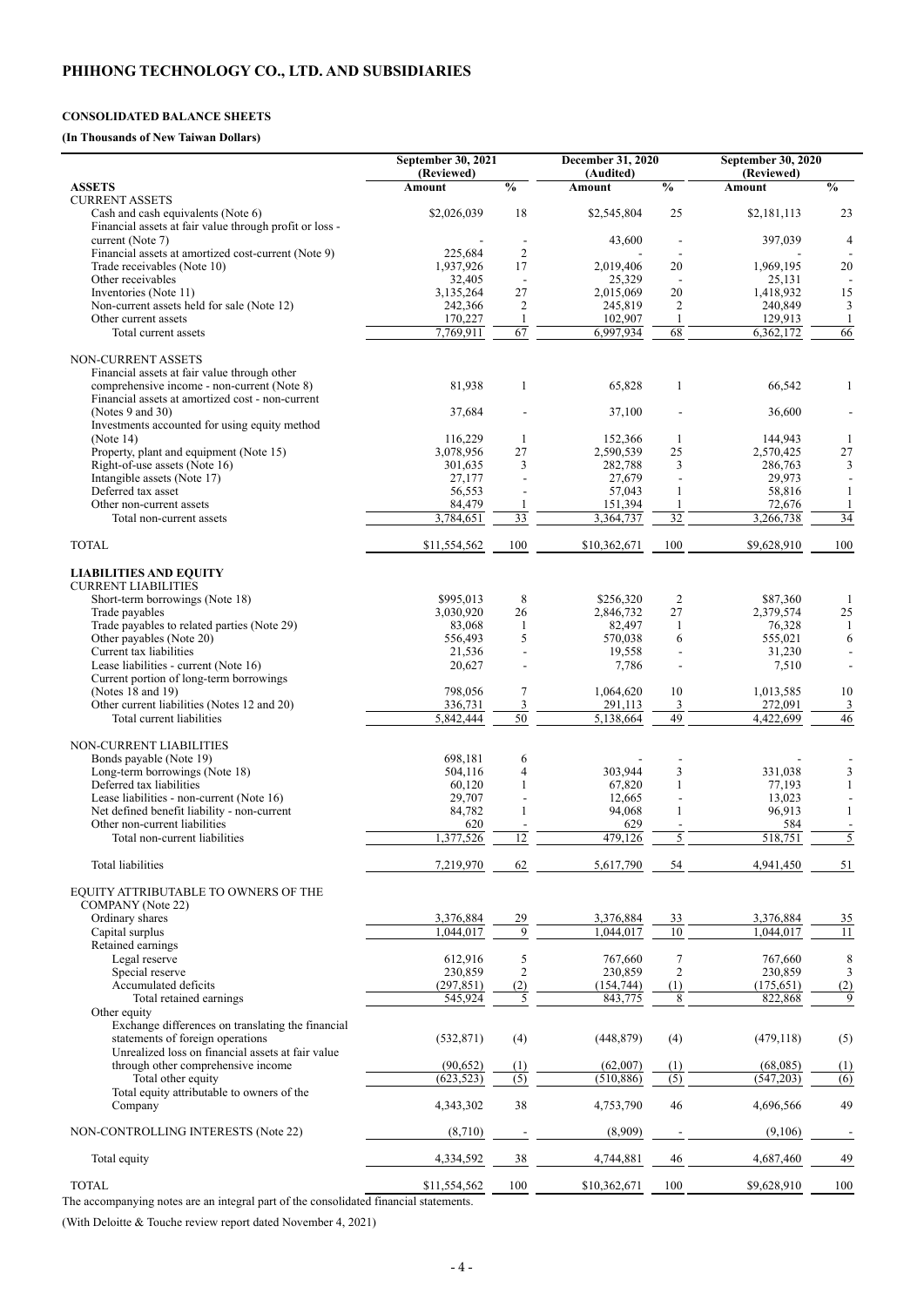## **CONSOLIDATED STATEMENTS OF COMPREHENSIVE INCOME**

**(In Thousands of New Taiwan Dollars, Except Earnings (Loss) Per Share) (Reviewed, Not Audited)** 

|                                                                                                                                                                                                        | For the Three Months Ended September 30 |                                 | For the Nine Months Ended September 30 |                             |                              |                      |                              |                      |
|--------------------------------------------------------------------------------------------------------------------------------------------------------------------------------------------------------|-----------------------------------------|---------------------------------|----------------------------------------|-----------------------------|------------------------------|----------------------|------------------------------|----------------------|
|                                                                                                                                                                                                        | 2021                                    |                                 | 2020                                   |                             | 2021                         |                      | 2020                         |                      |
| <b>OPERATING REVENUE (Note 36)</b>                                                                                                                                                                     | <b>Amount</b><br>\$3,144,150            | $\overline{\frac{0}{0}}$<br>100 | <b>Amount</b><br>\$2,523,812           | $\frac{0}{0}$<br>100        | <b>Amount</b><br>\$8,510,109 | $\frac{0}{0}$<br>100 | <b>Amount</b><br>\$6,580,163 | $\frac{0}{0}$<br>100 |
| <b>OPERATING COSTS</b> (Notes 11 and 29)                                                                                                                                                               | 2,746,904                               | 87                              | 2,178,402                              | 86                          | 7,550,937                    | 89                   | 5,732,683                    | $87\,$               |
| OPERATING GROSS PROFIT                                                                                                                                                                                 | 397,246                                 | 13                              | 345,410                                | 14                          | 959,172                      | 11                   | 847,480                      | 13                   |
| <b>OPERATING EXPENSES</b>                                                                                                                                                                              |                                         |                                 |                                        |                             |                              |                      |                              |                      |
| Sales and marketing expenses                                                                                                                                                                           | 139,042                                 | 4                               | 116,660                                | 5                           | 400,909                      | 5                    | 325,151                      | 5                    |
| General and administration expenses                                                                                                                                                                    | 123,679                                 | $\overline{4}$                  | 123,157                                | 5                           | 360,354                      | $\overline{4}$       | 353,141                      | 5                    |
| Research and development expenses                                                                                                                                                                      | 184,644                                 | 6                               | 156,195                                | 6                           | 529,737                      | 6                    | 471,765                      | $\overline{7}$       |
| Excepted credit impairment gain                                                                                                                                                                        | (165)                                   |                                 | (1,172)                                |                             | (244)                        |                      | (1,683)                      |                      |
| Total operating expenses                                                                                                                                                                               | 447,200                                 | 14                              | 394,840                                | 16                          | 1,290,756                    | 15                   | 1,148,374                    | 17                   |
| <b>LOSS FROM OPERATIONS</b>                                                                                                                                                                            | (49, 954)                               | (1)                             | (49, 430)                              | (2)                         | (331, 584)                   | (4)                  | (300, 894)                   | (4)                  |
| NON-OPERATING INCOME AND<br><b>EXPENSES</b>                                                                                                                                                            |                                         |                                 |                                        |                             |                              |                      |                              |                      |
| Interest income (Note 23)                                                                                                                                                                              | 6,888                                   |                                 | 7,991                                  |                             | 20,893                       |                      | 24,507                       |                      |
| Other income (Notes 23 and 26)                                                                                                                                                                         | 30,081                                  |                                 | 79,213                                 | $\overline{3}$              | 68,258                       | 1                    | 168,672                      | $\overline{2}$       |
| Other gains and losses (Note 23)                                                                                                                                                                       | 8,968                                   |                                 | (15,234)                               |                             | (15,387)                     |                      | (23, 343)                    |                      |
| Finance costs (Note 23)                                                                                                                                                                                | (10,909)                                |                                 | (5,743)                                |                             | (26,984)                     | (1)                  | (16, 459)                    |                      |
| Share of loss from associates account                                                                                                                                                                  |                                         |                                 |                                        |                             |                              |                      |                              |                      |
| for using the equity method (Note 14)                                                                                                                                                                  |                                         |                                 |                                        |                             |                              |                      |                              |                      |
|                                                                                                                                                                                                        | (5,360)                                 |                                 | (571)                                  |                             | (6,297)                      |                      | (5,276)                      |                      |
| Total non-operating income and<br>expenses                                                                                                                                                             | 29,668                                  |                                 | 65,656                                 | 3                           | 40,483                       |                      | 148,101                      | $\overline{2}$       |
| PROFIT (LOSS) BEFORE INCOME TAX                                                                                                                                                                        | (20, 286)                               |                                 | 16,226                                 |                             | (291, 101)                   | (4)                  | (152,793)                    | (2)                  |
|                                                                                                                                                                                                        |                                         |                                 |                                        |                             |                              |                      |                              |                      |
| INCOME TAX BENEFIT (EXPENSE)                                                                                                                                                                           |                                         |                                 |                                        |                             |                              |                      |                              |                      |
| (Notes 4 and 24)                                                                                                                                                                                       | 4,413                                   |                                 | 3,643                                  |                             | (6,765)                      |                      | (22, 873)                    |                      |
| PROFIT (LOSS) FOR THE PERIOD                                                                                                                                                                           | (15, 873)                               |                                 | 19,869                                 |                             | (297, 866)                   | (4)                  | (175,666)                    | (2)                  |
| OTHER COMPREHENSIVE LOSS<br>Items that may not reclassified<br>subsequently to profit or loss:<br>Unrealized loss on financial assets<br>at fair value through other<br>comprehensive income (Note 22) | (152)                                   |                                 | (604)                                  |                             | (1, 484)                     |                      | (8,769)                      |                      |
| Share of the other comprehensive<br>income (loss) of associates<br>accounted for using the equity                                                                                                      |                                         |                                 |                                        |                             |                              |                      |                              |                      |
| method (Notes 14 and 22)<br>Items that may be reclassified<br>subsequently to profit or loss:<br>Exchange differences on<br>translating the financial                                                  | (11, 422)                               |                                 | (20, 380)                              | (1)                         | (27,161)                     |                      | 20,245                       |                      |
| statements of foreign operations                                                                                                                                                                       |                                         |                                 |                                        |                             |                              |                      |                              |                      |
| (Note 22)<br>Total other comprehensive income                                                                                                                                                          | (19,293)                                | (1)                             | 44,729                                 | 2                           | (83,778)                     | (1)                  | (62, 651)                    | (1)                  |
| $(\text{loss})$                                                                                                                                                                                        | (30, 867)                               | (1)                             | 23,745                                 |                             | (112, 423)                   | (1)                  | (51, 175)                    | (1)                  |
| TOTAL COMPREHENSIVE INCOME                                                                                                                                                                             |                                         |                                 |                                        |                             |                              |                      |                              |                      |
| (LOSS)                                                                                                                                                                                                 | $(\$46,740)$                            | (1)                             | \$43,614                               | 2                           | $(\$410,289)$                | (5)                  | $(\$226, 841)$               | (3)                  |
|                                                                                                                                                                                                        |                                         |                                 |                                        |                             |                              |                      |                              |                      |
| PROFIT (LOSS) ATTRIBUTABLE TO:                                                                                                                                                                         |                                         |                                 |                                        |                             |                              |                      |                              |                      |
| Owners of the Company                                                                                                                                                                                  | (\$15,869)                              |                                 | \$19,877                               |                             | $(\$297,851)$                | (4)                  | (\$175,651)                  | (2)                  |
| Non-controlling interests                                                                                                                                                                              | (4)                                     |                                 | (8)                                    |                             | (15)                         |                      | (15)                         |                      |
| Total                                                                                                                                                                                                  | (\$15,873)                              |                                 | \$19,869                               |                             | $($ \$297,866)               | (4)                  | (\$175,666)                  | (2)                  |
| TOTAL COMPREHENSIVE INCOME<br>(LOSS) ATTRIBUTABLE TO:                                                                                                                                                  |                                         |                                 |                                        |                             |                              |                      |                              |                      |
| Owners of the Company                                                                                                                                                                                  | (\$46,768)                              | (1)                             | \$43,479                               | 2                           | (\$410,488)                  | (5)                  | $(\$227,107)$                | (3)                  |
| Non-controlling interests                                                                                                                                                                              | 28<br>( \$46,740)                       | (1)                             | 135<br>\$43,614                        | $\mathcal{D}_{\mathcal{L}}$ | 199                          | $\overline{(5)}$     | 266                          |                      |
| Total                                                                                                                                                                                                  |                                         |                                 |                                        |                             | (\$410,289)                  |                      | (\$226,841)                  | (3)                  |
| EARNING (LOSS) PER SHARE (Note 25)<br><b>Basic</b>                                                                                                                                                     | (\$0.05)                                |                                 | \$0.06                                 |                             | (\$0.88)                     |                      | $(\$0.52)$                   |                      |

The accompanying notes are an integral part of the consolidated financial statements.

(With Deloitte & Touche review report dated November 4, 2021)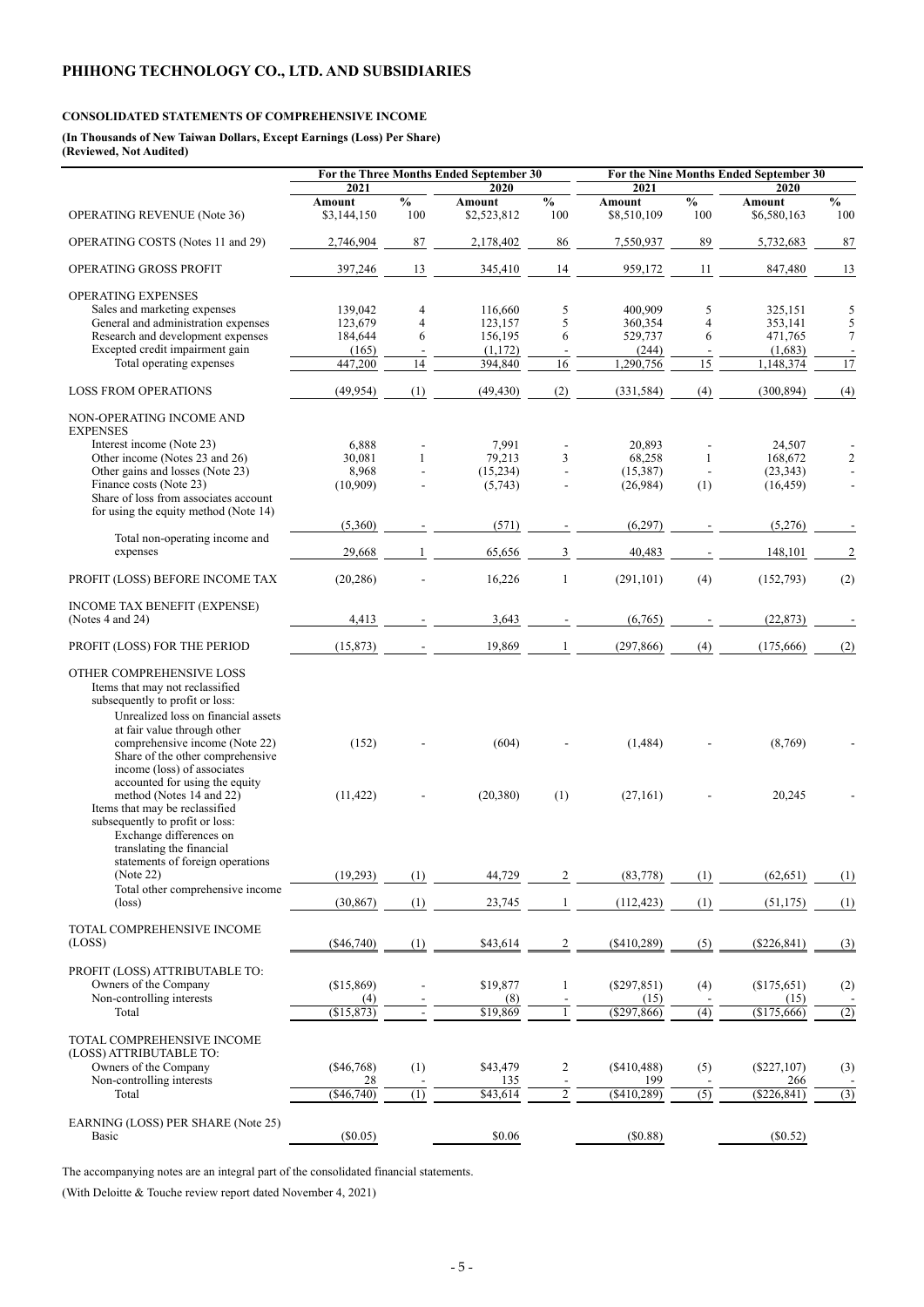# **CONSOLIDATED STATEMENTS OF CHANGES IN EQUITY**

# **FOR THE NINE MONTHS ENDED SEPTEMBER 30, 2021 AND 2020**

## **(In Thousands of New Taiwan Dollars) (Reviewed, Not Audited)**

|                                                                                                            |                        |                          |                          | <b>Equity Attributable to Owners of the Company</b> |                                                                                                                                                                                 |               |                |              |                 |                     |
|------------------------------------------------------------------------------------------------------------|------------------------|--------------------------|--------------------------|-----------------------------------------------------|---------------------------------------------------------------------------------------------------------------------------------------------------------------------------------|---------------|----------------|--------------|-----------------|---------------------|
|                                                                                                            |                        |                          |                          |                                                     |                                                                                                                                                                                 |               | Other equity   |              |                 |                     |
|                                                                                                            |                        |                          | <b>Retained earnings</b> |                                                     | <b>Unrealized</b><br><b>Exchange</b><br>differences on<br>gain (loss) on<br>financial assets<br>translating the<br>financial<br>at fair value<br>through other<br>statements of |               |                |              |                 |                     |
|                                                                                                            |                        |                          |                          |                                                     | Accumulated                                                                                                                                                                     | foreign       | comprehensive  |              | Non-controlling |                     |
|                                                                                                            | <b>Ordinary shares</b> | Capital surplus          | Legal reserve            | <b>Special reserve</b>                              | deficits                                                                                                                                                                        | operations    | income         | <b>Total</b> | interests       | <b>Total equity</b> |
| Balance at January 1, 2020                                                                                 | \$3,376,884            | \$1,044,017              | \$808,806                | \$230,859                                           | $(\$41,146)$                                                                                                                                                                    | (\$416,186)   | $(\$79,561)$   | \$4,923,673  | (\$9,372)       | \$4,914,301         |
| Legal reserve used to offset<br>accumulated deficits                                                       |                        | $\overline{\phantom{a}}$ | (41, 146)                | $\overline{\phantom{a}}$                            | 41,146                                                                                                                                                                          |               |                |              |                 |                     |
| Loss for the nine months ended<br>September 30, 2020                                                       |                        |                          |                          | $\overline{\phantom{a}}$                            | (175, 651)                                                                                                                                                                      |               | $\blacksquare$ | (175, 651)   | (15)            | (175,666)           |
| Other comprehensive income (loss)<br>for the nine months ended September                                   |                        |                          |                          |                                                     |                                                                                                                                                                                 |               |                |              |                 |                     |
| $30, 2020$ , net of income tax                                                                             |                        |                          |                          |                                                     |                                                                                                                                                                                 | (62, 932)     | 11,476         | (51, 456)    | 281             | (51, 175)           |
| Total comprehensive income (loss)<br>for the nine months ended September<br>30, 2020                       |                        |                          |                          |                                                     | (175, 651)                                                                                                                                                                      | (62, 932)     | 11,476         | (227, 107)   | 266             | (226, 841)          |
|                                                                                                            |                        |                          |                          |                                                     |                                                                                                                                                                                 |               |                |              |                 |                     |
| Balance at September 30, 2020                                                                              | \$3,376,884            | \$1,044,017              | \$767,660                | \$230,859                                           | (\$175,651)                                                                                                                                                                     | $(\$479,118)$ | $(\$68,085)$   | \$4,696,566  | $(\$9,106)$     | \$4,687,460         |
| Balance at January 1, 2021                                                                                 | \$3,376,884            | \$1,044,017              | \$767,660                | \$230,859                                           | (\$154,744)                                                                                                                                                                     | $(\$448,879)$ | $(\$62,007)$   | \$4,753,790  | (\$8,909)       | \$4,744,881         |
| Legal reserve used to offset<br>accumulated deficits                                                       |                        |                          | (154, 744)               |                                                     | 154,744                                                                                                                                                                         |               |                |              |                 |                     |
| Loss for the nine months ended<br>September 30, 2021                                                       |                        |                          |                          |                                                     | (297, 851)                                                                                                                                                                      |               |                | (297, 851)   | (15)            | (297, 866)          |
| Other comprehensive income (loss)<br>for the nine months ended September<br>$30, 2021$ , net of income tax |                        |                          |                          |                                                     |                                                                                                                                                                                 | (83,992)      | (28, 645)      | (112, 637)   | 214             | (112, 423)          |
| Total comprehensive income (loss)<br>for the nine months ended September<br>30, 2021                       |                        |                          |                          |                                                     | (297, 851)                                                                                                                                                                      | (83,992)      | (28, 645)      | (410, 488)   | 199             | (410, 289)          |
|                                                                                                            |                        |                          |                          |                                                     |                                                                                                                                                                                 |               |                |              |                 |                     |
| Balance at September 30, 2021                                                                              | \$3,376,884            | \$1,044,017              | \$612,916                | \$230,859                                           | $(\$297,851)$                                                                                                                                                                   | $(\$532,871)$ | $(\$90,652)$   | \$4,343,302  | (\$8,710)       | \$4,334,592         |

The accompanying notes are an integral part of the consolidated financial statements.

(With Deloitte & Touche review report dated November 4, 2021)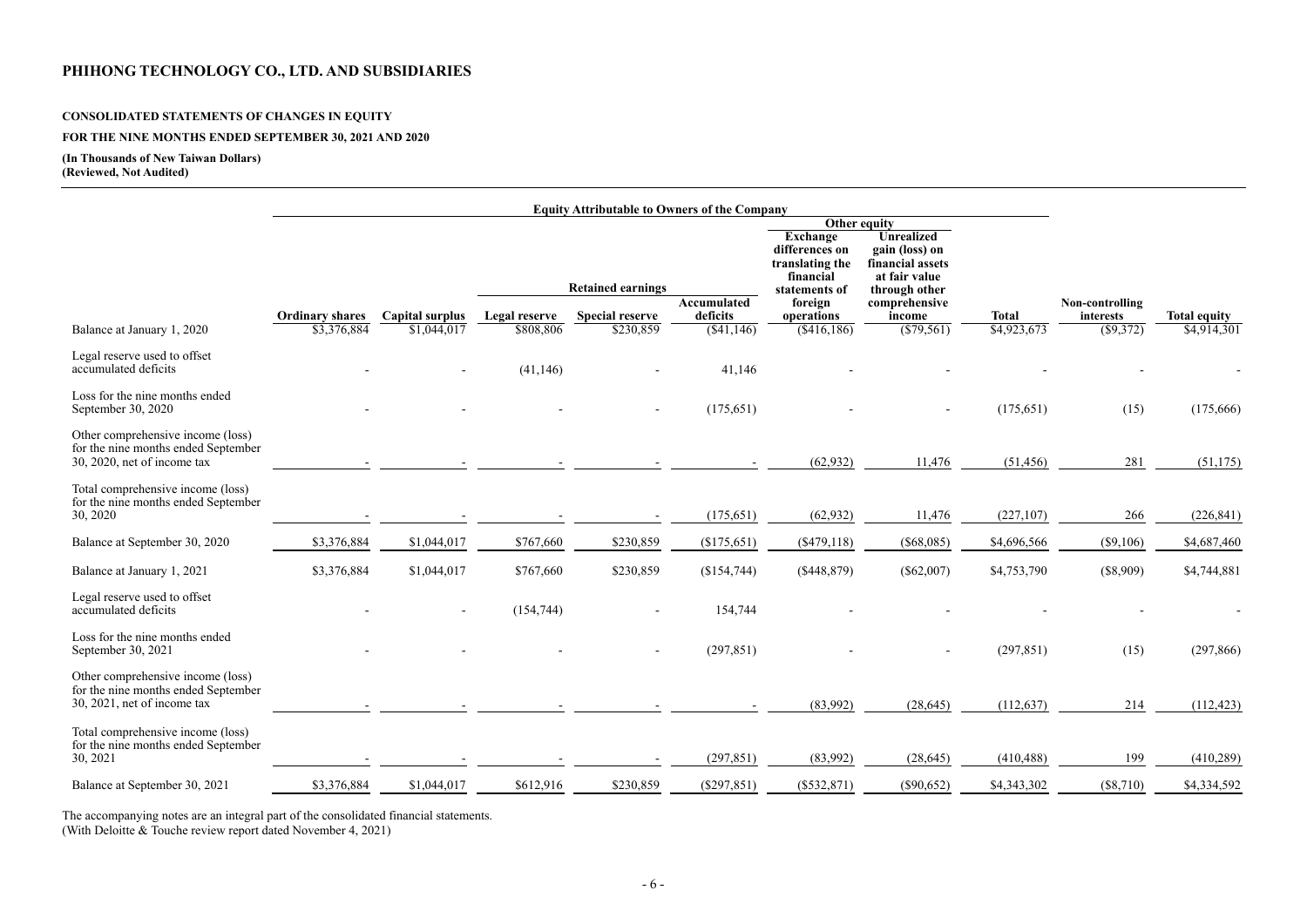# **CONSOLIDATED STATEMENTS OF CASH FLOWS**

## **FOR THE NINE MONTHS ENDED SEPTEMBER 30, 2021 AND 2020**

## **(In Thousands of New Taiwan Dollars)**

**(Reviewed, Not Audited)** 

|                                                 | <b>Nine Months Ended September 30</b> |             |  |
|-------------------------------------------------|---------------------------------------|-------------|--|
|                                                 | 2021                                  | 2020        |  |
| CASH FLOWS FROM OPERATING ACTIVITIES            |                                       |             |  |
| Loss before income tax                          | $(\$291,101)$                         | (\$152,793) |  |
| Adjustments for:                                |                                       |             |  |
| Depreciation expense                            | 215,106                               | 235,199     |  |
| Amortization expense                            | 9,886                                 | 9,472       |  |
| Excepted credit impairment gain                 | (244)                                 | (1,683)     |  |
| Net gain on fair value change of financial      |                                       |             |  |
| assets designated as at fair value through      |                                       |             |  |
| profit                                          |                                       | (8, 801)    |  |
| Finance costs                                   | 26,984                                | 16,459      |  |
| Interest income                                 | (20, 893)                             | (24, 507)   |  |
| Share of loss from associates accounted for     |                                       |             |  |
| using the equity method                         | 6,297                                 | 5,276       |  |
| Loss on disposal of property, plant and         |                                       |             |  |
| equipment                                       | 3,392                                 | 2,507       |  |
| Loss on disposal of intangible assets           | 8                                     | 92          |  |
| Gain on disposal of investment                  | (795)                                 | (321)       |  |
| Allowance for inventory valuation and           |                                       |             |  |
| obsolescence loss                               | 79,803                                | 65,672      |  |
| Net changes in operating assets and liabilities |                                       |             |  |
| Notes receivables                               |                                       | 2,022       |  |
| Trade receivables                               | 81,763                                | 71,406      |  |
| Other receivables                               | 3,703                                 | 19,971      |  |
| Inventories                                     | (1,199,998)                           | (130, 674)  |  |
| Other current assets                            | (56, 829)                             | (69, 375)   |  |
| Trade payables                                  | 184,188                               | 167,027     |  |
| Trade payables to related parties               | 571                                   | 6,802       |  |
| Other payables                                  | (11, 526)                             | (145, 551)  |  |
| Other current liabilities                       | 45,618                                | 161,229     |  |
| Net defined benefit liability                   | (9,286)                               | (5,313)     |  |
| Cash (used in) generated from operating         |                                       |             |  |
| activities                                      | (933, 353)                            | 224,116     |  |
| Interest received                               | 12,793                                | 23,044      |  |
| Interest paid                                   | (28, 486)                             | (16,701)    |  |
| Income tax paid                                 | (7,591)                               | (20,040)    |  |
| Net cash (used in) generated from operating     |                                       |             |  |
| activities                                      | (956, 637)                            | 210,419     |  |

(Continued)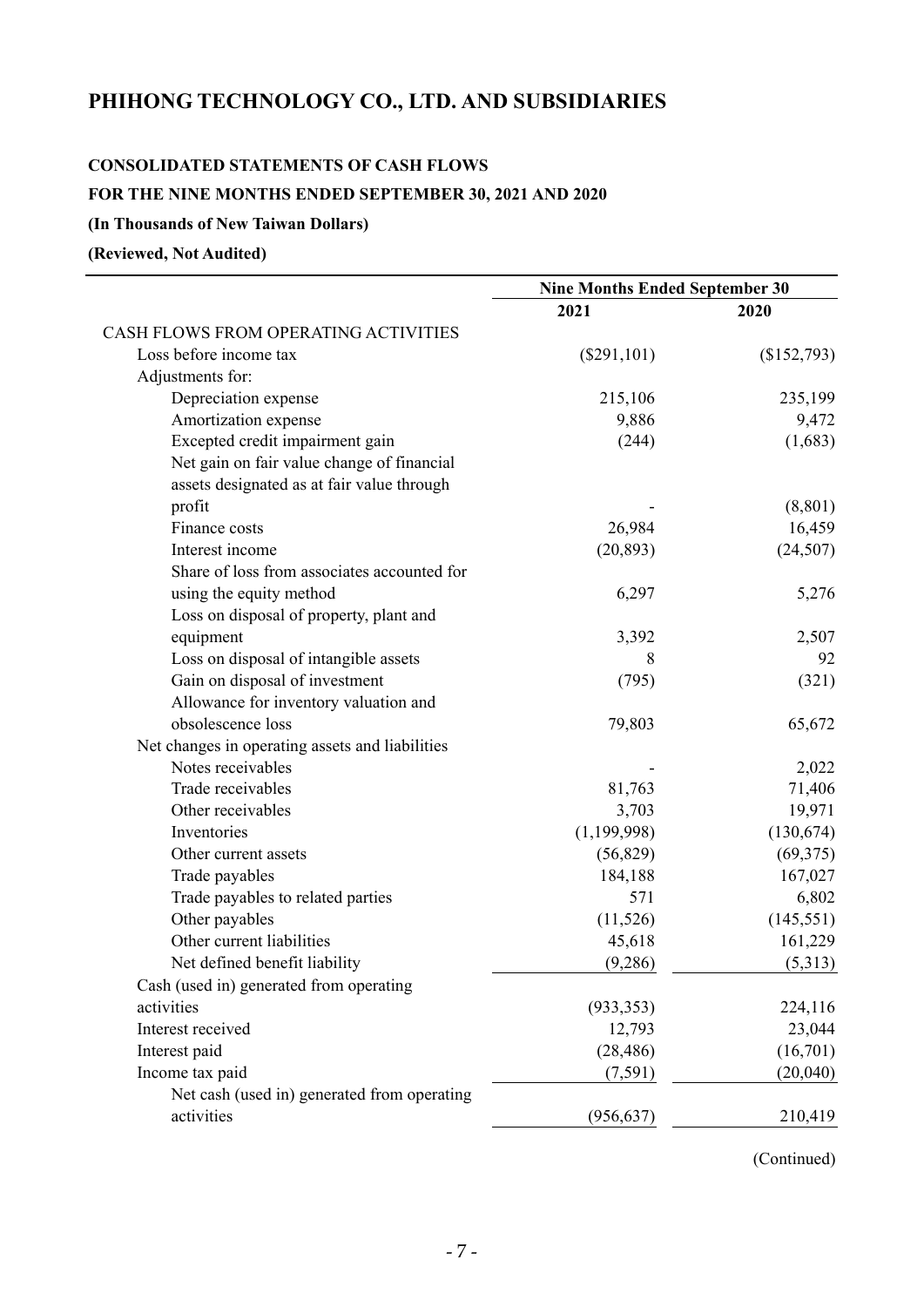|                                                    | <b>Nine Months Ended September 30</b> |             |
|----------------------------------------------------|---------------------------------------|-------------|
|                                                    | 2021                                  | 2020        |
| CASH FLOWS FROM INVESTING ACTIVITIES               |                                       |             |
| Financial assets at fair value through other       |                                       |             |
| comprehensive income                               | (\$18,000)                            | (\$18,000)  |
| Proceeds from capital reduction of financial       |                                       |             |
| assets at fair value through other comprehensive   |                                       |             |
| income                                             | 406                                   |             |
| Purchase of financial assets at amortized cost     | (477, 564)                            | (9,500)     |
| Proceeds from disposal of financial assets at      |                                       |             |
| amortized cost                                     | 239,674                               |             |
| Purchase of financial assets at fair value through |                                       |             |
| profit or loss                                     | (303,997)                             | (85, 783)   |
| Proceeds from sale of financial assets at fair     |                                       |             |
| value through profit or loss                       | 347,361                               | 42,763      |
| Proceeds from capital reduction of investments     |                                       |             |
| accounted for using equity method                  |                                       | 9,567       |
| Payments for property, plant and equipment         | (624, 441)                            | (162, 670)  |
| Proceeds from disposal of property, plant and      |                                       |             |
| equipment                                          | 349                                   | 29,750      |
| Increase in refundable deposits                    |                                       | (303)       |
| Decrease in refundable deposits                    | 418                                   |             |
| Payments for intangible assets                     | (9, 590)                              | (6, 474)    |
| Increase in prepayments for equipment              | (47,292)                              | (79,317)    |
| Dividends received                                 |                                       | 2,097       |
| Net cash used in investing activities              | (892, 676)                            | (277, 870)  |
|                                                    |                                       |             |
| CASH FLOWS FROM FINANCING ACTIVITIES               |                                       |             |
| Proceeds from short-term borrowings                | 738,693                               | 87,360      |
| Issuance of ordinary corporate bonds               | 700,000                               |             |
| Repayment of ordinary corporate bonds              | (1,000,000)                           |             |
| Proceeds from long-term borrowings                 | 1,501,960                             | 442,699     |
| Repayment of long-term borrowings                  | (569, 837)                            | (395,000)   |
| Decrease in guarantee deposits received            | (9)                                   | (80)        |
| Repayment of the principal portion of lease        |                                       |             |
| liabilities                                        | (13, 884)                             | (6, 354)    |
| Payment for the cost of ordinary corporate bonds   |                                       |             |
|                                                    | (2,028)                               |             |
| <i>s</i> suance                                    |                                       |             |
| Net cash generated from financing<br>activities    |                                       |             |
|                                                    | 1,354,895                             | 128,625     |
| EFFECTS OF EXCHANGE RATE CHANGES ON                |                                       |             |
| THE BALANCE OF CASH HELD IN FOREIGN                |                                       |             |
| <b>CURRENCIES</b>                                  | (25,347)                              | (30,960)    |
|                                                    |                                       |             |
| NET (DECREASE) INCREASE IN CASH AND                |                                       |             |
| <b>CASH EQUIVALENTS</b>                            | (519,765)                             | 30,214      |
|                                                    |                                       |             |
| CASH AND CASH EQUIVALENTS AT THE                   |                                       |             |
| <b>BEGINNING OF THE PERIOD</b>                     | 2,545,804                             | 2,150,899   |
|                                                    |                                       |             |
| CASH AND CASH EQUIVALENTS AT THE END               |                                       |             |
| OF THE PERIOD                                      | \$2,026,039                           | \$2,181,113 |
|                                                    |                                       |             |

The accompanying notes are an integral part of the consolidated financial statements. (With Deloitte & Touche review report dated November 4, 2021) (Concluded)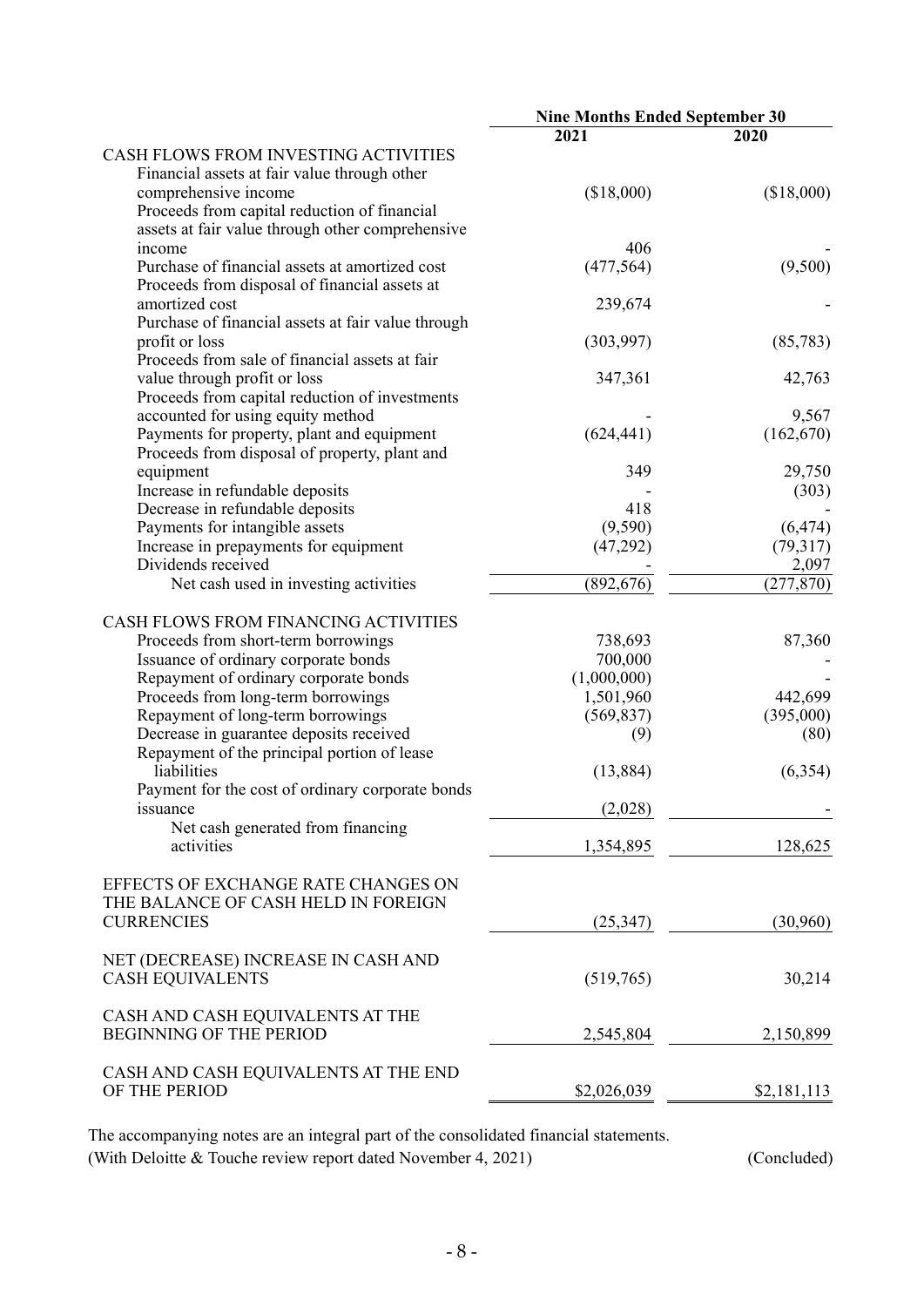# **NOTES TO CONSOLIDATED FINANCIAL STATEMENTS FOR THE NINE MONTHS ENDED SEPTEMBER 30, 2021 AND 2020 (In Thousands of New Taiwan Dollars, Except Per Share Data and Unless Stated Otherwise) (Reviewed, Not Audited)**

#### **1. GENERAL INFORMATION**

Phihong Technology Co., Ltd. ("Phihong" or "the Company"), which was formerly known as Phihong Enterprise Co., Ltd. was incorporated on December 12, 1972 under the laws of the Republic of China (ROC). Under a resolution approved in the stockholders' meeting in June 2003, Phihong changed its name to Phihong Technology Co., Ltd. Phihong primarily manufactures and sells AC/DC power adapters, charger bases, power supply modules, UPS (uninterruptible power supply) for computers, ballasts, etc.

In February 2000, Phihong was authorized to trade its stocks on the Taipei Exchange (TPEx) in Taiwan. In September 2001, Phihong's stocks ceased to be traded on the TPEx, and Phihong later obtained the authorization to list its stocks on the Taiwan Stock Exchange.

The consolidated financial statements are presented in the Company's functional currency, New Taiwan dollars.

#### **2. APPROVAL OF FINANCIAL STATEMENTS**

The consolidated financial statements were approved by the Company's board of directors on November 4, 2021.

# **3. APPLICATION OF NEW AND REVISED STANDARDS, AMENDMENTS AND INTERPRETATIONS**

a. Initial application of the International Financial Reporting Standards (IFRS), International Accounting Standards (IAS), Interpretations of IFRS (IFRIC), and Interpretations of IAS (SIC) endorsed and issued into effect by Financial Supervisory Commission (hereinafter referred to as the "FSC").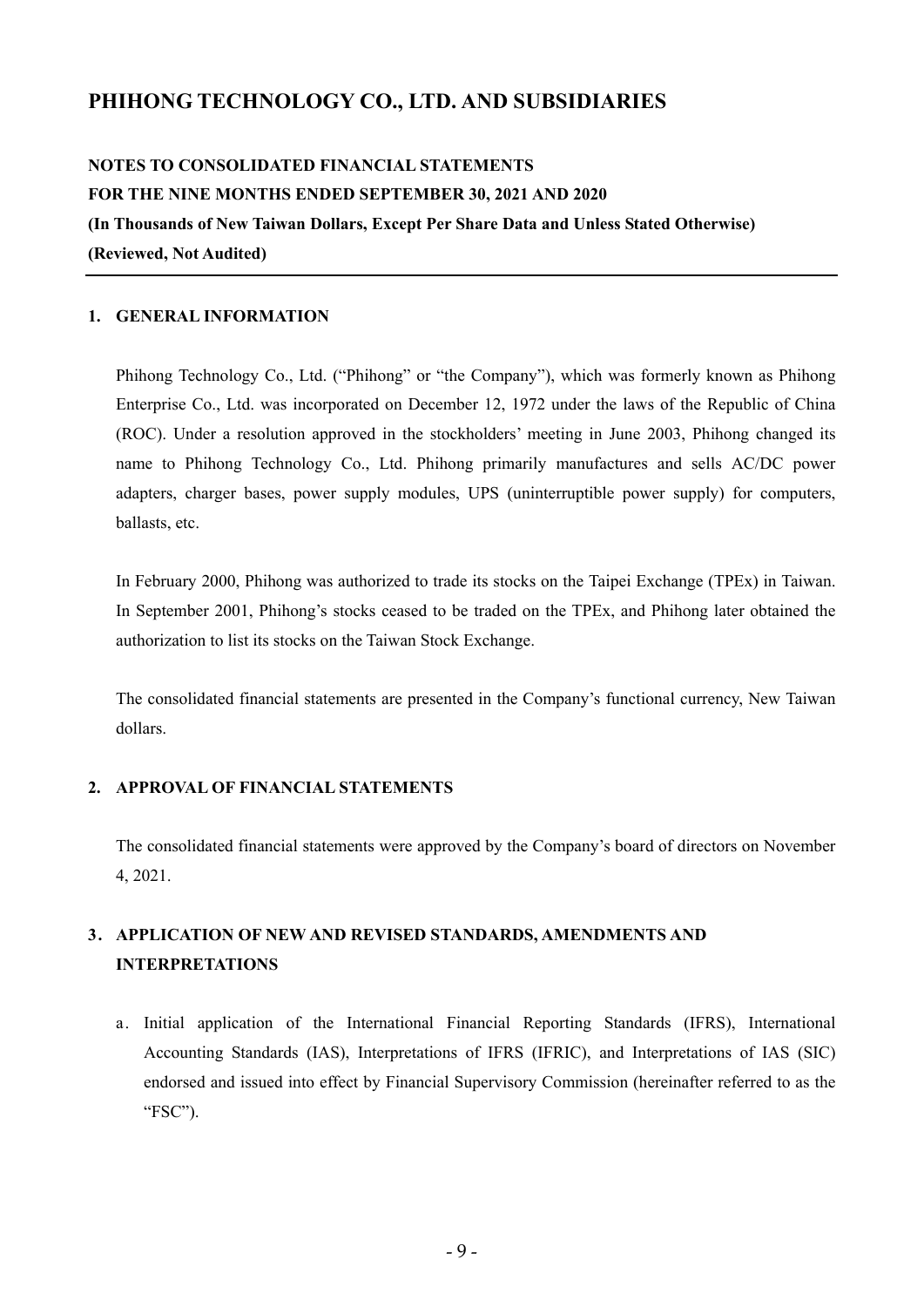Except for the following, whenever applied, the initial application of the amendments to the IFRSs endorsed and issued into effect by the FSC would not have any material impact on the Group's accounting policies.

b. IFRSs endorsed and issued into effect in 2022 by the FSC

|                                                              | <b>Effective Date Announced</b> |
|--------------------------------------------------------------|---------------------------------|
| <b>New IFRSs</b>                                             | by IASB                         |
| "Annual Improvement of IFRSs 2018-2020"                      | January 1, 2022 (Note 1)        |
| Amendment to IFRS 3 "Reference to the Conceptual             | January 1, 2022 (Note 2)        |
| Framework"                                                   |                                 |
| Amendment to IAS 16 "Property, Plant and Equipment:          | January 1, 2022 (Note 3)        |
| Proceeds before Intended Use"                                |                                 |
| Amendment to IAS 37 "Onerous Contract - Cost of Fulfilling a | January 1, 2022 (Note 4)        |
| Contract"                                                    |                                 |

Note 1: The amendments to IFRS 9 are applicable to the exchange or modification of terms of financial liabilities during the annual reporting period beginning after January 1, 2022; the amendment to IAS 41 "Agriculture" is applicable to the fair value measurement of the annual reporting period beginning after January 1, 2022; the amendment to IFRS 1 "First Adoption of IFRSs" is retrospectively applied to the annual reporting period beginning after January 1, 2022.

- Note 2: The Group shall apply these amendments to business combinations for which the acquisition date is on or after the beginning of the first annual reporting period beginning on or after January 1, 2022.
- Note 3: Plants, property and equipment that will reach the necessary locations and conditions for management's expected operation mode after January 1, 2022 are applicable to this amendment.
- Note 4: The Group shall apply these amendments to contracts that have not fulfilled all obligations as of January 1, 2022.
- c. New IFRSs in issue but not yet endorsed and issued into effect by the FSC

| <b>New IFRSs</b>                                       | <b>Effective Date Announced</b><br>by IASB (Note 1) |
|--------------------------------------------------------|-----------------------------------------------------|
| Amendments to IFRS 10 and IAS 28 "Sale or              | To be determined by IASB                            |
|                                                        |                                                     |
| Contribution of Assets between an Investor and its     |                                                     |
| Associate or Joint Venture"                            |                                                     |
| <b>IFRS 17 "Insurance Contracts"</b>                   | January 1, 2023                                     |
| Amendment to IFRS 17 "Insurance Contracts"             | January 1, 2023                                     |
| Amendment to IAS 1 "Classification of Liabilities as   | January 1, 2023                                     |
| Current or Non-current"                                |                                                     |
| Amendment to IAS 1 "Disclosure of Accounting Policies" | January 1, 2023 (Note 2)                            |
| Amendment to IAS 8 "Definition of Accounting           | January 1, 2023 (Note 3)                            |
| Estimates"                                             |                                                     |
| Amendment to IAS 12 "Deferred Tax Related to Assets    | January 1, 2023 (Note 4)                            |
| and Liabilities Arising from a Single Transaction"     |                                                     |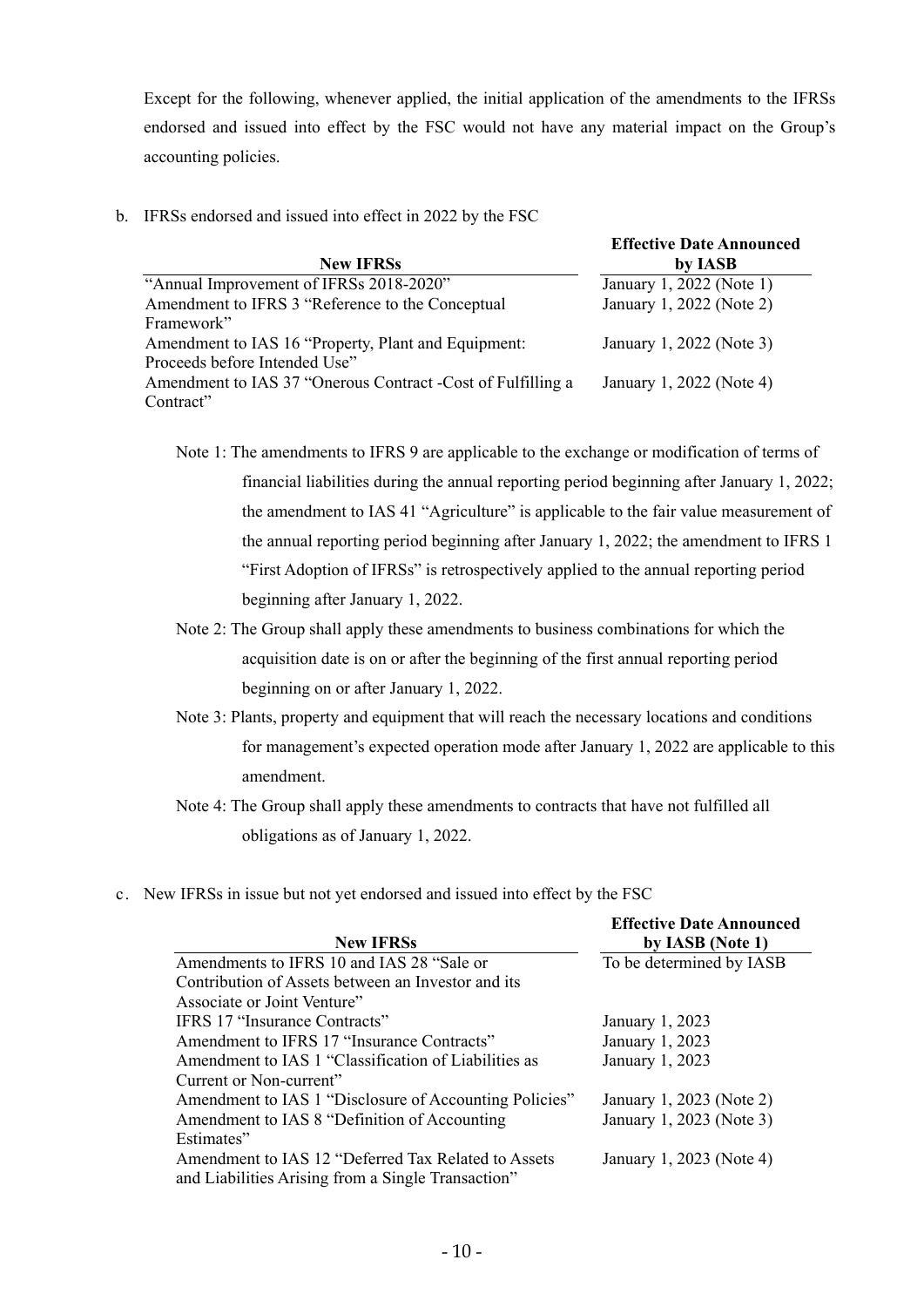- Note 1: Unless stated otherwise, the above New IFRSs are effective for annual periods beginning on or after their respective effective dates.
- Note 2: The Group shall apply these amendments prospectively for annual reporting periods beginning on or after January 1, 2023.
- Note 3: The Group shall apply these amendments prospectively to the changes of accounting estimates and accounting policies for annual reporting periods beginning after January 1, 2023.
- Note 4: Except for temporary differences of the deferred income tax recognized for lease and decommissioning obligations on January 1, 2022, the amendments also apply to transactions incurring after January 1, 2022.

As of the date the consolidated financial statements were authorized for issue, the Group is continuously assessing the possible impact that the application of other standards and interpretations will have on the Group's financial position and financial performance, and will disclose the relevant impact when the assessment is completed.

## **4. SUMMARY OF SIGNIFICANT ACCOUNTING POLICIES**

a. Statement of compliance

These interim consolidated financial statements have been prepared in accordance with the Regulations Governing the Preparation of Financial Reports by Securities Issuers and IAS 34 "Interim Financial Reporting" as endorsed and issued into effect by the FSC. Disclosure information included in these interim consolidated financial statements is less than the disclosure information required in a complete set of annual financial statements.

b. Basis of preparation

The consolidated financial statements have been prepared on the historical cost basis except for financial instruments which are measured at fair value and net defined benefit liabilities which are measured at the present value of the defined benefit obligation less the fair value of plan assets.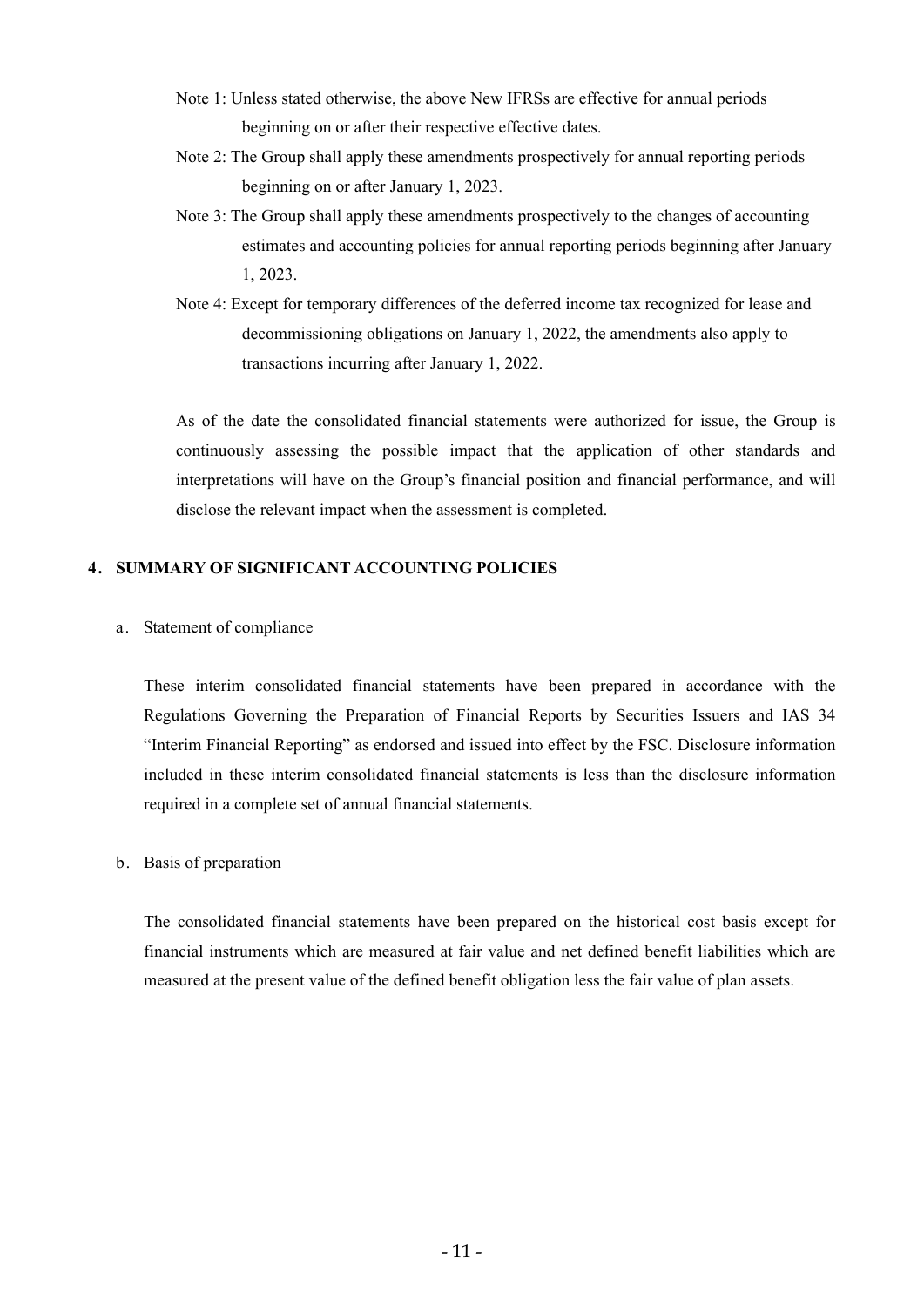The fair value measurements, which are grouped into Levels 1 to 3 based on the degree to which the fair value measurement inputs are observable and based on the significance of the inputs to the fair value measurement in its entirety, are described as follows:

- 1) Level 1 inputs are quoted prices (unadjusted) in active markets for identical assets or liabilities;
- 2) Level 2 inputs are inputs other than quoted prices included within Level 1 that are observable for an asset or liability, either directly (i.e. as prices) or indirectly (i.e. derived from prices); and
- 3) Level 3 inputs are unobservable inputs for an asset or liability.

#### c. Basis of consolidation

The consolidated financial statements incorporate the financial statements of the Company and the entities controlled by the Company. Income and expenses of subsidiaries acquired or disposed of during the period are included in the consolidated statement of profit or loss and other comprehensive income from the effective dates of acquisitions up to the effective dates of disposals, as appropriate. When necessary, adjustments are made to the financial statements of subsidiaries to bring their accounting policies into line with those used by the Company. All intra-group transactions, balances, income and expenses are eliminated in full upon consolidation. Total comprehensive income of subsidiaries is attributed to the owners of the Company and to the non-controlling interests even if this results in the non-controlling interests having a deficit balance.

Changes in the Group's ownership interests in subsidiaries that do not result in the Group losing control over the subsidiaries are accounted for as equity transactions. The carrying amounts of the interests of the Group and the non-controlling interests are adjusted to reflect the changes in their relative interests in the subsidiaries. Any difference between the amount by which the non-controlling interests are adjusted and the fair value of the consideration paid or received is recognized directly in equity and attributed to the owners of the Company.

See Note 13, Table 8 and Table 9 for detailed information on subsidiaries (including percentages of ownership and main businesses).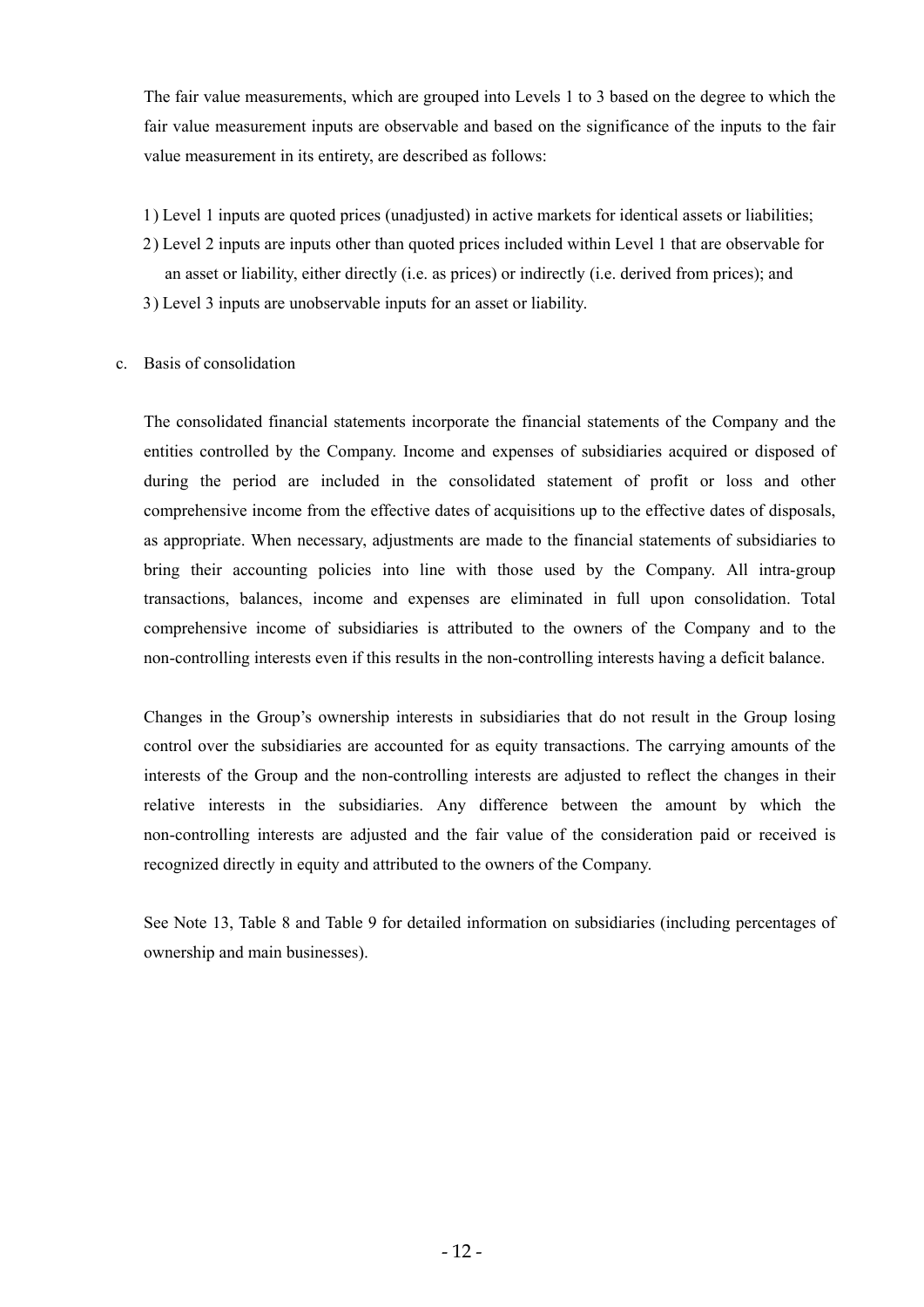#### d. Other significant accounting policies

Except for the following, for the summary of other significant accounting policies, refer to the consolidated financial statements for the year ended December 31, 2020.

1) Retirement benefit costs

Pension cost for an interim period is calculated on a year-to-date basis by using the actuarially determined pension cost rate at the end of the prior financial year, adjusted for significant market fluctuations since that time and for significant plan amendments, settlements, or other significant one-off events.

2) Other long-term employee benefits

Other long-term employee benefits are accounted for in the same way as the accounting required for defined benefit plans except that remeasurement is recognized in profit or loss.

3) Taxation

Income tax expense represents the sum of the tax currently payable and deferred tax. Interim period income taxes are assessed on an annual basis and calculated by applying to an interim period's pre-tax income the tax rate that would be applicable to expected total annual earnings.

# **5. CRITICAL ACCOUNTING JUDGMENTS AND KEY SOURCES OF ESTIMATION UNCERTAINTY**

In the application of the Group's accounting policies, management is required to make judgments, estimations, and assumptions about the carrying amounts of assets and liabilities that are not readily apparent from other sources. The estimates and associated assumptions are based on historical experience and other factors that are considered relevant. Actual results may differ from these estimates.

The Group includes in its considerations the possible effects of the outbreak of COVID-19 on the development and economic environment in Taiwan, relating to cash flow estimation, growth rate, discount rate, and profitability. Management will continue to monitor, make estimations, and provide basic assumptions. If the revision of the estimate only affects the current period, it will be recognized in the current period of the revision; if the revision of the accounting estimate affects both the current period and the future period, it will be recognized in the current period and the future period of the revision.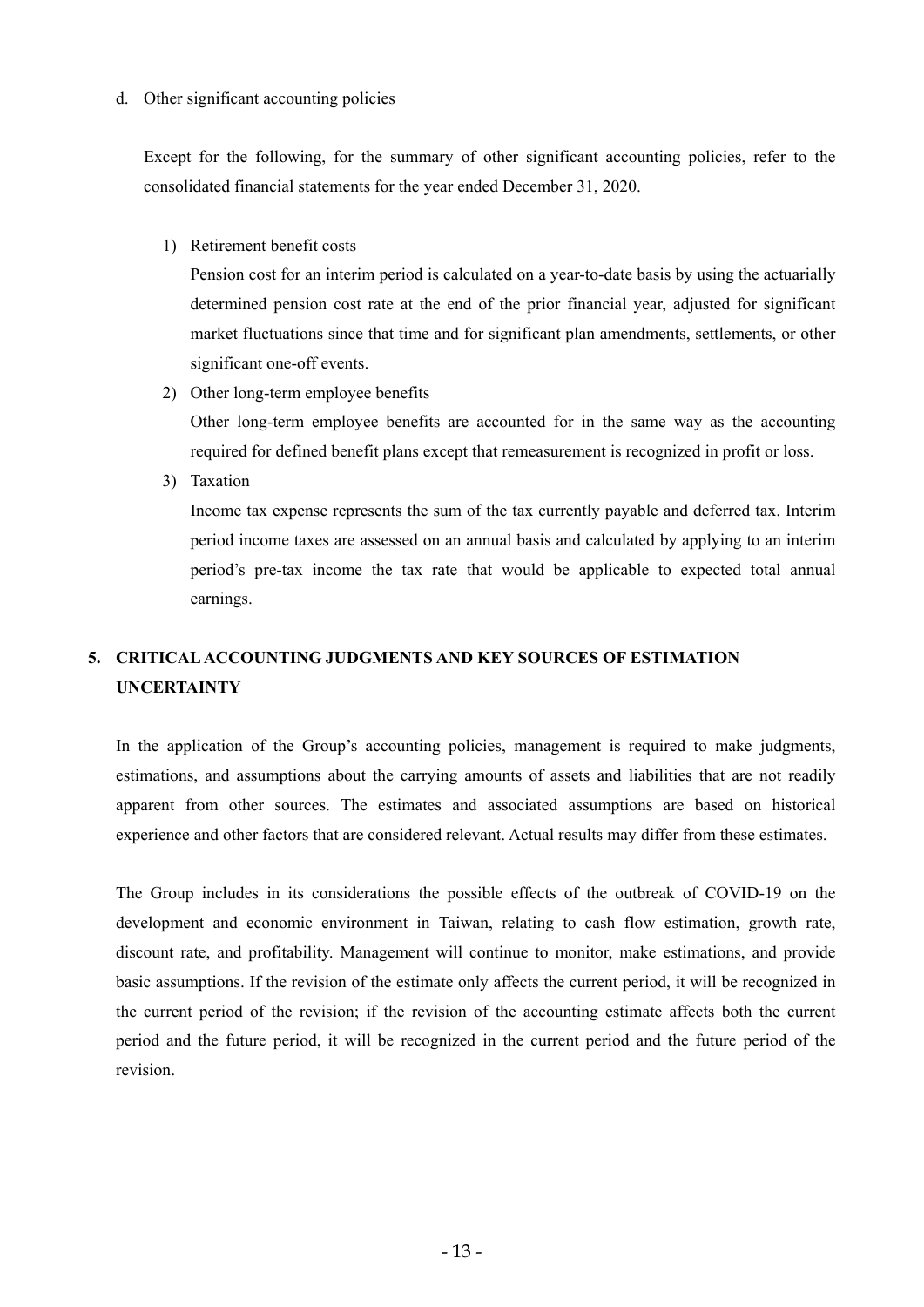## **6. CASH AND CASH EQUIVALENTS**

|                                                                   | <b>September 30, 2021</b> | <b>December 31, 2020</b> | <b>September 30, 2020</b> |
|-------------------------------------------------------------------|---------------------------|--------------------------|---------------------------|
| Cash on hand                                                      | \$2,248                   | \$2,593                  | \$2,168                   |
| Checking accounts and                                             |                           |                          |                           |
| demand deposits                                                   | 1,724,723                 | 2,244,282                | 2,028,296                 |
| Cash equivalent (investments)<br>with original maturities of less |                           |                          |                           |
| than 3 months)                                                    |                           |                          |                           |
| Time deposits                                                     | 299,068                   | 298,929                  | 150,649                   |
|                                                                   | \$2,026,039               | \$2,545,804              | \$2,181,113               |

The market rate intervals of cash in bank and time deposits at the end of the reporting period were as follows:

|                                      |                        | September 30, 2021 December 31, 2020 September 30, 2020 |                        |
|--------------------------------------|------------------------|---------------------------------------------------------|------------------------|
| Demand deposits and time<br>deposits | $0.001\% \sim 3.045\%$ | $0.001\% \sim 2.500\%$                                  | $0.001\% \sim 4.250\%$ |

### **7. FINANCIAL ASSETS AT FAIR VALUE THROUGH PROFIT OR LOSS**

|                                        | September 30, 2021 December 31, 2020 |          | <b>September 30, 2020</b> |
|----------------------------------------|--------------------------------------|----------|---------------------------|
| Financial assets at fair value         |                                      |          |                           |
| through profit or loss ( <i>i.e.</i> ) |                                      |          |                           |
| $FVTPL$ ) – current                    |                                      |          |                           |
| Financial assets mandatorily           |                                      |          |                           |
| classified as at FVTPL                 |                                      |          |                           |
| Non-derivative financial               |                                      |          |                           |
| assets- Mutual funds                   | \$-                                  | \$43,600 | \$397,039                 |

#### **8. FINANCIAL ASSETS AT FAIR VALUE THROUGH OTHER COMPREHENSIVE INCOME**

|                             | <b>September 30, 2021</b> | <b>December 31, 2020</b> | <b>September 30, 2020</b> |
|-----------------------------|---------------------------|--------------------------|---------------------------|
| Non-current                 |                           |                          |                           |
| Investments in equity       |                           |                          |                           |
| instruments at fair value   |                           |                          |                           |
| through other comprehensive |                           |                          |                           |
| income (i.e. FVTOCI)        |                           |                          |                           |
| Domestic unlisted ordinary  |                           |                          |                           |
| shares                      | \$81,938                  | \$65,828                 | \$66,542                  |

These investments in equity instruments are held for medium to long-term strategic purposes. Accordingly, the management elected to designate these investments in equity instruments as at FVTOCI as they believe that recognizing short-term fluctuations in these investments' fair value in profit or loss would not be consistent with the Group's strategy of holding these investments for long-term purposes.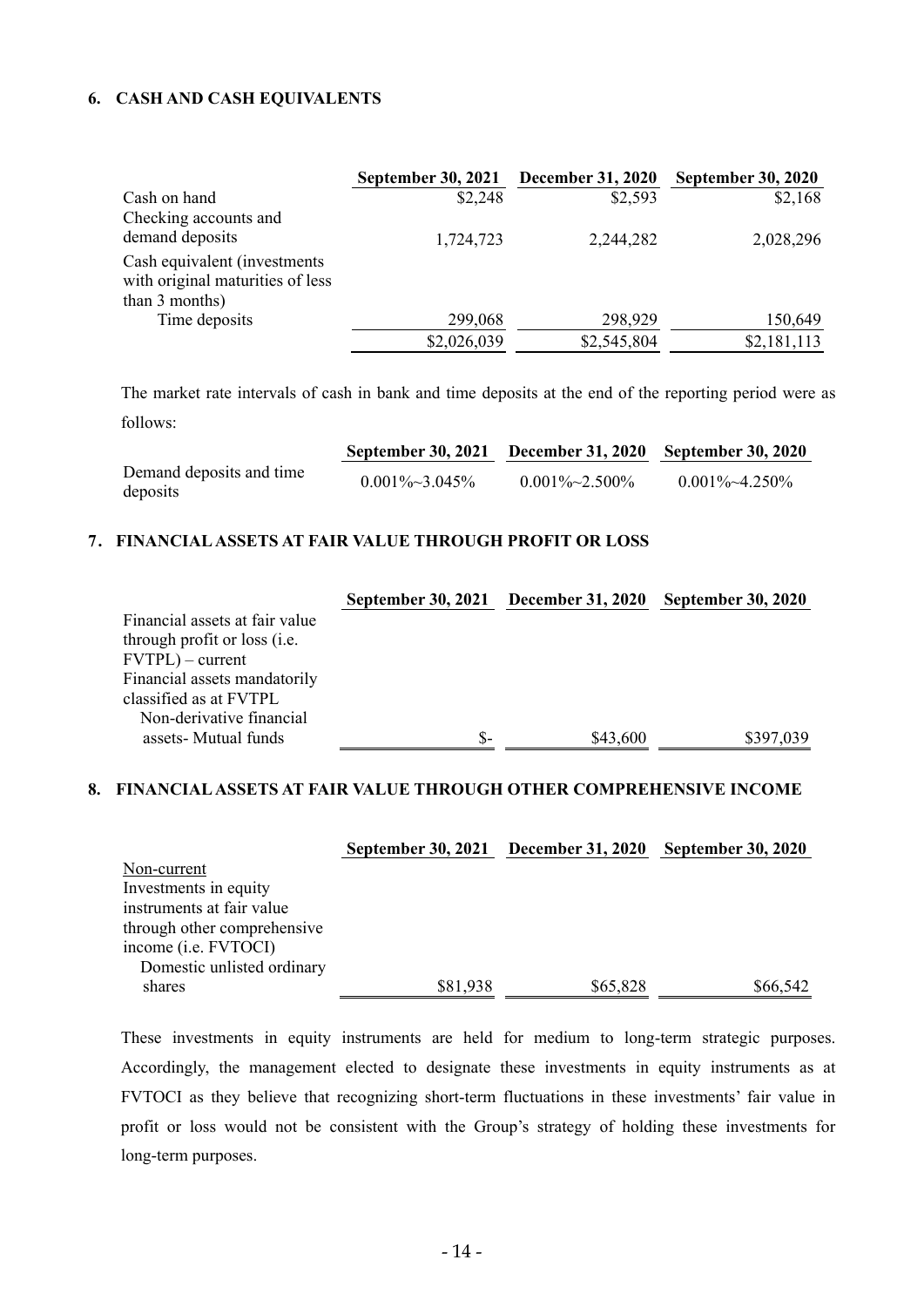### **9. FINANCIAL ASSETS AT AMORTIZED COST**

|                                                                       | <b>September 30, 2021</b> | <b>December 31, 2020</b> | <b>September 30, 2020</b> |
|-----------------------------------------------------------------------|---------------------------|--------------------------|---------------------------|
| Current<br>Time deposits with original<br>maturity more than 3 months | \$225,684                 | <b>S-</b>                |                           |
| Non-current<br>Restricted bank deposits                               | \$37,684                  | \$37,100                 | \$36,600                  |

On September 30, 2021, December 31 and September 30, 2020, the Group set up a special account for the project performance bond, a domestic guaranteed corporate bond, and a pledge for a joint loan case with deposits of \$37,684 thousand, \$37,100 thousand and \$36,600 thousand, please refer to Note 30.

#### **10. TRADE RECEIVABLES**

|                       | <b>September 30, 2021</b> | <b>December 31, 2020</b> | <b>September 30, 2020</b> |
|-----------------------|---------------------------|--------------------------|---------------------------|
| Trade receivables     |                           |                          |                           |
| At amortized cost     |                           |                          |                           |
| Gross carrying amount | \$1,940,454               | \$2,022,217              | \$1,971,166               |
| Less: Allowance for   |                           |                          |                           |
| impairment loss       | (2,528)                   | (2,811)                  | (1.971)                   |
|                       | \$1,937,926               | \$2,019,406              | \$1,969,195               |

The average credit period of sales of goods was 60 to 90 days. No interest was charged on trade receivables. The Group adopted a policy of only dealing with creditworthy counterparties and obtaining sufficient collateral, where appropriate, as a means of mitigating the risk of financial loss from defaults. The Group's exposure and the credit ratings of its counterparties are continuously monitored and the aggregate value of transactions concluded is spread amongst approved counterparties. Credit exposure is controlled by counterparty limits that are reviewed and approved by the risk management specialists annually.

The Group measures the loss allowance for trade receivables at an amount equal to lifetime ECLs. The expected credit losses on trade receivables are estimated using a provision matrix by reference to the past default experience of the debtor and an analysis of the debtor's current financial position adjusted for general economic conditions of the industry in which the debtors operate and an assessment of both the current as well as the forecasted direction of economic conditions at the reporting date. As the Group's historical credit loss experience does not show significantly different loss patterns for different customer segments, the provision for loss allowance based on past due status is not further distinguished according to the Group's different customer base.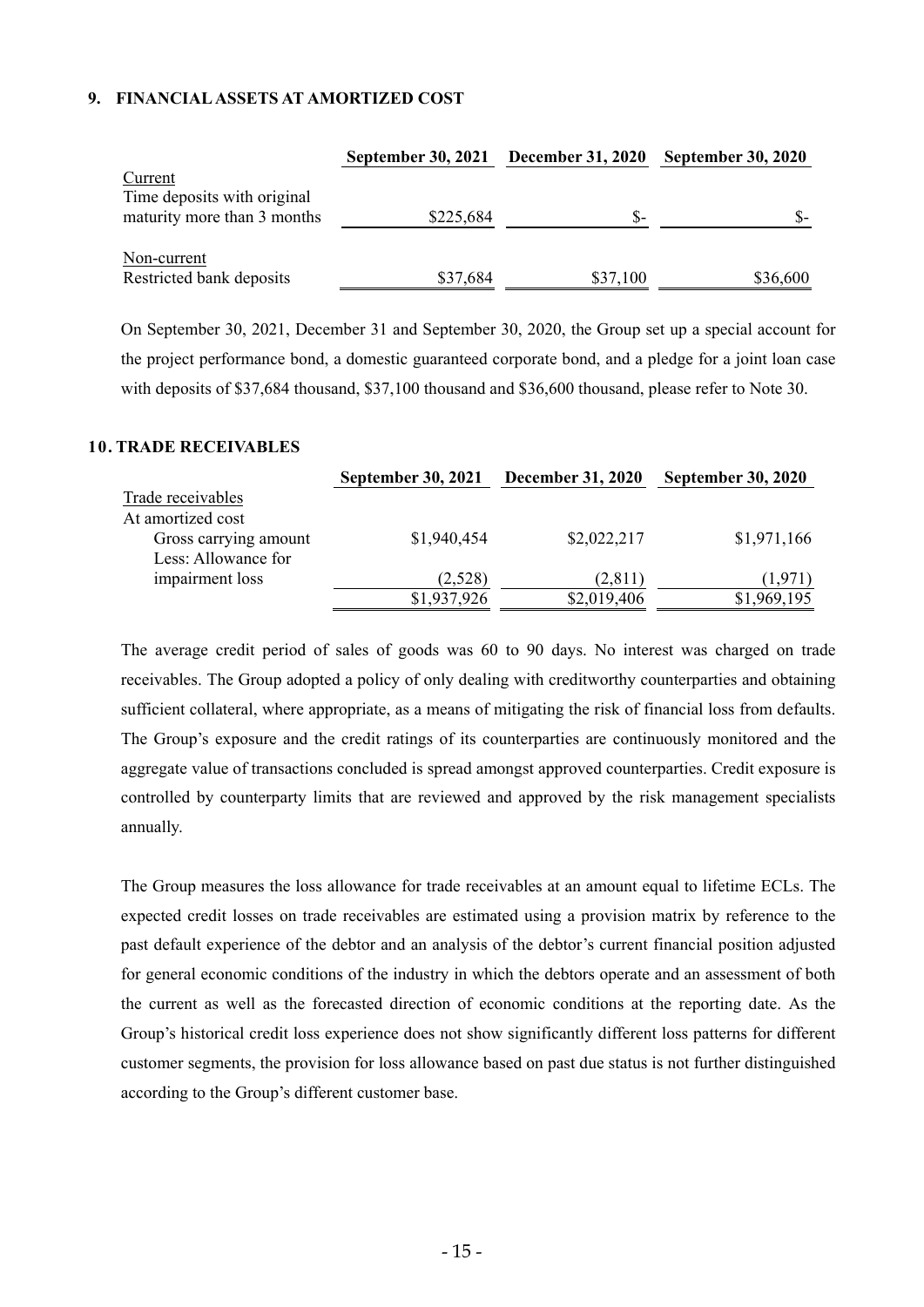The Group writes off a trade receivable when there is information indicating that the debtor is in severe financial difficulty and there is no realistic prospect of recovery. For trade receivables that have been written off, the Group continues to engage in enforcement activity to attempt to recover the receivables due. Where recoveries are made, these are recognized in profit or loss.

The following table details the loss allowance of trade receivables based on the Group's provision matrix.

#### September 30, 2021

|                           |                     | Less than 60    |                   | 91 to 120                | <b>Over 120</b> |              |
|---------------------------|---------------------|-----------------|-------------------|--------------------------|-----------------|--------------|
|                           | <b>Not Past Due</b> | Davs            | 61 to 90 Days     | Davs                     | Davs            | <b>Total</b> |
| Expected credit loss rate | $0.00 - 0.02 \%$    | $0.22 - 4.70\%$ | $12.36 - 40.04\%$ |                          | $13.97 - 100\%$ |              |
| Gross carrying amount     | \$1,849,777         | \$87,443        | \$1,975           | \$-                      | \$1.259         | \$1,940,454  |
| Loss allowance (Lifetime  |                     |                 |                   |                          |                 |              |
| ECL)                      | (326)               | (592)           | (790)             | $\overline{\phantom{0}}$ | (820)           | (2,528)      |
| Amortized cost            | \$1,849,451         | \$86,851        | \$1,185           | $S-$                     | \$439           | \$1,937,926  |

### December 31, 2020

|                           |                     | Less than 60    |               | 91 to 120 | <b>Over 120</b> |             |
|---------------------------|---------------------|-----------------|---------------|-----------|-----------------|-------------|
|                           | <b>Not Past Due</b> | Davs            | 61 to 90 Days | Davs      | Davs            | Total       |
| Expected credit loss rate | $0.02 - 0.74\%$     | $0.22 - 8.91\%$ | $2.62\%$      | 17.66%    | $11.59 - 100\%$ |             |
| Gross carrying amount     | \$1,888,308         | \$128,563       | \$878         | \$156     | \$4.312         | \$2,022,217 |
| Loss allowance (Lifetime  |                     |                 |               |           |                 |             |
| ECL)                      | (467)               | (685)           | (23)          | (28)      | (1.608)         | (2,811)     |
| Amortized cost            | \$1,887,841         | \$127.878       | \$855         | \$128     | \$2.704         | \$2,019,406 |

#### September 30, 2020

|                           |                     | Less than 60    |                          | 91 to 120 | <b>Over 120</b> |             |
|---------------------------|---------------------|-----------------|--------------------------|-----------|-----------------|-------------|
|                           | <b>Not Past Due</b> | Davs            | 61 to 90 Days            | Days      | Days            | Total       |
| Expected credit loss rate | $0.02 - 0.74$ %     | $0.28 - 8.91\%$ | 2.86%                    | -         | 100%            |             |
| Gross carrying amount     | \$1,905,014         | \$65,083        | \$3                      | $S-$      | \$1,066         | \$1,971,166 |
| Loss allowance (Lifetime  |                     |                 |                          |           |                 |             |
| ECL)                      | (541)               | 364)            | $\overline{\phantom{0}}$ | ٠         | (1.066)         | (1.971)     |
| Amortized cost            | \$1,904,473         | \$64,719        | \$3                      | -S        | $S-$            | \$1,969,195 |

The above aging schedule was based on the number of past due days from end of credit term.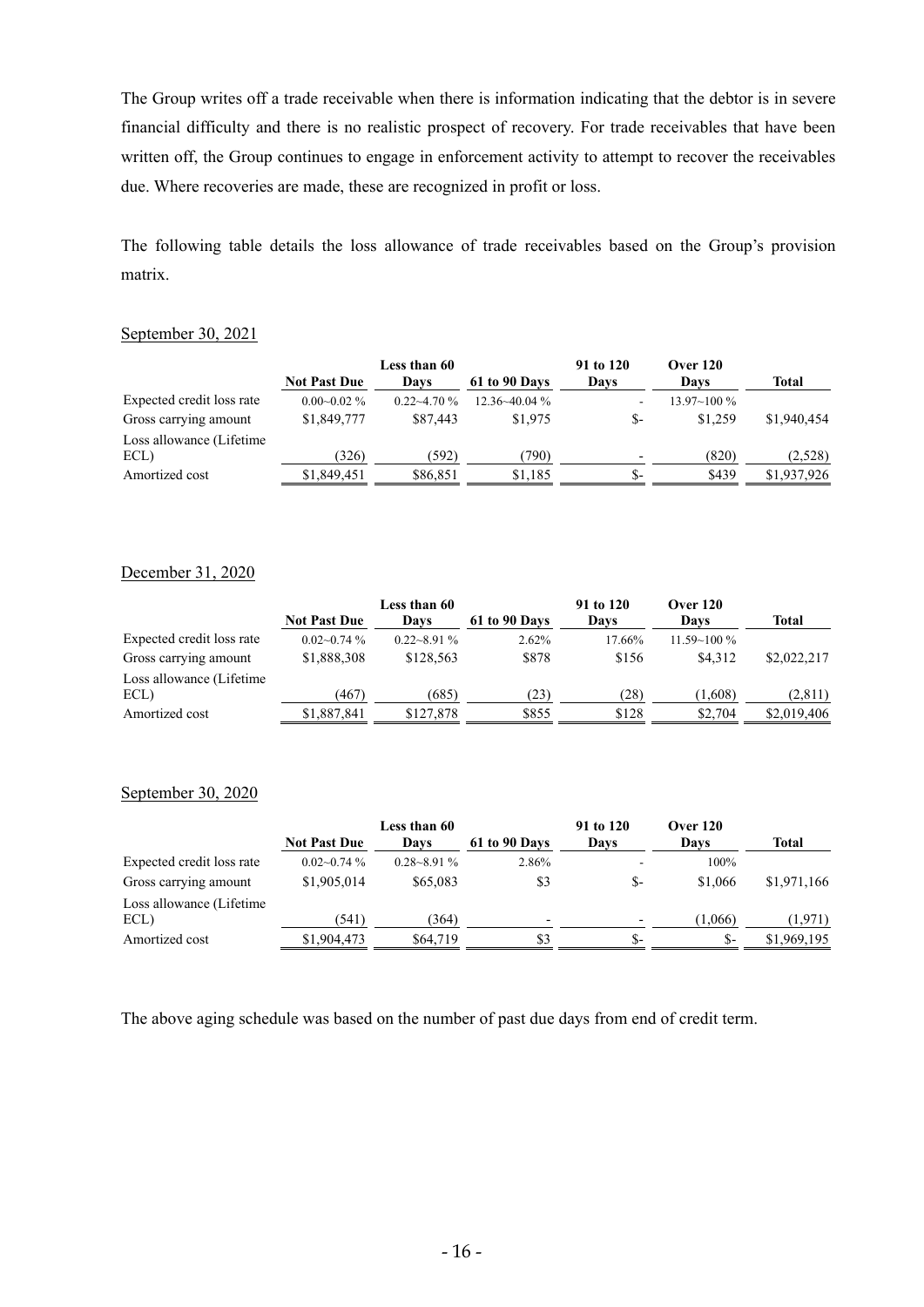The following table details the loss allowance of trade receivables based on the Group's provision matrix.

|                                          |         | For the Nine Months Ended September 30 |  |  |
|------------------------------------------|---------|----------------------------------------|--|--|
|                                          | 2021    | 2020                                   |  |  |
| Balance at January 1                     | \$2,811 | \$3,847                                |  |  |
| Less: Reversed impairment losses for the |         |                                        |  |  |
| period                                   | (244)   | (1,683)                                |  |  |
| Amounts written off                      |         | (139)                                  |  |  |
| Foreign exchange gains and losses        | (39)    | (54)                                   |  |  |
| Balance at September 30                  | \$2,528 | \$1,971                                |  |  |

#### **11. INVENTORIES**

|                 | <b>September 30, 2021</b> | <b>December 31, 2020</b> | <b>September 30, 2020</b> |
|-----------------|---------------------------|--------------------------|---------------------------|
| Raw materials   | \$1,221,772               | \$683,200                | \$473,774                 |
| Work-in-process | 369,026                   | 212,145                  | 206,020                   |
| Finished goods  | 1.544.466                 | 1.119.724                | 739,138                   |
|                 | \$3,135,264               | \$2,015,069              | \$1,418,932               |

For the three months and the nine months ended September 30, 2021 and 2020, the cost of inventories recognized as cost of goods sold was \$2,746,904 thousand, \$2,178,402 thousand, \$7,550,937 thousand and \$5,732,683 thousand, respectively. The cost of goods sold for the three months and the nine months ended September 30, 2021 and 2020 included inventory valuation loss of \$21,135 thousand, \$29,742 thousand, \$79,803 thousand and \$65,672 thousand, respectively.

## **12. NON-CURRENT ASSETS HELD FOR SALE**

|                       | <b>September 30, 2021</b> | <b>December 31, 2020</b> | <b>September 30, 2020</b> |
|-----------------------|---------------------------|--------------------------|---------------------------|
| Dongguan Phitek       |                           |                          |                           |
| Electronics Co., Ltd. |                           |                          |                           |
| Land use rights,      |                           |                          |                           |
| Buildings,            |                           |                          |                           |
| Machinery and         |                           |                          |                           |
| Equipment, etc.       | \$242,366                 | \$245,819                | \$240,849                 |

On February 27, 2020, the board of directors decided to dispose of the land use rights, buildings, machinery and equipment of Dongguan Phitek Electronics Co., Ltd. (hereinafter referred to as PHP Company), the subsidiary company, and these assets are reclassified as non-current assets held for sale based on their carrying amount on February 28, 2020 and expressed separately in the consolidated balance sheet.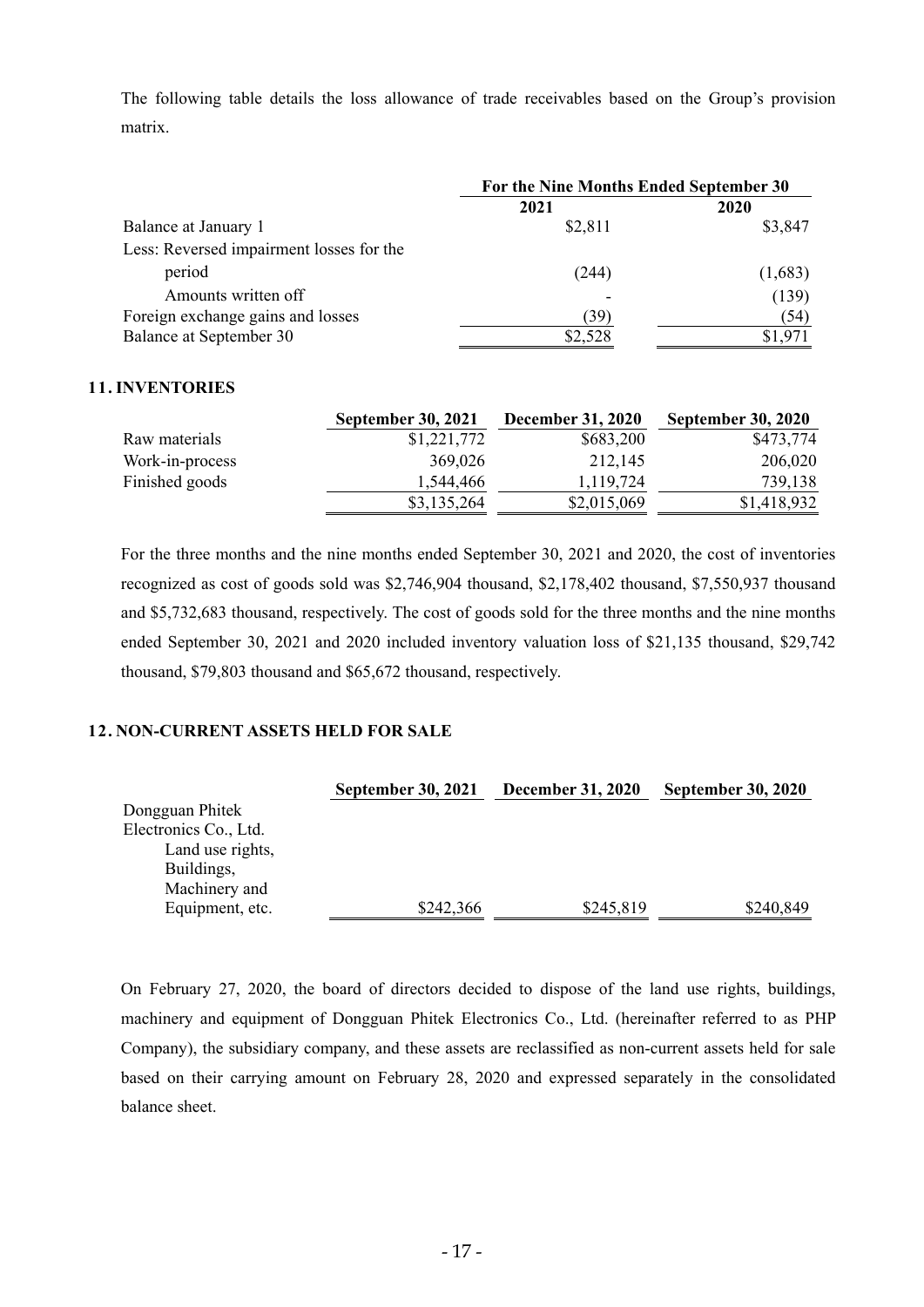The breakdown of PHP Company non-current assets held for sale is as follows:

|                            | <b>September 30, 2021</b> | <b>December 31, 2020</b> | <b>September 30, 2020</b> |
|----------------------------|---------------------------|--------------------------|---------------------------|
| Land use rights            | \$4,042                   | \$4,042                  | \$4,042                   |
| <b>Buildings</b>           | 258,005                   | 258,005                  | 258,005                   |
| Machinery and Equipment    | 1,244                     | 1,244                    | 1,244                     |
| Other Equipment            | 19,262                    | 19,262                   | 19,262                    |
| Less: Accumulated          |                           |                          |                           |
| depreciation               | (39, 850)                 | (39, 850)                | (39, 850)                 |
|                            | 242,703                   | 242,703                  | 242,703                   |
| Effect of foreign currency |                           |                          |                           |
| exchange differences       | (337)                     | 3,116                    | (1, 854)                  |
|                            | \$242,366                 | \$245,819                | \$240,849                 |

The proceeds of the disposals are expected to exceed the net carrying amount of the related net assets. Accordingly, no impairment was recognized in reclassifying the assets to assets held for sale.

As of September 30, 2021, the proceeds of the disposal had been received \$163,374 thousand which was presented under other current liabilities. Refer to Note 20.

After signing the disposal contract for the above-mentioned non-current assets held for sale, due to delays in the administrative procedures for delivery and transfer, the delivery procedures have not been completed as of September 30, 2021.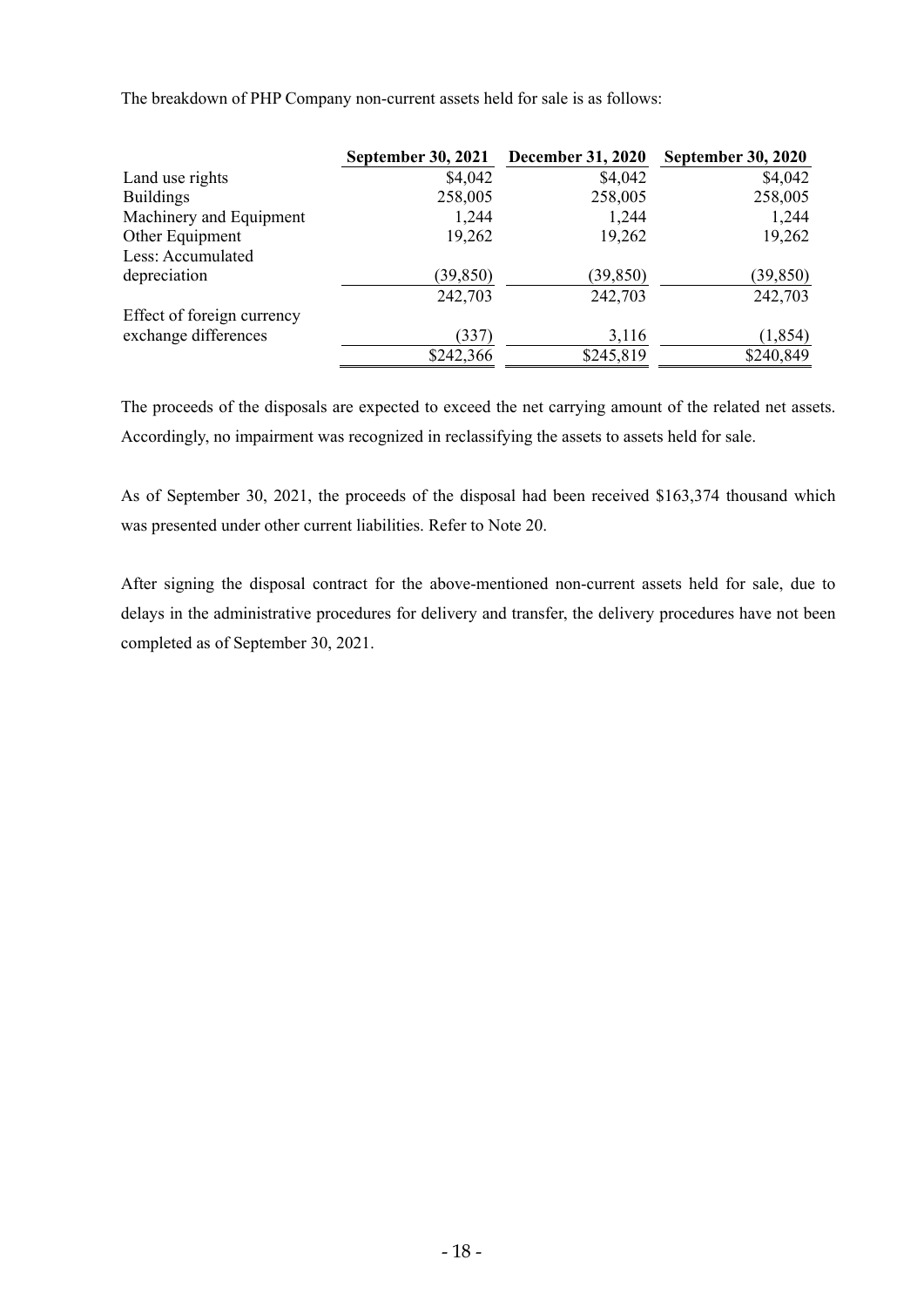### **13. SUBSIDIARIES**

|                                      |                                                              |                                                     | <b>Percentage of Ownership</b> |                 |           |             |
|--------------------------------------|--------------------------------------------------------------|-----------------------------------------------------|--------------------------------|-----------------|-----------|-------------|
|                                      |                                                              |                                                     | September                      | <b>December</b> | September |             |
| Investor                             | Investee                                                     | <b>Main Business</b>                                | 30, 2021                       | 31, 2020        | 30, 2020  | <b>Note</b> |
| Phihong                              | Phihong International<br>Corp. ("PHI")                       | Makes investments                                   | 100.00                         | 100.00          | 100.00    |             |
| Phihong                              | Phitek International Co.,<br>Ltd. ("PHK")                    | Makes investments                                   | 100.00                         | 100.00          | 100.00    |             |
| Phihong                              | Ascent Alliance Ltd.<br>("PHQ")                              | Makes investments                                   | 100.00                         | 100.00          | 100.00    |             |
| Phihong                              | Phihong USA Corp.<br>("PHA")                                 | Sells various power<br>supplies                     | 100.00                         | 100.00          | 100.00    |             |
| Phihong                              | Phihong Technology<br>Japan Co., Ltd.                        | Sells power<br>components                           | 100.00                         | 100.00          | 100.00    |             |
| Phihong                              | Guang-Lai Investment<br>Co., Ltd. ("Guang-Lai")              | Makes investments                                   | 100.00                         | 100.00          | 100.00    |             |
| Phihong                              | Phihong Vietnam Co.,<br>Ltd. ("PHV")                         | Manufactures and<br>sells various power<br>supplies | 100.00                         | 100.00          | 100.00    | Note 1      |
| Phihong<br>International<br>Corp.    | Phihong Dongguan<br>Electronics Co. Ltd.<br>("PHC")          | Manufactures and<br>sells various power<br>supplies | 100.00                         | 100.00          | 100.00    |             |
| Phihong<br>International<br>Corp.    | Phihong Electronics<br>(Suzhou) Co., Ltd.<br>("PHZ")         | Manufactures and<br>sells various power<br>supplies | 100.00                         | 100.00          | 100.00    |             |
| Phihong<br>International<br>Corp.    | N-Lighten Technologies,<br>Inc. ("N-Lighten")                | Makes investments                                   | 58.45                          | 58.45           | 58.45     |             |
| Phihong<br>International<br>Corp.    | Yanghong Trade<br>(Shanghai) Co., Ltd.                       | Sells various<br>lighting and power<br>supplies     | 100.00                         | 100.00          | 100.00    |             |
| Phitek<br>International Co.,<br>Ltd. | Dongguan Phitek<br>Electronics Co., Ltd.<br>("PHP")          | Manufactures and<br>sells various power<br>supplies | 100.00                         | 100.00          | 100.00    |             |
| <b>Ascent Alliance</b><br>Ltd.       | Dongguan Shuang-Ying<br>Electronics Co., Ltd.<br>("PHSY")    | Manufactures and<br>sells electronic<br>materials   | 100.00                         | 100.00          | 100.00    |             |
| <b>Ascent Alliance</b><br>Ltd.       | Jin-Sheng-Hong (Jiangxi)<br>Electronics Co., Ltd.<br>("PHE") | Manufactures and<br>sells electronic<br>materials   | 100.00                         | 100.00          | 100.00    |             |
| Guang-Lai<br>Investment Co.,<br>Ltd. | N-Lighten                                                    | Makes investments                                   | 19.78                          | 19.78           | 19.78     |             |

Note 1: Phihong Technology Co., Ltd. established a subsidiary, PHV, in Vietnam in 2019, with a registered capital of USD 50,000 thousand, and the Company's shareholding ratio is 100%. To coordinate with the group's funding arrangement, it is planned to process capital injections in stages according to the investment progress. For the nine months ended September 30, 2021, Phihong Technology Co., Ltd. issued shares by \$452,455 thousand (USD16,000 thousand); as of September 30, 2021, Phihong Technology Co., Ltd. has invested \$1,059,648 thousand (USD36,000 thousand).

See Tables 8 and 9 for the information on places of incorporation and principal places of business.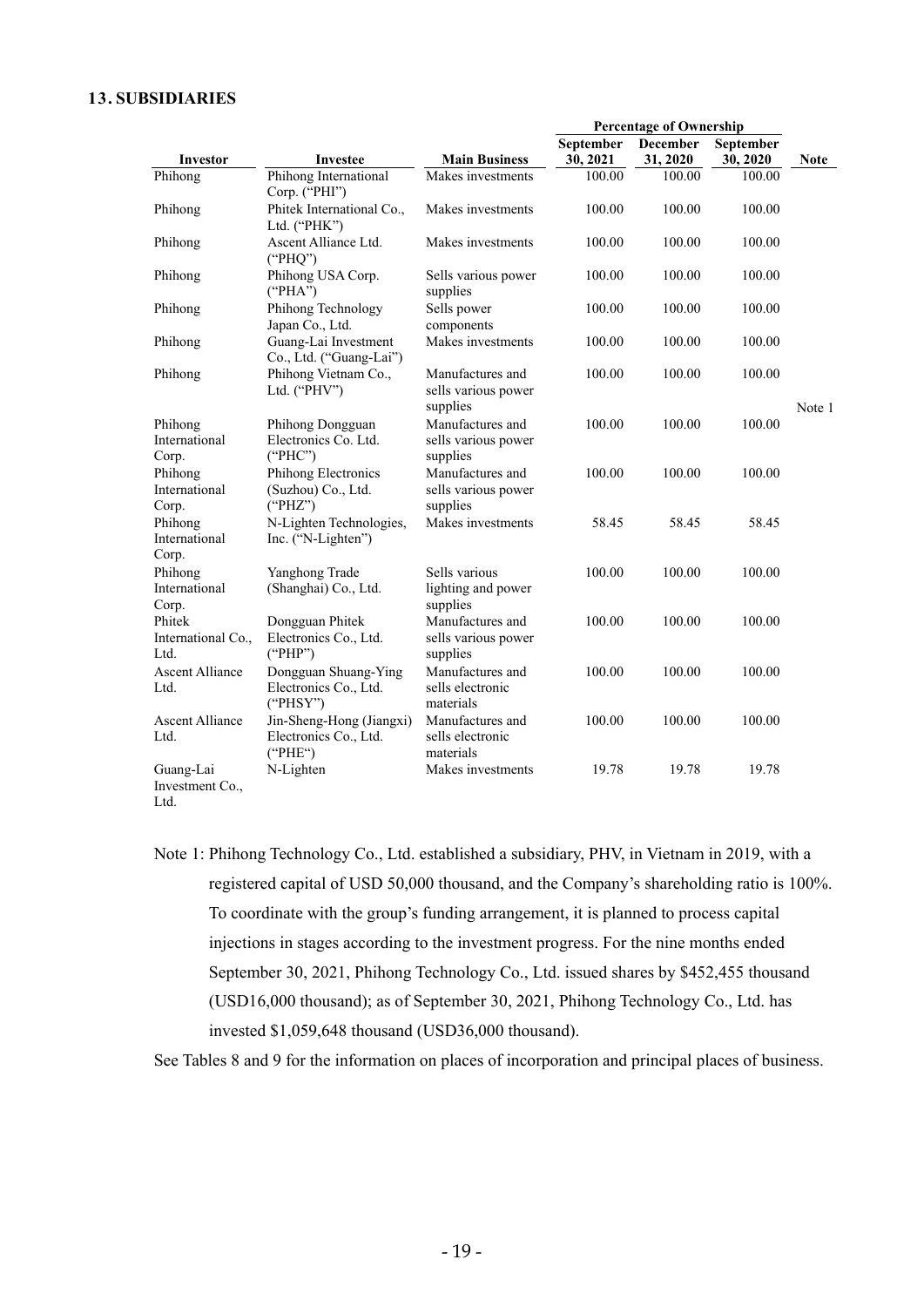## **14. INVESTMENTS ACCOUNTED FOR USING EQUITY METHOD**

Investments in associates:

|                                                  |           |           | September 30, 2021 December 31, 2020 September 30, 2020 |
|--------------------------------------------------|-----------|-----------|---------------------------------------------------------|
| Associates that are not<br>individually material | \$116,229 | \$152,366 | \$144,943                                               |
|                                                  |           |           |                                                         |

Associates that are not individually material

|                         |             | <b>For the Three Months Ended</b><br>September 30 |              | <b>For the Nine Months Ended</b><br>September 30 |
|-------------------------|-------------|---------------------------------------------------|--------------|--------------------------------------------------|
|                         | 2021        | 2020                                              | 2021         | 2020                                             |
| The Group's share of:   |             |                                                   |              |                                                  |
| Net loss for the period | $(\$5,360)$ | (S571)                                            | $(\$6,297)$  | $(\$5,276)$                                      |
| Other comprehensive     |             |                                                   |              |                                                  |
| income (loss)           | (11, 422)   | (20, 380)                                         | (27, 161)    | 20,245                                           |
| Total comprehensive     |             |                                                   |              |                                                  |
| income (loss)           | (\$16,782)  | $(\$20,951)$                                      | $(\$33,458)$ | \$14,969                                         |

Refer to Table 8 "Information on Investees" for the nature of activities, principal places of business and countries of incorporation of the associates.

Investment and the Group using the equity method to determine the share of profits and losses and other comprehensive profits and losses enjoyed by them is calculated based on financial reports that have not been reviewed by accountants. However, the management of the Group believes that the financial reports of the investee companies not having been reviewed by accountants will not have a significant impact.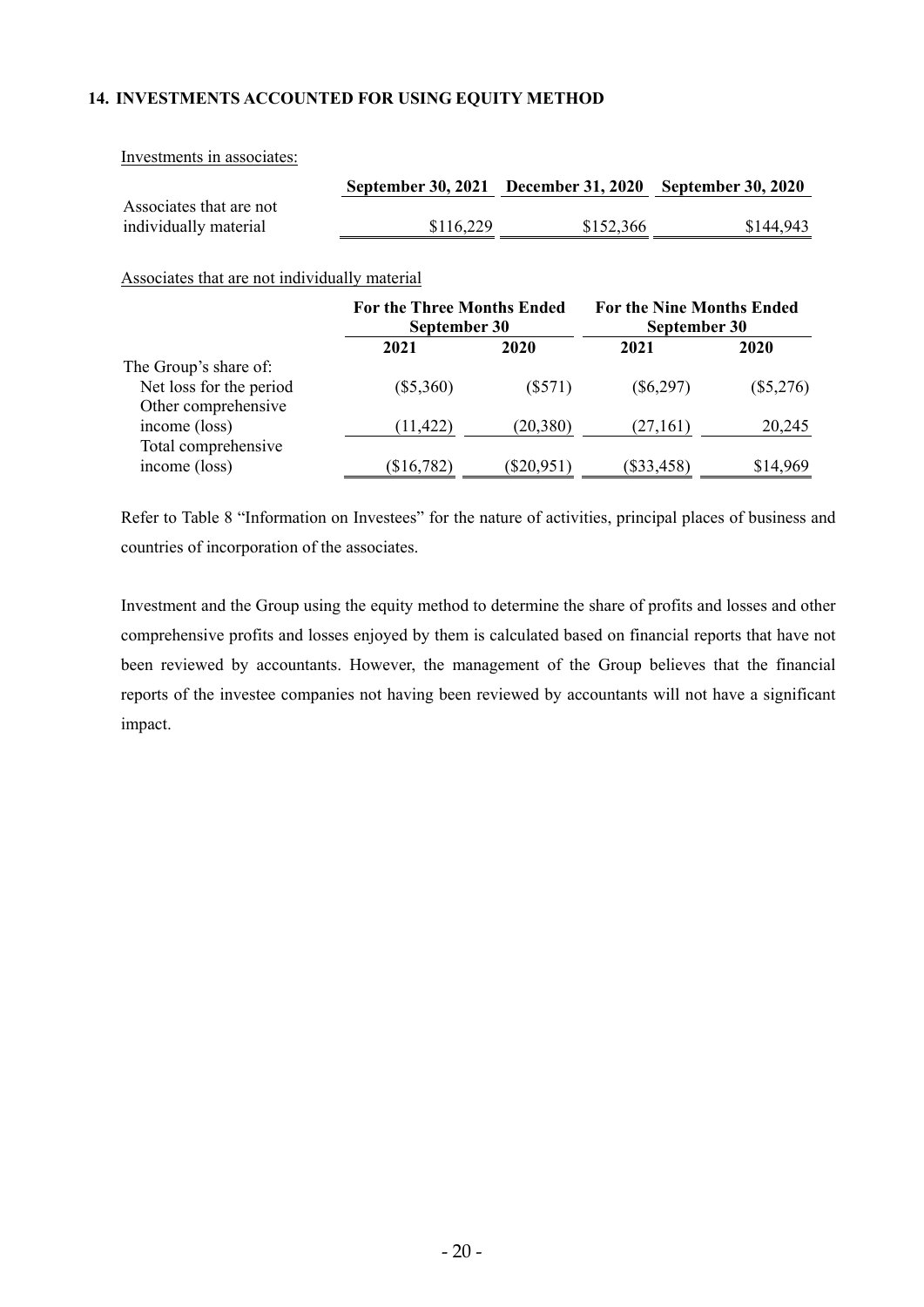# **15. PROPERTY, PLANT AND EQUIPMENT**

|                                              | Freehold<br>Land | <b>Buildings</b> | Machinery<br>and<br>Equipment | Other<br>Equipment | Construction<br>in Progress | <b>Total</b> |
|----------------------------------------------|------------------|------------------|-------------------------------|--------------------|-----------------------------|--------------|
| Cost                                         |                  |                  |                               |                    |                             |              |
| Balance at January 1, 2021                   | \$246,480        | \$2,464,136      | \$2,431,495                   | \$656,924          | \$86,289                    | \$5,885,324  |
| Additions                                    | 194,068          | 6,882            | 34,441                        | 24,953             | 366,487                     | 626,831      |
| Disposals                                    |                  | (23, 971)        | (107,010)                     | (38,067)           |                             | (169, 048)   |
| Effect of foreign currency                   |                  |                  |                               |                    |                             |              |
| exchange differences                         | (2,544)          | (30, 914)        | (26,705)                      | (3,820)            | (4,120)                     | (68, 103)    |
| Reclassification                             | 84,075           | 137              | 17,186                        | 12,049             | (15, 392)                   | 98,055       |
| Balance at September 30,                     |                  |                  |                               |                    |                             |              |
| 2021                                         | \$522,079        | \$2,416,270      | \$2,349,407                   | \$652,039          | \$433,264                   | \$6,373,059  |
| <b>Accumulated depreciation</b>              |                  |                  |                               |                    |                             |              |
| Balance at January 1, 2021                   | $\mathsf{S}$ -   | \$849,145        | \$1,908,013                   | \$537,627          | $S-$                        | \$3,294,785  |
| Disposals                                    |                  | (22, 634)        | (104, 608)                    | (38,065)           |                             | (165, 307)   |
| Depreciation expense                         |                  | 60,745           | 100,445                       | 35,570             |                             | 196,760      |
| Effect of foreign currency                   |                  |                  |                               |                    |                             |              |
| exchange differences                         |                  | (9,981)          | (19,205)                      | (2,949)            |                             | (32, 135)    |
| Balance at September 30,                     |                  |                  |                               |                    |                             |              |
| 2021                                         | $\mathsf{S}$ -   | \$877,275        | \$1,884,645                   | \$532,183          | $S-$                        | \$3,294,103  |
| Carrying amounts at<br>December 31, 2020 and |                  |                  |                               |                    |                             |              |
| January 1, 2021                              | \$246,480        | \$1,614,991      | \$523,482                     | \$119,297          | \$86,289                    | \$2,590,539  |
| Carrying amounts at<br>September 30, 2021    | \$522,079        | \$1,538,995      | \$464,762                     | \$119,856          | \$433,264                   | \$3,078,956  |
|                                              |                  |                  |                               |                    |                             |              |
| Cost                                         |                  |                  |                               |                    |                             |              |
| Balance at January 1, 2020                   | \$248,931        | \$2,704,125      | \$2,411,321                   | \$709,254          | \$10,909                    | \$6,084,540  |
| Additions                                    |                  | 3,211            | 99,651                        | 15,116             | 43,696                      | 161,674      |
| Disposals                                    |                  | (662)            | (147, 382)                    | (40, 736)          |                             | (188, 780)   |
| Effect of foreign currency                   |                  |                  |                               |                    |                             |              |
| exchange differences                         | (1, 363)         | (18,221)         | (16,708)                      | (2,219)            | (85)                        | (38, 596)    |
| Reclassification                             |                  | (258,005)        | 57,839                        | (7, 151)           | (650)                       | (207,967)    |
| Balance at September 30,                     |                  |                  |                               |                    |                             |              |
| 2020                                         | \$247,568        | \$2,430,448      | \$2,404,721                   | \$674,264          | \$53,870                    | \$5,810,871  |
| <b>Accumulated depreciation</b>              |                  |                  |                               |                    |                             |              |
| Balance at January 1, 2020                   | $S-$             | \$789,989        | \$1,886,186                   | \$554,948          | $S-$                        | \$3,231,123  |
| Disposals                                    |                  | (662)            | (116,772)                     | (39,089)           |                             | (156, 523)   |
| Depreciation expense                         |                  | 61,047           | 117,725                       | 44,893             |                             | 223,665      |
| Effect of foreign currency                   |                  |                  |                               |                    |                             |              |
| exchange differences                         |                  | (4, 713)         | (11, 450)                     | (1,806)            |                             | (17,969)     |
| Reclassification                             |                  | (26, 239)        | (1,214)                       | (12, 397)          |                             | (39, 850)    |
| Balance at September 30,                     |                  |                  |                               |                    |                             |              |
| 2020                                         | $\mathbb{S}^-$   | \$819,422        | \$1,874,475                   | \$546,549          | \$-                         | \$3,240,446  |
|                                              |                  |                  |                               |                    |                             |              |
| Carrying amounts at                          |                  |                  |                               |                    |                             |              |
| September 30, 2020                           | \$247,568        | \$1,611,026      | \$530,246                     | \$127,715          | \$53,870                    | \$2,570,425  |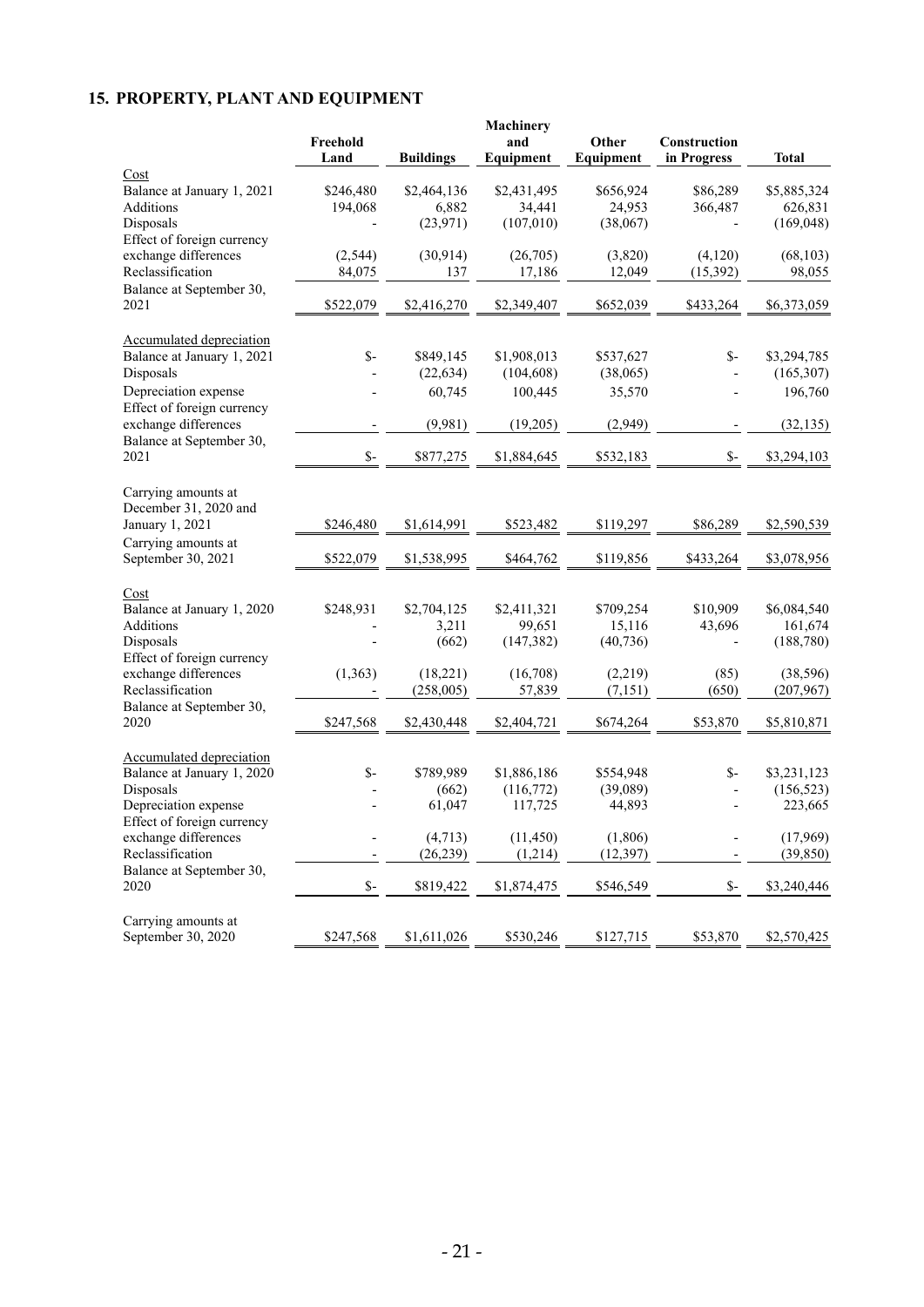The Groups' items of property, plant and equipment are depreciated on a straight-line basis over the following estimated useful life:

| <b>Buildings</b>        |              |
|-------------------------|--------------|
| Main building           | 50 years     |
| Engineering system      | 10 years     |
| Machinery and Equipment | $3-10$ years |
| Other Equipment         | 3-5 years    |

Property, plant and equipment used by the Group and pledged as secure long-term borrowings are set out in Note 30.

## **16. LEASE ARRANGEMENTS**

a. Right-of-use assets

|                           | September 30, 2021 December 31, 2020 September 30, 2020 |           |           |
|---------------------------|---------------------------------------------------------|-----------|-----------|
| Carrying amounts          |                                                         |           |           |
| Land (including land use) |                                                         |           |           |
| rights)                   | \$254,003                                               | \$266,040 | \$270,359 |
| <b>Buildings</b>          | 9,379                                                   | 10,986    | 12,147    |
| Machinery and             |                                                         |           |           |
| Equipment                 | 30,916                                                  |           |           |
| Office equipment          |                                                         | 324       | 455       |
| Transportation            |                                                         |           |           |
| equipment                 | 6,176                                                   | 3,563     | 1,713     |
| Other Equipment           | 1,161                                                   | 1,875     | 2,089     |
|                           | \$301,635                                               | \$282,788 | \$286,763 |

|                           | <b>For the Three Months Ended</b><br>September 30 |         | <b>For the Nine Months Ended</b><br>September 30 |          |
|---------------------------|---------------------------------------------------|---------|--------------------------------------------------|----------|
|                           | 2021                                              | 2020    | 2021                                             | 2020     |
| Additions to right-of-use |                                                   |         |                                                  |          |
| assets                    |                                                   |         | \$43,192                                         | \$6,169  |
| Depreciation charge for   |                                                   |         |                                                  |          |
| right-of-use assets       |                                                   |         |                                                  |          |
| Land (including land)     |                                                   |         |                                                  |          |
| use rights)               | \$2,208                                           | \$2,265 | \$6,662                                          | \$6,861  |
| <b>Buildings</b>          | 1,026                                             | 931     | 2,929                                            | 2,822    |
| Machinery and             |                                                   |         |                                                  |          |
| Equipment                 | 3,100                                             |         | 6,217                                            |          |
| Office equipment          | 79                                                | 125     | 319                                              | 381      |
| Transportation            |                                                   |         |                                                  |          |
| equipment                 | 594                                               | 346     | 1,601                                            | 1,037    |
| Other Equipment           | 204                                               | 210     | 618                                              | 433      |
|                           | \$7,211                                           | \$3,877 | \$18,346                                         | \$11,534 |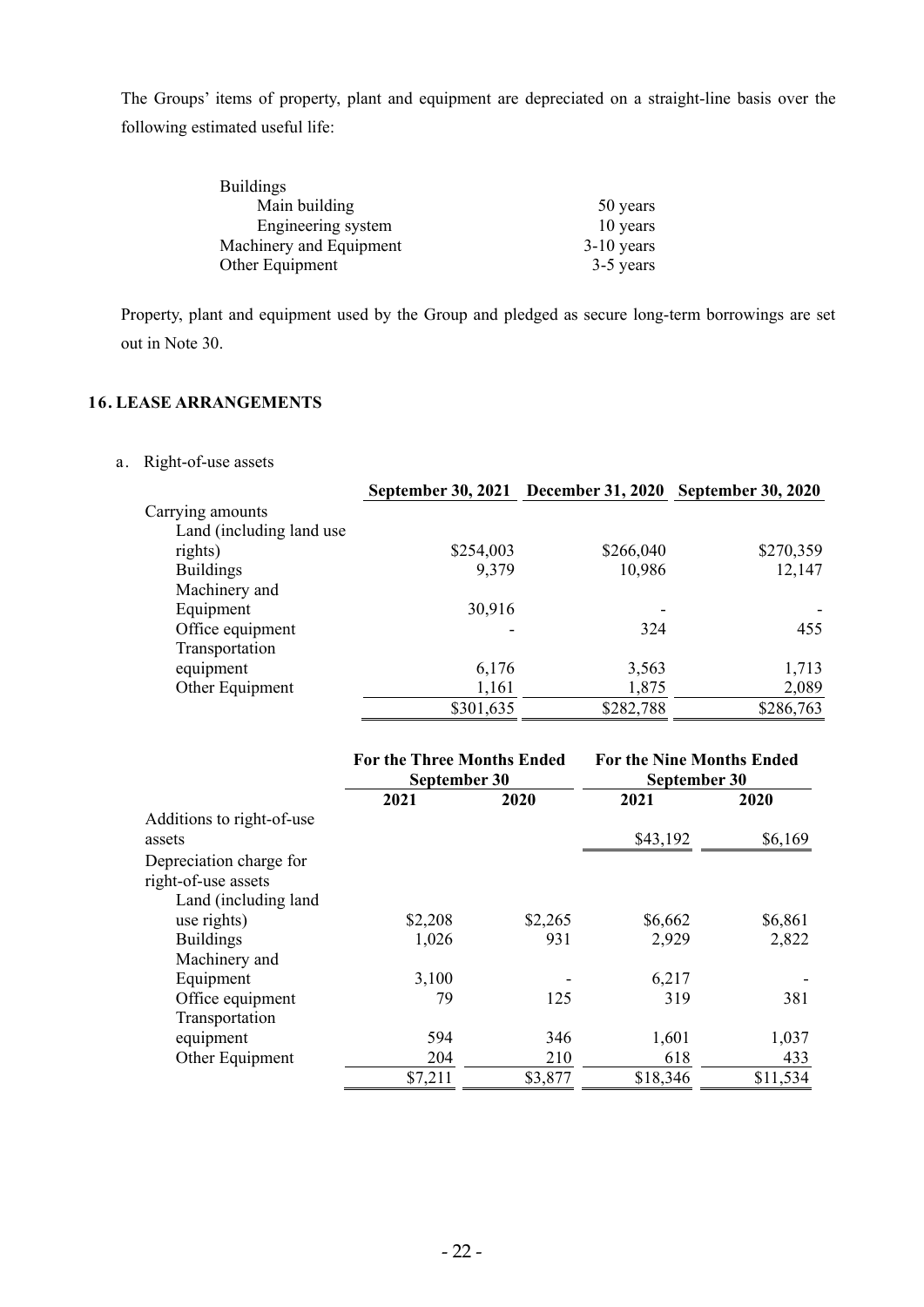Except for the additional and recognized depreciation expenses above, the right-of-use assets of the Company have no significant sublease and impairment for the nine months ended September 30, 2021 and 2020.

Right-of-use assets land use rights used by the Group and pledged as secure long-term borrowings are set out in Note 30.

b. Lease liabilities

|                  | September 30, 2021 December 31, 2020 September 30, 2020 |          |          |
|------------------|---------------------------------------------------------|----------|----------|
| Carrying amounts |                                                         |          |          |
| Current          | \$20,627                                                | \$7,786  | \$7,510  |
| Non-current      | \$29.707                                                | \$12,665 | \$13,023 |

Range of discount rate for lease liabilities was as follows:

|                          | <b>September 30, 2021</b> | <b>December 31, 2020</b> | <b>September 30, 2020</b> |
|--------------------------|---------------------------|--------------------------|---------------------------|
| Freehold land            | $1.200\%$                 | $1.200\%$                | 1.200%                    |
| <b>Buildings</b>         | $1.030\% \sim 5.220\%$    | $1.030\% \sim 5.220\%$   | $1.030\% \sim 5.220\%$    |
| Machinery and Equipment  | $4.000\%$                 |                          |                           |
| Office equipment         |                           | 4.875%                   | 4.875%                    |
| Transportation equipment | $1.155\% \sim 5.220\%$    | 1.155%~5.220%            | $1.155\% \sim 5.220\%$    |
| Other Equipment          | 1.030%                    | $1.030\%$                | 1.030%                    |

c. Material lease-in activities and terms

The Group leases certain machinery, office, transportation, and other equipment for the use of product manufacturing and R&D with lease terms of 2 to 9 years. These arrangements do not contain renewal or purchase options at the end of the lease terms.

The Group also leases land and buildings for the use of plants, offices and parking lot with lease terms of 2 to 50 years. The Group does not have bargain purchase options to acquire the leasehold land and buildings at the end of the lease terms. In addition, the Group is prohibited from subleasing or transferring all or any portion of the underlying assets without the lessor's consent.

d. Other lease information

|                             | <b>For the Three Months Ended</b><br>September 30 |         | <b>For the Nine Months Ended</b><br>September 30 |              |
|-----------------------------|---------------------------------------------------|---------|--------------------------------------------------|--------------|
|                             | 2021                                              | 2020    | 2021                                             | 2020         |
| Expenses relating to        |                                                   |         |                                                  |              |
| short-term leases           | \$2,184                                           | \$4,200 | \$9,435                                          | \$12,902     |
| Expenses relating to        |                                                   |         |                                                  |              |
| variable lease payments not |                                                   |         |                                                  |              |
| included in the             |                                                   |         |                                                  |              |
| measurement of lease        |                                                   |         |                                                  |              |
| liabilities                 | \$102                                             | \$1,075 | \$397                                            | \$1,670      |
| Total cash (outflow) for    |                                                   |         |                                                  |              |
| leases                      |                                                   |         | $(\$23,716)$                                     | $(\$20,926)$ |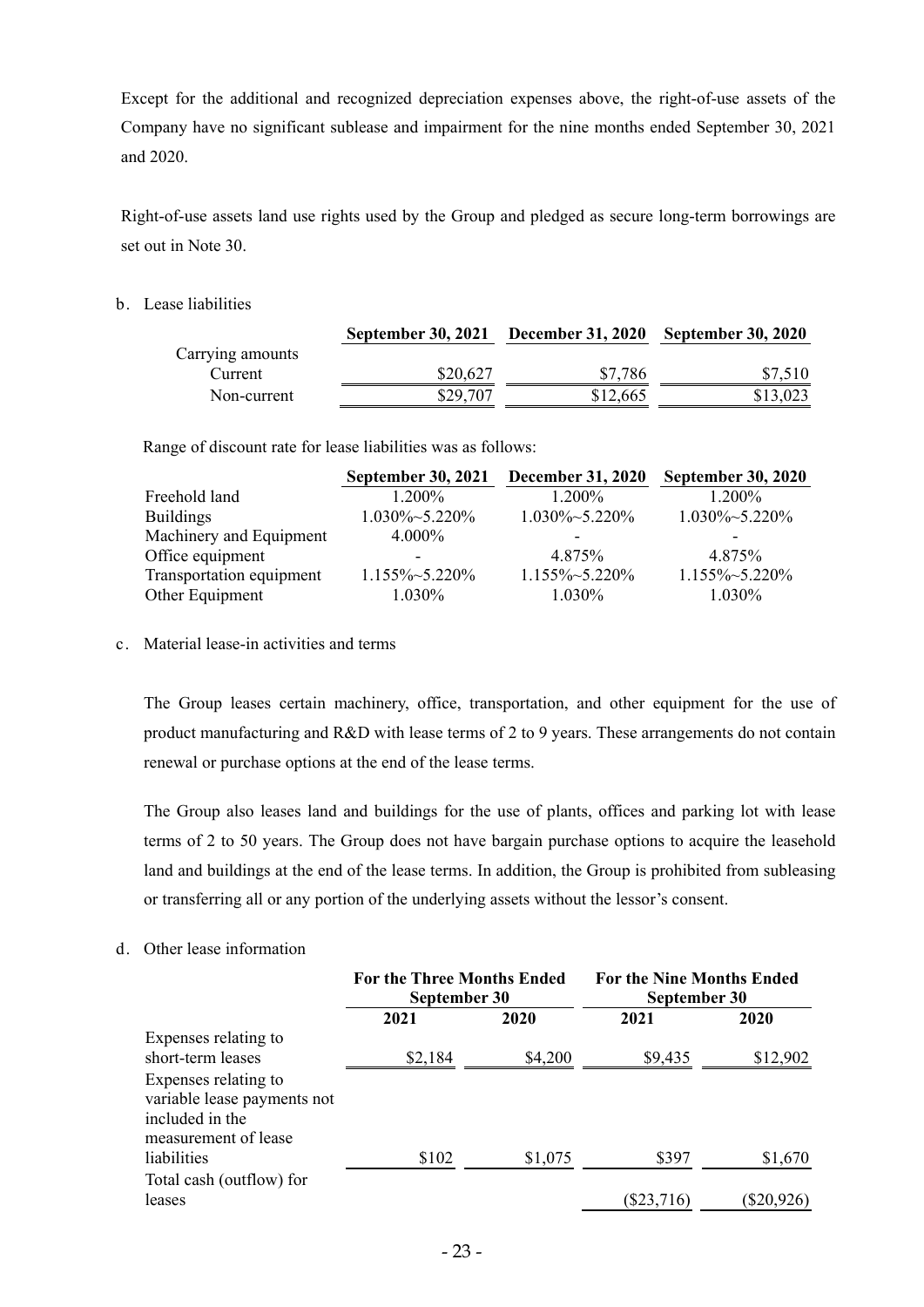The Group leases certain office and office equipment which qualify as short-term leases. The Group has elected to apply the recognition exemption and thus, did not recognize right-of-use assets and lease liabilities for these leases.

## **17. OTHER INTANGIBLE ASSETS**

|                                        | <b>Computer Software</b> |
|----------------------------------------|--------------------------|
| Cost                                   |                          |
| Balance at January 1, 2021             | \$118,623                |
| Additions                              | 9,590                    |
| Disposals                              | (6,045)                  |
| Effect of foreign currency exchange    |                          |
| differences                            | (599)                    |
| Balance at September 30, 2021          | \$121,569                |
| <b>Accumulated amortization</b>        |                          |
| Balance at January 1, 2021             | \$90,944                 |
| Amortization expense                   | 9,886                    |
| Disposals                              | (6,037)                  |
| Effect of foreign currency exchange    |                          |
| differences                            | (401)                    |
| Balance at September 30, 2021          | \$94,392                 |
| Carrying amounts at December 31, 2020  |                          |
| and January 1, 2021                    | \$27,679                 |
| Carrying amounts at September 30, 2021 | \$27,177                 |
| Cost                                   |                          |
| Balance at January 1, 2020             | \$118,748                |
| Additions                              | 6,474                    |
| Disposals                              | (4,776)                  |
| Effect of foreign currency exchange    |                          |
| differences                            | (422)                    |
| Balance at September 30, 2020          | \$120,024                |
| <b>Accumulated amortization</b>        |                          |
| Balance at January 1, 2020             | \$85,532                 |
| Amortization expense                   | 9,472                    |
| Disposals                              | (4,684)                  |
| Effect of foreign currency exchange    |                          |
| differences                            | (269)                    |
| Balance at September 30, 2020          | \$90,051                 |
| Carrying amounts at September 30, 2020 | \$29,973                 |

The above items of intangible assets are amortized on a straight-line basis over estimated useful life of 2 to 5 years.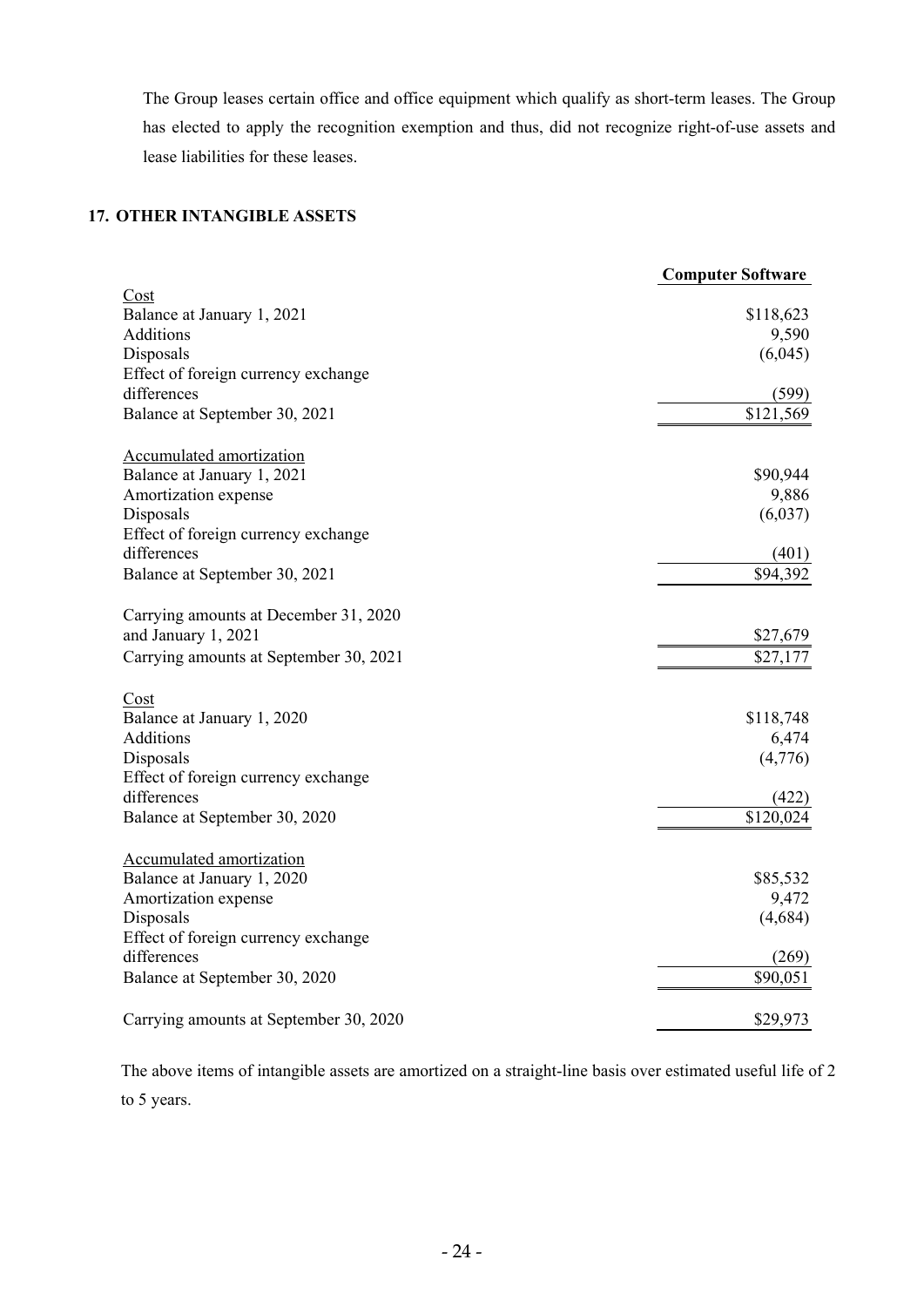#### **18. BORROWINGS**

Short-term borrowings

|                                              | September 30, 2021        |                          | December 31, 2020 September 30, 2020 |
|----------------------------------------------|---------------------------|--------------------------|--------------------------------------|
| <b>Unsecured</b> loan                        |                           |                          |                                      |
| Phihong                                      | \$722,670                 | \$256,320                | \$87,360                             |
| Phihong Vietnam Co., Ltd.                    | 183,852                   |                          |                                      |
|                                              | 906,522                   | 256,320                  | 87,360                               |
| Secured loan<br>Phihong (Dongguan)           |                           |                          |                                      |
| Electronics Co., Ltd.                        | 88,491                    |                          |                                      |
|                                              | \$995,013                 | \$256,320                | \$87,360                             |
| Long-term borrowings                         |                           |                          |                                      |
|                                              |                           |                          |                                      |
|                                              |                           |                          |                                      |
|                                              | <b>September 30, 2021</b> | <b>December 31, 2020</b> | <b>September 30, 2020</b>            |
| Unsecured loan                               |                           |                          |                                      |
| Phihong                                      | \$762,776                 | \$314,208                | \$303,508                            |
| PHA (Note 26)                                | 762,776                   | 314,208                  | 30,158<br>333,666                    |
| Secured loan                                 |                           |                          |                                      |
| Phihong                                      | 540,387                   | 56,832                   | 14,032                               |
| Less: discount                               | (991)                     | (2,359)                  | (2,837)                              |
| Long-term loans payable<br>- current portion | (798, 056)                | (64, 737)                | (13, 823)                            |

- a. The short-term bank loan period of Phihong Technology Co., Ltd. on September 30, 2021, December 31, and September 30, 2020 is from August 20, 2021 to December 29, 2021, December 7, 2020 to February 9, 2021 and September 29, 2020 to November 26, 2020, respectively. As of September 30, 2021, and December 31 and September 30, 2020, the effective annual interest rates are 0.6900%~0.8450%, 0.9500% and 0.9900%, respectively, and interest is paid monthly.
- b. The short-term loan period of PHV on September 30, 2021 is from August 4, 2021 to August 3, 2022. As of September 30, 2021, the effective annual interest rate is 1.3%, and interest is paid monthly.
- c. The short-term loan period of PHC on September 30, 2021 is from August 20, 2021 to March 15, 2022. As of September 30, 2021, the effective annual interest rate is 4%, and interest is paid monthly.
- d. PHA Company has obtained loans from the Paycheck Protection Program (PPP) provided by the U.S. Government. The borrowing period is from April 24, 2020 to April 24, 2022. As of September 30, 2020, the effective interest rate per annum is 1%. In November 2020, the U.S. Government approved the exemption of repayment. Please refer to Notes 26 and 32.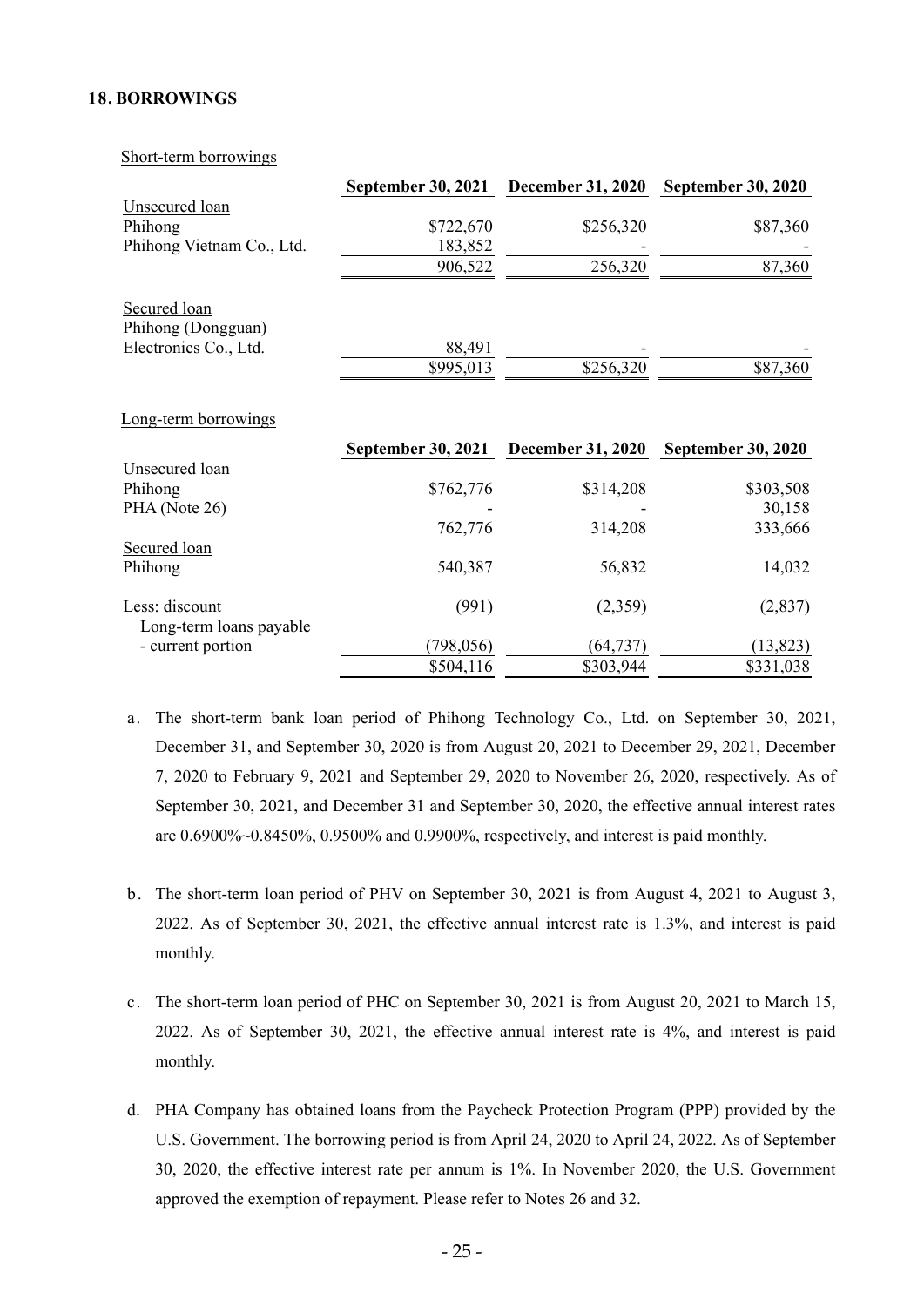- e. The long-term bank loan period of Phihong Technology Co., Ltd on September 30, 2021, December 31, and September 30, 2020 is from August 22, 2019 to April 7, 2036, August 22, 2019 to September 10, 2023 and August 22, 2019 to July 30, 2022, respectively. As of September 30, 2021, and December 31 and September 30, 2020, the effective annual interest rates are 1.0500%~1.9872%, 1.2740%~1.9872% and 1.2740%~1.9872%, respectively, and interest is paid monthly.
- f. Phihong Technology Co., Ltd. signed a joint credit agreement mainly hosted by Taiwan Shin Kong Commercial Bank and co-sponsored by Yuanta Commercial Bank along with 7 other banks participating in the loan, on April 30, 2019. The contract period is 3 years with the total credit limit of NTD \$1 billion, including NTD \$450 million of item A loan limit and NTD \$550 million for item B loan limit, which will be used by the company to support the factory investment plan of the Vietnamese subsidiary and enrich the group operating turnover fund. According to the loan contract in the joint loan case of Taiwan Shin Kong Commercial Bank, Phihong Technology Co., Ltd. shall maintain the following financial ratios during the loan period (according to the annual and semi-annual consolidated financial report with an accountant's visa which is to be reviewed every half year):
	- a) The current ratio (current assets/current liabilities) shall not be less than 100%.
	- b) The net debt ratio (total debt/net tangible value) shall not be higher than 150%.
	- c) The interest protection multiples  $[(pre-tax profit + depreciation + amortization + interest$ expense)/interest expense] shall be maintained at more than two times (inclusive).
	- d) Net tangible value (net value minus intangible assets) shall not be less than NTD \$4.5 billion.

For information on pledged properties and endorsements/guarantees, refer to Notes 29 and 30.

g. As of September 30, 2021, Phihong Technology Co., Ltd.'s net debt ratio, interest protection multiples, and net tangible value did not meet the above requirements. Phihong Technology Co., Ltd. is required to make improvement within a period from the date of submission of the consolidated financial statements for the second quarter of 2021 to the date of submission of the consolidated financial statements for the year ended December 31, 2021. During this period, Phihong Technology Co., Ltd. is not considered in default and shall, based on the loan balance, pay a fee to the bank at an annual rate of 0.1% according to the contract terms.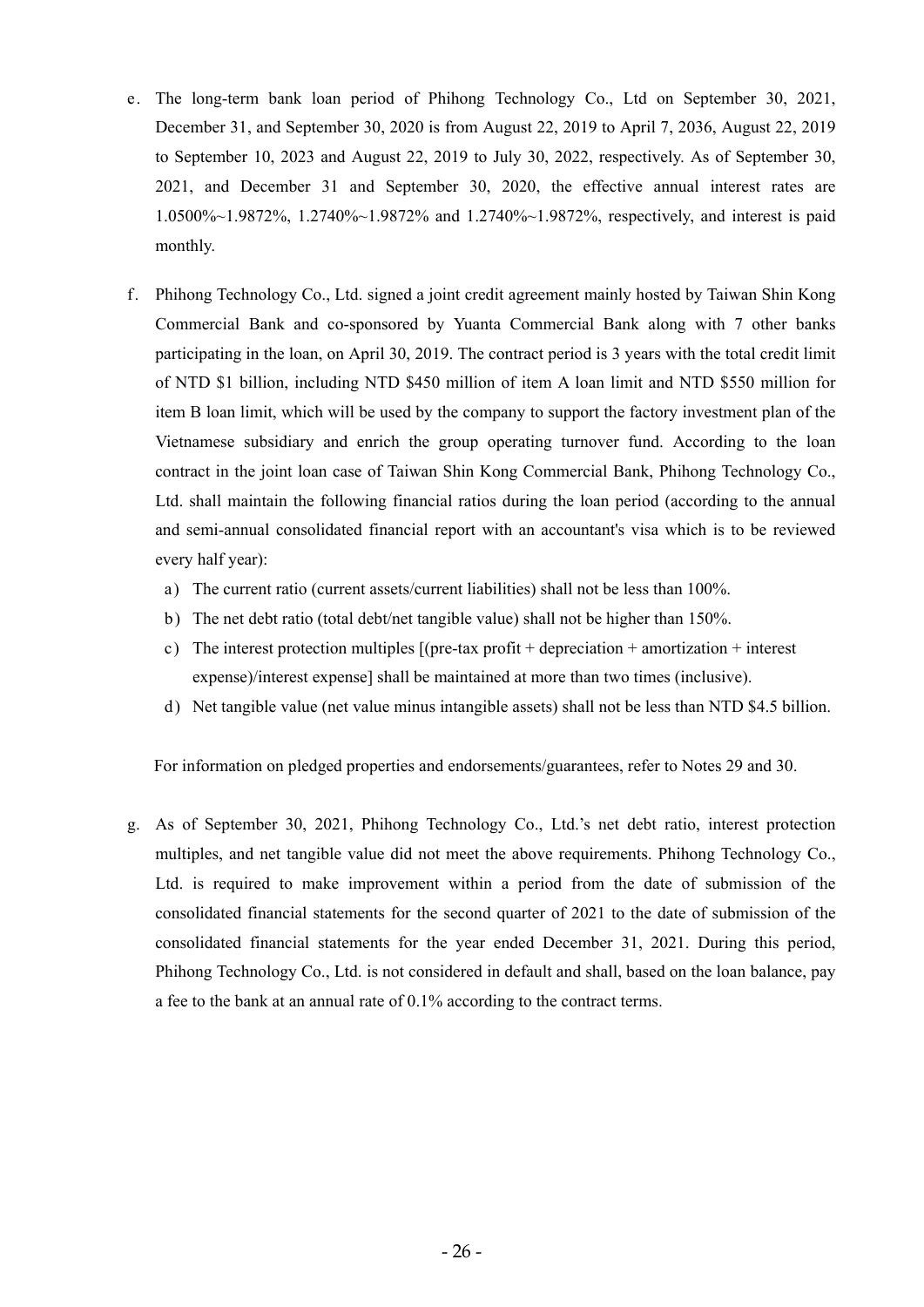## **19. BONDS PAYABLE**

|                           | <b>September 30, 2021</b> | <b>December 31, 2020</b> | <b>September 30, 2020</b> |
|---------------------------|---------------------------|--------------------------|---------------------------|
| Secured domestic bonds    | \$698,181                 | \$999,883                | \$999,762                 |
| Less: Long-term loans     |                           |                          |                           |
| payable - current portion | $\overline{\phantom{0}}$  | (999, 883)               | (999, 762)                |
|                           | \$698,181                 | $S-$                     |                           |

Secured domestic bonds

On April 1, 2016, the Company issued 100 units of \$10,000 thousand, 0.95% secured bonds in Taiwan, with an aggregate principal of \$1,000,000 thousand, and it has been liquidated on April 1, 2021.

On March 25, 2021, the Company issued 70 units of \$10,000 thousand, 0.60% secured bonds in Taiwan, with an aggregate principal of \$700,000 thousand.

For information on pledged properties and endorsements/guarantees, refer to Notes 29 and 30.

#### **20. OTHER PAYABLES**

|                                           | September 30, 2021 December 31, 2020 |           | <b>September 30, 2020</b> |
|-------------------------------------------|--------------------------------------|-----------|---------------------------|
| Current                                   |                                      |           |                           |
| Other payables                            |                                      |           |                           |
| Payables for salaries                     |                                      |           |                           |
| and bonuses                               | \$189,668                            | \$200,932 | \$180,987                 |
| Payables for annual                       |                                      |           |                           |
| leave                                     | 52,889                               | 45,537    | 45,326                    |
| Payables for purchases                    |                                      |           |                           |
| of equipment                              | 10,011                               | 7,621     | 6,526                     |
| Others                                    | 303,925                              | 315,948   | 322,182                   |
|                                           | \$556,493                            | \$570,038 | \$555,021                 |
| Other liabilities                         |                                      |           |                           |
| Temporary receipts                        | \$73,526                             | \$62,484  | \$50,388                  |
| Advance payment for<br>sale of plant land |                                      |           |                           |
| (Note $12$ )                              | 163,374                              | 170,466   | 167,020                   |
| Others                                    | 99,831                               | 58,163    | 54,683                    |
|                                           | \$336,731                            | \$291,113 | \$272,091                 |

#### **21. RETIREMENT BENEFIT PLANS**

For the three months ended September 30, 2021 and 2020 and the nine months ended September 30, 2021 and 2020, employee benefit expenses in respect of the Group's defined benefit retirement plans were \$205 thousand, \$266 thousand, \$614 thousand and \$799 thousand, respectively, and were calculated using the actuarially determined pension cost discount rate as of December 31, 2020 and 2019.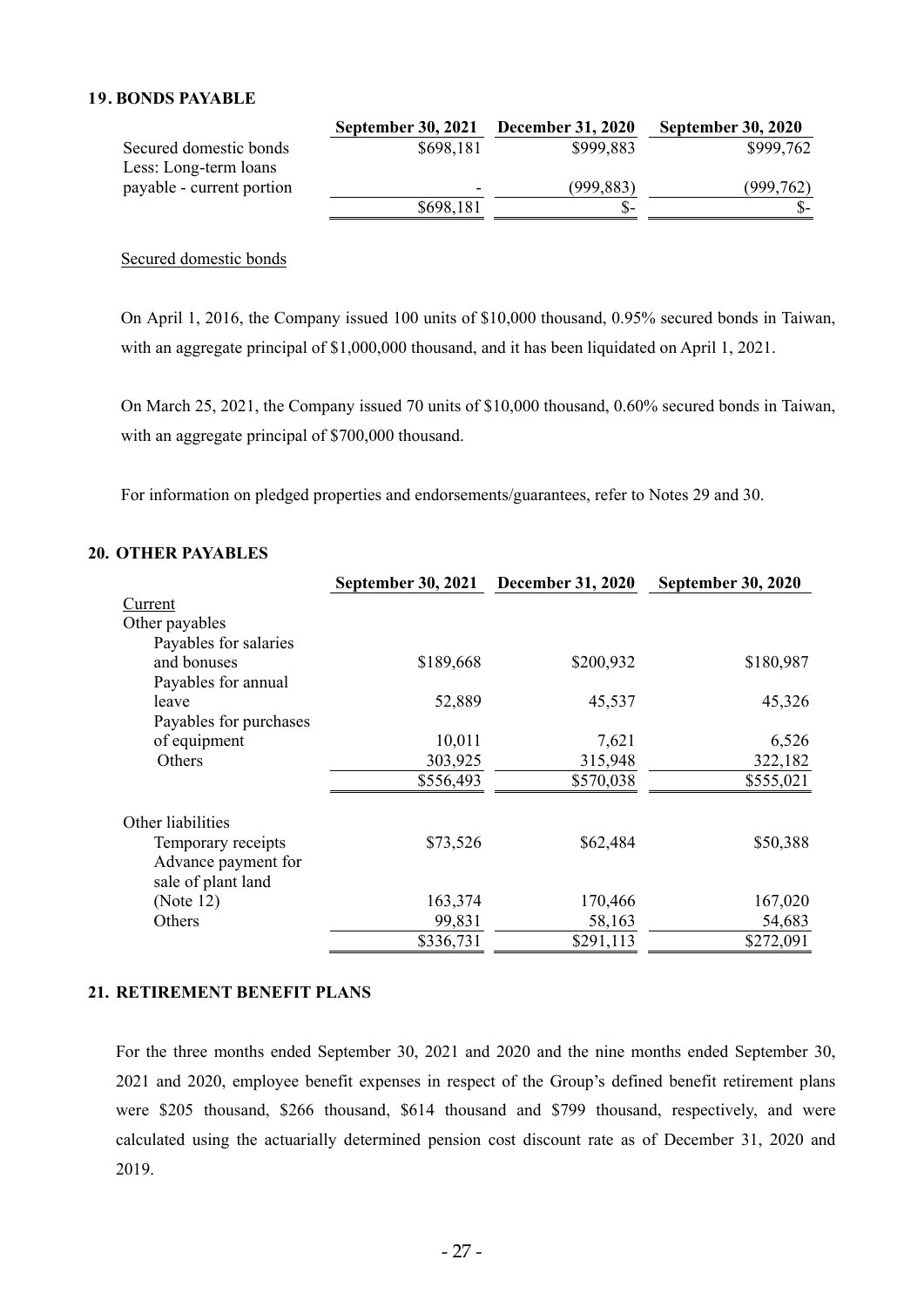## **22. EQUITY**

### a. Share Capital

#### Ordinary shares

|                                           | <b>September 30, 2021</b> | <b>December 31, 2020</b> | <b>September 30, 2020</b> |
|-------------------------------------------|---------------------------|--------------------------|---------------------------|
| Number of shares                          |                           |                          |                           |
| authorized (in thousands)                 | 600,000                   | 600,000                  | 600,000                   |
| Shares authorized                         | \$6,000,000               | \$6,000,000              | \$6,000,000               |
| Number of shares issued<br>and fully paid |                           |                          |                           |
| (in thousands)                            | 337,688                   | 337,688                  | 337,688                   |
| Shares issued                             | \$3,376,884               | \$3,376,884              | \$3,376,884               |

Fully paid ordinary shares, which have a par value of NT\$10, carry one vote per share and carry a right to dividends.

#### b. Capital Surplus

|                              | September 30, 2021 December 31, 2020 September 30, 2020 |             |             |
|------------------------------|---------------------------------------------------------|-------------|-------------|
| May be used to offset a      |                                                         |             |             |
| deficit, distributed as cash |                                                         |             |             |
| dividends or transferred to  |                                                         |             |             |
| share capital                |                                                         |             |             |
| Issuance of common shares    | \$244,117                                               | \$244,117   | \$244,117   |
| Conversion of bonds          | 667,058                                                 | 667,058     | 667,058     |
| Treasury share transactions  | 48,234                                                  | 48,234      | 48,234      |
| Interest payable on bond     |                                                         |             |             |
| conversion                   | 13,243                                                  | 13,243      | 13,243      |
| May be used to offset a      |                                                         |             |             |
| deficit only                 |                                                         |             |             |
| Treasury share transactions  | 71,365                                                  | 71,365      | 71,365      |
|                              | \$1,044,017                                             | \$1,044,017 | \$1,044,017 |

The capital surplus arising from shares issued in excess of par (including share premium from issuance of common shares, conversion of bonds and treasury share transactions) and donations, may be used to offset a deficit. In addition, when the Company has no deficit, such capital surplus may be distributed as cash dividends or transferred to share capital (limited to a certain percentage of the Company's capital surplus and once a year).

#### c. Retained Earnings and Dividend Policy

Under the dividend policy as set forth in the amended Articles, where the Company made profit in a fiscal year, the profit shall be first utilized for paying taxes, offsetting losses of previous years, setting aside as legal reserve of 10% of the remaining profit, setting aside or reversing a special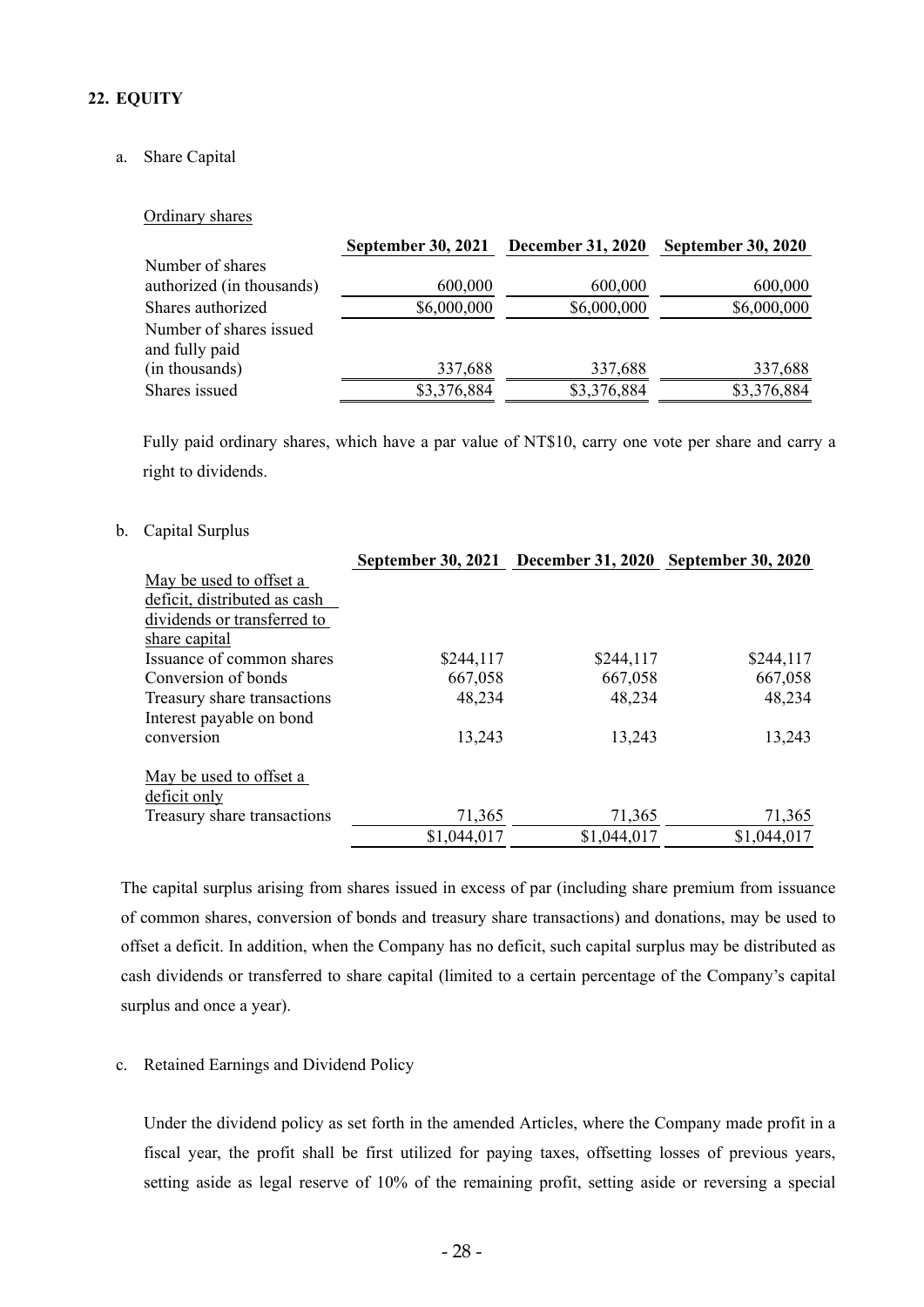reserve in accordance with the laws and regulations, and then any remaining profit together with any undistributed retained earnings shall be used by the Company's board of directors as the basis for proposing a distribution plan, which should be resolved in the shareholders' meeting for the distribution of dividends and bonuses to shareholders. For the policies on the distribution of employees' compensation and remuneration of directors and supervisors after the amendment, refer to "Employees' compensation and remuneration of directors and supervisors" in Note 23-g.

Appropriation of earnings to legal reserve shall be made until the legal reserve equals the Company's paid-in capital. The legal reserve may be used to offset deficit. If the Company has no deficit and the legal reserve has exceeded 25% of the Company's paid-in capital, the excess may be transferred to capital or distributed in cash.

If undistributed earnings in the previous period are insufficient to set aside the special reserve, the Company shall include income after tax for the current period, plus items other than income after tax, in the undistributed earnings for the current period. Before the amendments to the Articles of Incorporation, the Company set aside special reserves from undistributed earnings in the previous period according to law.

The Company held shareholders' meetings on July 30, 2021 and June 10, 2020, where the deficit compensation for 2020 and 2019 respectively was passed as follows:

|                                          | <b>Deficit Compensation</b> |          |  |
|------------------------------------------|-----------------------------|----------|--|
|                                          | 2020                        | 2019     |  |
| Legal reserve used to offset accumulated |                             |          |  |
| deficits                                 | \$154,744                   | \$41,146 |  |

#### d. Special Reserves

On the first-time adoption of IFRSs, the Company transferred to retained earnings unrealized revaluation increment and cumulative translation differences in the amounts of \$10,968 thousand and \$250,296 thousand, respectively. The increase in retained earnings that resulted from all IFRSs adjustments was smaller than the total revaluation and translation differences; therefore, the Company appropriated to the special reserve the amount of \$230,859 thousand, the increase in retained earnings that resulted from all IFRSs adjustments on transitions to IFRSs.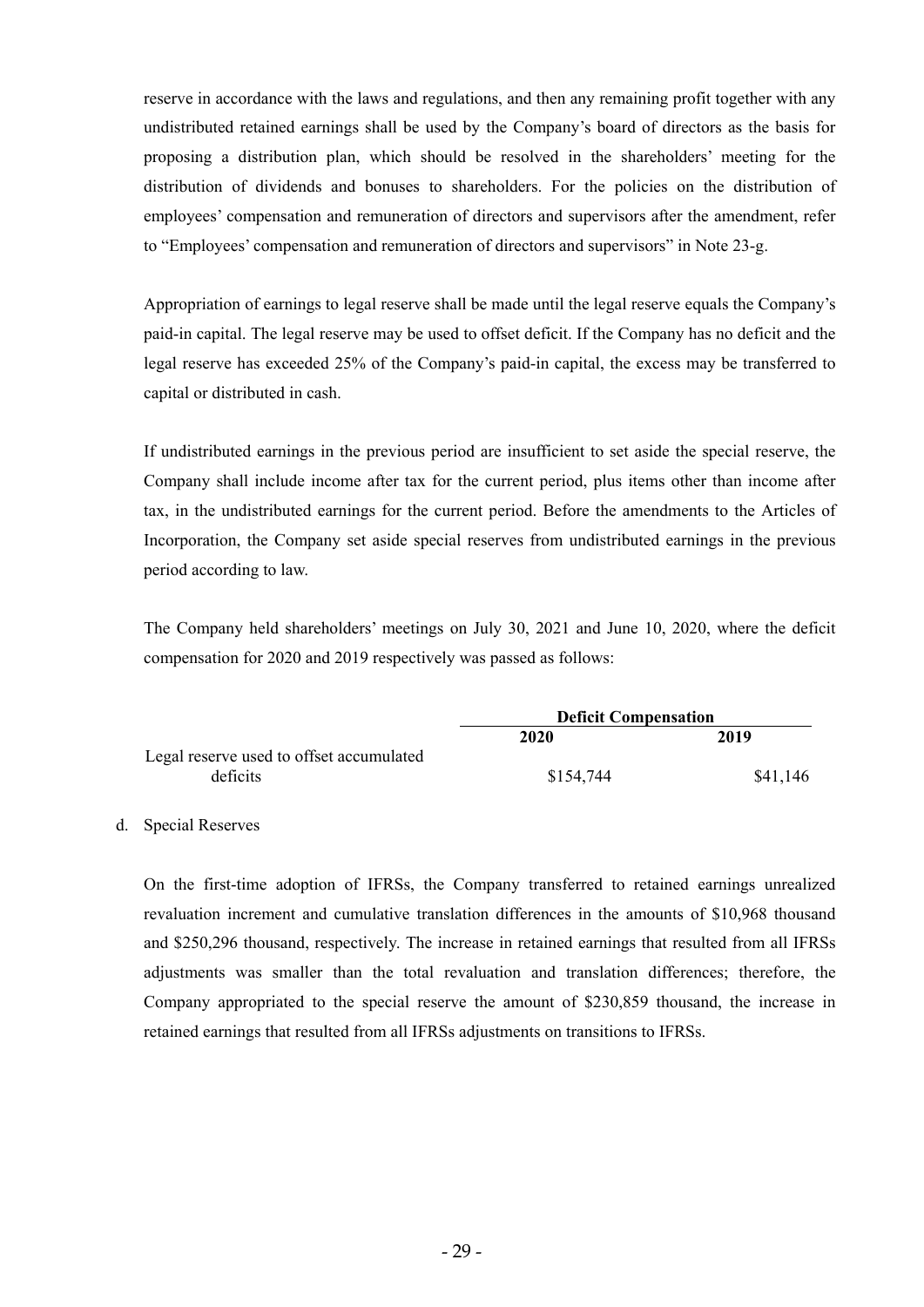# e. Other Equity Items

1) Exchange difference on translating the financial statements of foreign operations

|                                      | For the Nine Months Ended September 30 |               |  |
|--------------------------------------|----------------------------------------|---------------|--|
|                                      | 2021                                   | 2020          |  |
| Balance at January 1                 | (\$448,879)                            | (\$416,186)   |  |
| Exchange differences arising on      |                                        |               |  |
| translating the financial statements |                                        |               |  |
| of foreign operations                | (83,992)                               | (62, 932)     |  |
| Balance at September 30              | $(\$532,871)$                          | $(\$479,118)$ |  |

# 2) Unrealized gain on financial assets at FVTOCI

|                                     | For the Nine Months Ended September 30 |              |  |
|-------------------------------------|----------------------------------------|--------------|--|
|                                     | 2021                                   | 2020         |  |
| Balance at January 1                | $(\$62,007)$                           | $(\$79,561)$ |  |
| Generated in current period         |                                        |              |  |
| Unrealized loss on financial assets |                                        |              |  |
| at fair value through other         |                                        |              |  |
| comprehensive income                | (1,484)                                | (8,769)      |  |
| Share from associates accounted     |                                        |              |  |
| for using the equity method         | (27, 161)                              | 20,245       |  |
| Balance at September 30             | $(\$90,652)$                           | $(\$68,085)$ |  |

f. Non-Controlling Interests

|                                      | For the Nine Months Ended September 30 |             |  |
|--------------------------------------|----------------------------------------|-------------|--|
|                                      | 2021                                   | 2020        |  |
| Balance at January 1                 | $(\$8,909)$                            | $(\$9,372)$ |  |
| Attributable to non-controlling      |                                        |             |  |
| interests:                           |                                        |             |  |
| Loss for the period                  | (15)                                   | (15)        |  |
| Exchange differences on              |                                        |             |  |
| translating the financial statements |                                        |             |  |
| of foreign operations                | 214                                    | 281         |  |
| Balance at September 30              | $(\$8,710)$                            | $(\$9,106)$ |  |

#### **23. NET PROFIT RELATING TO CONTINUING OPERATIONS**

## a. Interest income

|               |         | <b>For the Three Months Ended</b><br>September 30 |          | <b>For the Nine Months Ended</b><br>September 30 |
|---------------|---------|---------------------------------------------------|----------|--------------------------------------------------|
|               | 2021    | 2020                                              | 2021     | 2020                                             |
| Bank deposits | \$6,649 | \$7,807                                           | \$20,052 | \$23,245                                         |
| Others        | 239     | 184                                               | 841      | 1,262                                            |
|               | \$6,888 | \$7,991                                           | \$20,893 | \$24,507                                         |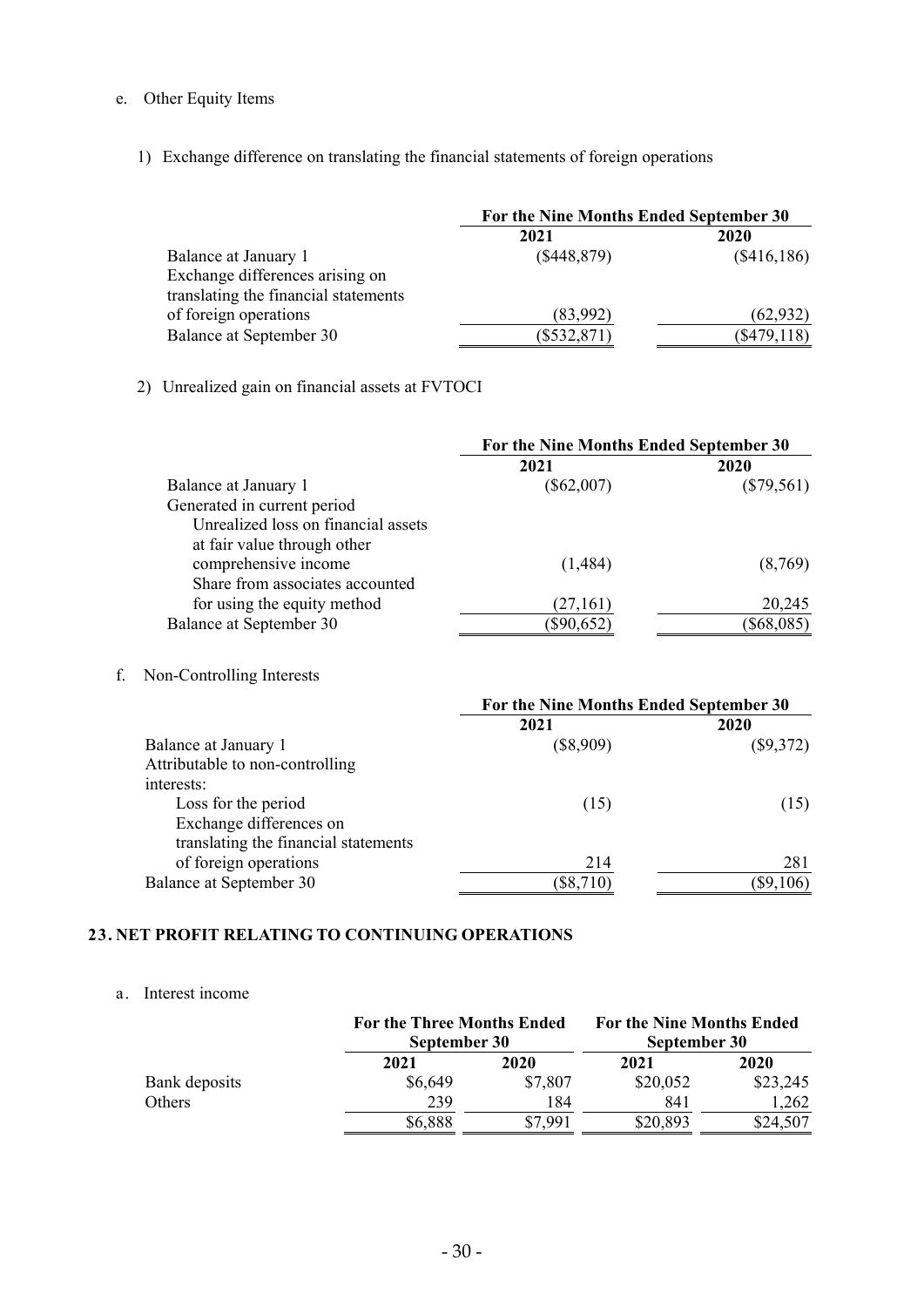# b. Other income

|                      |          | <b>For the Three Months Ended</b><br>September 30 |          | <b>For the Nine Months Ended</b><br>September 30 |  |
|----------------------|----------|---------------------------------------------------|----------|--------------------------------------------------|--|
|                      | 2021     | 2020                                              | 2021     | 2020                                             |  |
| Government subsidies |          |                                                   |          |                                                  |  |
| (Note 26)            | \$-      | \$26,593                                          | \$-      | \$58,309                                         |  |
| Others               | 30,081   | 52,620                                            | 68,258   | 110,363                                          |  |
|                      | \$30,081 | \$79,213                                          | \$68,258 | \$168,672                                        |  |

## c. Other gains and losses

|                            | <b>For the Three Months Ended</b> |            | <b>For the Nine Months Ended</b> |              |
|----------------------------|-----------------------------------|------------|----------------------------------|--------------|
|                            | September 30                      |            | September 30                     |              |
|                            | 2021                              | 2020       | 2021                             | 2020         |
| Net foreign exchange gains |                                   |            |                                  |              |
| (losses)                   | \$11,985                          | (\$15,589) | $(\$9,156)$                      | $(\$25,929)$ |
| Loss on disposal of        |                                   |            |                                  |              |
| property, plant and        |                                   |            |                                  |              |
| equipment                  | (1, 722)                          | (1,736)    | (3,392)                          | (2,507)      |
| Loss on disposal of        |                                   |            |                                  |              |
| intangible assets          |                                   | (91)       | (8)                              | (92)         |
| Fair value changes of      |                                   |            |                                  |              |
| financial assets and       |                                   |            |                                  |              |
| financial liabilities      |                                   |            |                                  |              |
| Financial assets           |                                   |            |                                  |              |
| mandatorily at FVTPL       | (113)                             | 3,416      |                                  | 8,801        |
| Gain on disposal of        |                                   |            |                                  |              |
| investment                 | 170                               |            | 795                              | 321          |
| Others                     | (1, 352)                          | (1,234)    | (3,626)                          | (3,937)      |
|                            | \$8,968                           | (\$15,234) | (\$15,387)                       | (\$23,343)   |

# d. Depreciation and amortization

|                                                    | <b>For the Three Months Ended</b><br><b>September 30, 2021</b> |          | <b>For the Nine Months Ended</b><br><b>September 30, 2021</b> |           |
|----------------------------------------------------|----------------------------------------------------------------|----------|---------------------------------------------------------------|-----------|
|                                                    | 2021                                                           | 2020     | 2021                                                          | 2020      |
| Property, plant and                                |                                                                |          |                                                               |           |
| equipment                                          | \$63,584                                                       | \$72,832 | \$196,760                                                     | \$223,665 |
| Right-of-use assets                                | 7,211                                                          | 3,877    | 18,346                                                        | 11,534    |
| Computer Software                                  | 3,469                                                          | 3,210    | 9,886                                                         | 9,472     |
|                                                    | \$74,264                                                       | \$79,919 | \$224,992                                                     | \$244,671 |
| An analysis of depreciation<br>by function         |                                                                |          |                                                               |           |
| Operating costs                                    | \$34,011                                                       | \$37,322 | \$104,286                                                     | \$113,740 |
| Operating expenses                                 | 36,784                                                         | 39,387   | 110,820                                                       | 121,459   |
|                                                    | \$70,795                                                       | \$76,709 | \$215,106                                                     | \$235,199 |
| An analysis of amortization<br>expense by function |                                                                |          |                                                               |           |
| Operating costs                                    | \$973                                                          | \$893    | \$2,842                                                       | \$2,445   |
| Operating expenses                                 | 2,496                                                          | 2,317    | 7,044                                                         | 7,027     |
|                                                    | \$3,469                                                        | \$3,210  | \$9,886                                                       | \$9,472   |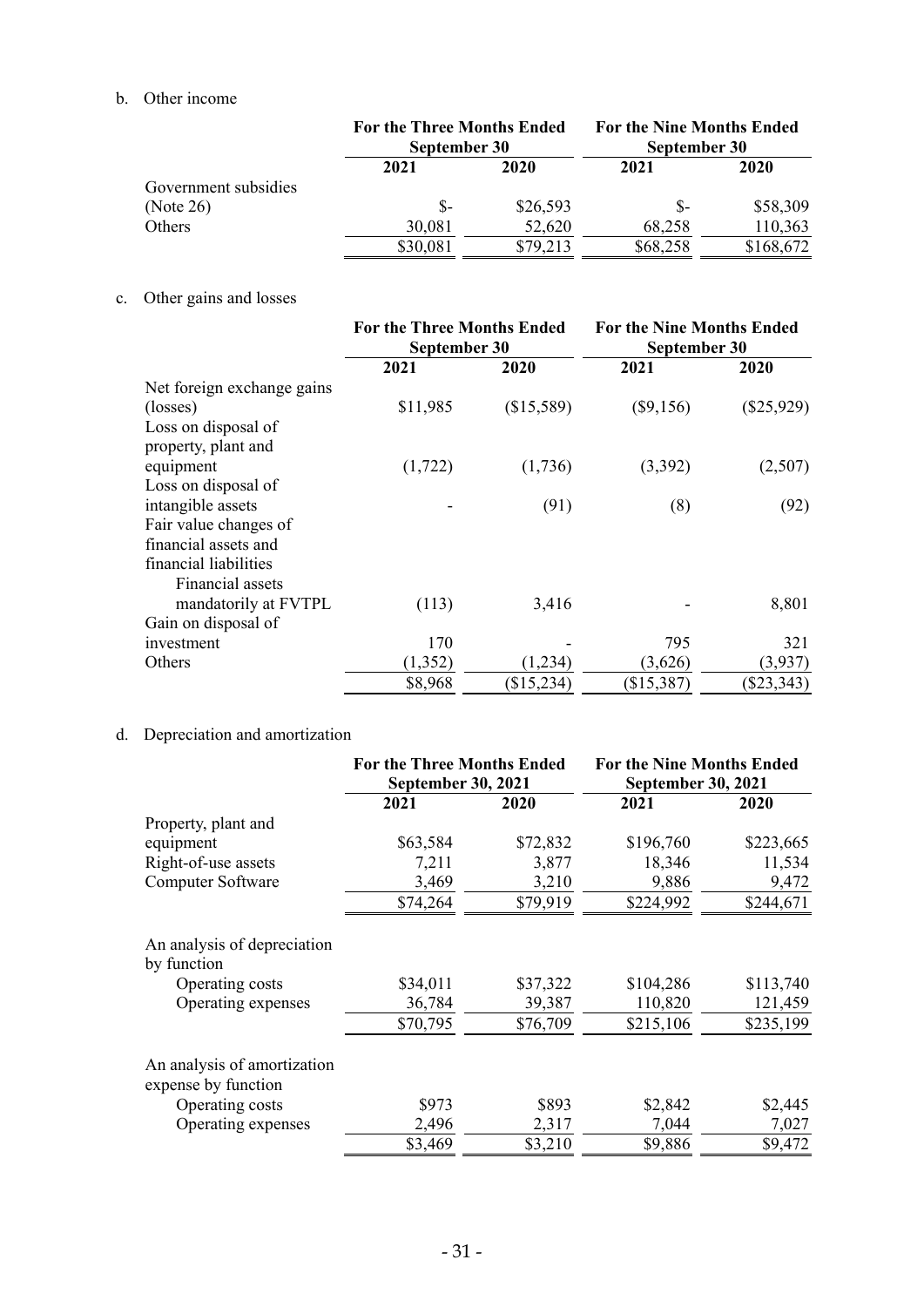#### e. Finance costs

|                            | <b>For the Three Months Ended</b><br><b>September 30, 2021</b> |         | <b>For the Nine Months Ended</b><br><b>September 30, 2021</b> |          |
|----------------------------|----------------------------------------------------------------|---------|---------------------------------------------------------------|----------|
|                            | 2021                                                           | 2020    | 2021                                                          | 2020     |
| Bank loans interest        | \$9,248                                                        | \$3,052 | \$20,902                                                      | \$8,341  |
| Bonds payable interest     | 1,152                                                          | 2,495   | 4,870                                                         | 7,483    |
| Lease liabilities interest | 509                                                            | 196     | 1,212                                                         | 635      |
|                            | \$10,909                                                       | \$5,743 | \$26,984                                                      | \$16,459 |

#### f. Employee benefits expense

|                          | <b>For the Three Months Ended</b><br><b>September 30, 2021</b> |           | <b>For the Nine Months Ended</b><br><b>September 30, 2021</b> |             |
|--------------------------|----------------------------------------------------------------|-----------|---------------------------------------------------------------|-------------|
|                          | 2021                                                           | 2020      | 2021                                                          | 2020        |
| Short-term employee      |                                                                |           |                                                               |             |
| benefits                 | \$599,823                                                      | \$524,840 | \$1,734,723                                                   | \$1,446,676 |
| Post-employment benefits |                                                                |           |                                                               |             |
| Defined contribution     |                                                                |           |                                                               |             |
| plans                    | 5,613                                                          | 5,348     | 16,518                                                        | 16,203      |
| Defined benefit plans    |                                                                |           |                                                               |             |
| (Note 21)                | 205                                                            | 266       | 614                                                           | 799         |
| Total employee benefits  |                                                                |           |                                                               |             |
| expense                  | \$605,641                                                      | \$530,454 | \$1,751,855                                                   | \$1,463,678 |
| An analysis of employee  |                                                                |           |                                                               |             |
| benefits expense by      |                                                                |           |                                                               |             |
| function                 |                                                                |           |                                                               |             |
| Operating costs          | \$375,224                                                      | \$318,629 | \$1,079,441                                                   | \$833,858   |
| Operating expenses       | 230,417                                                        | 211,825   | 672,414                                                       | 629,820     |
|                          | \$605,641                                                      | \$530,454 | \$1,751,855                                                   | \$1,463,678 |

#### g. Employees' compensation and remuneration to directors and supervisors

The Company accrued employees' compensation and remuneration of directors and supervisors at the rates no less than 10% and no higher than 2%, respectively, of net profit before income tax, employees' compensation, and remuneration of directors and supervisors. For the nine months ended September 30, 2021 and 2020, because of operation loss, the Company did not estimate the bonus to employees and the remuneration to directors and supervisors.

If there is a change in the proposed amounts after the annual consolidated financial statements are authorized for issue, the differences are recorded as a change in accounting estimate.

Information on the employees' compensation and remuneration of directors and supervisors resolved by the Company's board of directors in 2020 and 2019 is available at the Market Observation Post System website of the Taiwan Stock Exchange.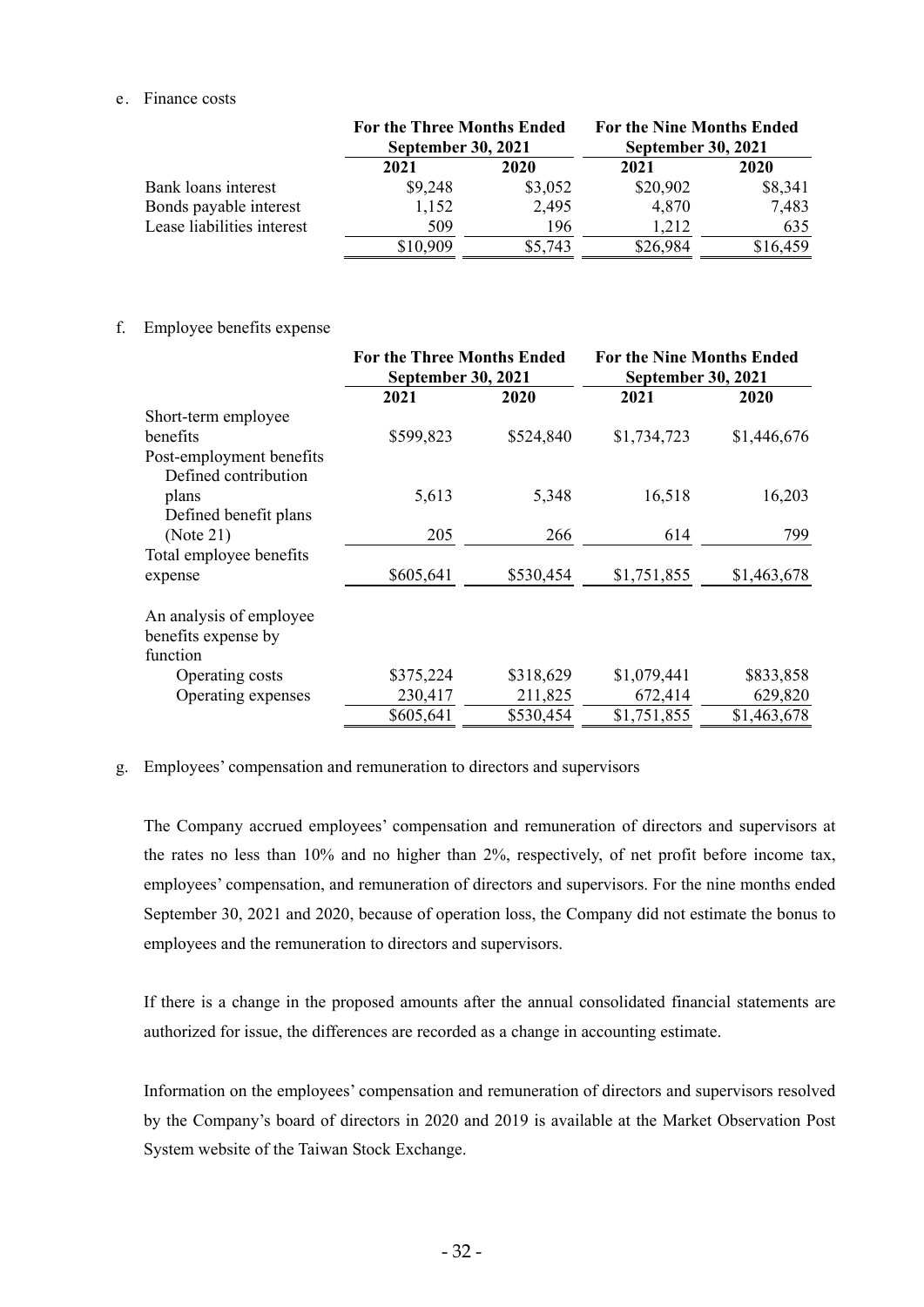h. Gain or loss on foreign currency exchange

|                         | <b>For the Three Months Ended</b><br>September 30 |            | <b>For the Nine Months Ended</b><br>September 30 |              |
|-------------------------|---------------------------------------------------|------------|--------------------------------------------------|--------------|
|                         | 2021                                              | 2020       | 2021                                             | 2020         |
| Foreign exchange gains  | \$25,484                                          | \$2,501    | \$38,060                                         | \$15,483     |
| Foreign exchange losses | (13, 499)                                         | (18,090)   | (47,216)                                         | (41, 412)    |
| Net gains or losses     | \$11,985                                          | (\$15,589) | $(\$9,156)$                                      | $(\$25,929)$ |

### **24. INCOME TAXES RELATING TO CONTINUING OPERATIONS**

a. Income tax recognized in profit or loss

The major components of tax (benefit) expense were as follows:

|                                               | <b>For the Three Months Ended</b><br>September 30 |             | <b>For the Nine Months Ended</b><br>September 30 |          |
|-----------------------------------------------|---------------------------------------------------|-------------|--------------------------------------------------|----------|
|                                               | 2021                                              | 2020        | 2021                                             | 2020     |
| Current tax                                   |                                                   |             |                                                  |          |
| In respect of the current                     |                                                   |             |                                                  |          |
| period                                        | $(\$3,635)$                                       | \$5,757     | \$15,373                                         | \$30,619 |
| Generated in the                              |                                                   |             |                                                  |          |
| previous period                               | (88)                                              |             | (1,398)                                          | 383      |
|                                               | (3,723)                                           | 5,757       | 13,975                                           | 31,002   |
| Deferred tax                                  |                                                   |             |                                                  |          |
| In respect of the current                     |                                                   |             |                                                  |          |
| period                                        | (690)                                             | (9,400)     | (7,210)                                          | (8,129)  |
| Income tax (benefit)<br>expense recognized in |                                                   |             |                                                  |          |
| profit or loss                                | $(\$4,413)$                                       | $(\$3,643)$ | \$6,765                                          | \$22,873 |

b. Income tax assessments

The Company's income tax returns through 2019 have been assessed by the tax authorities.

## **25. EARNING (LOSS) PER SHARE**

|                                   | <b>For the Three Months Ended</b><br>September 30 |        | <b>For the Nine Months Ended</b><br>September 30 |         |
|-----------------------------------|---------------------------------------------------|--------|--------------------------------------------------|---------|
|                                   | 2021                                              | 2020   | 2021                                             | 2020    |
| Basic earning (loss) per<br>share | $(\$0.05)$                                        | \$0.06 | $(\$0.88)$                                       | (S0.52) |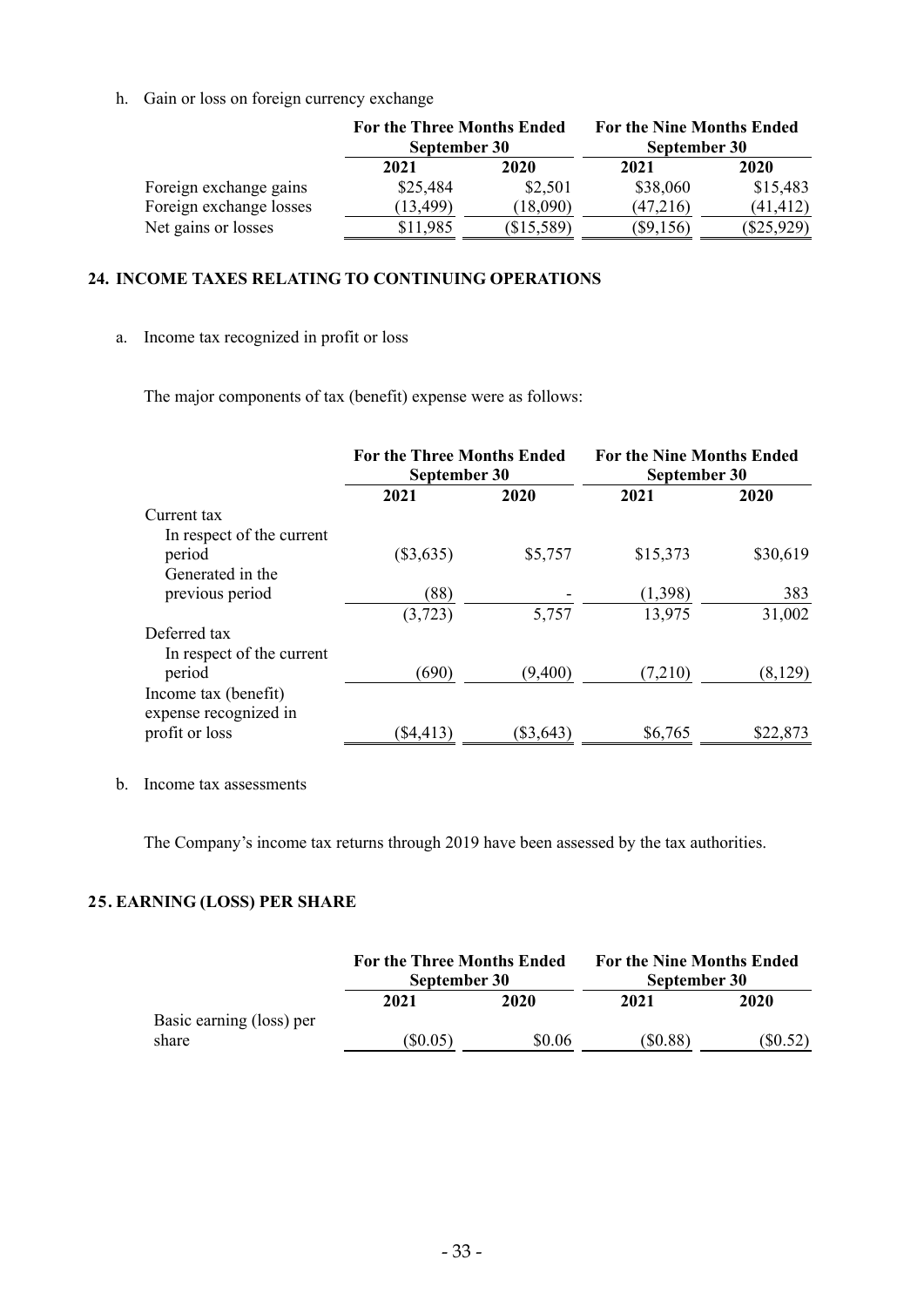#### Profit (loss) for the period

|                                                                               | <b>For the Three Months Ended</b><br>September 30 |          | <b>For the Nine Months Ended</b><br>September 30 |               |
|-------------------------------------------------------------------------------|---------------------------------------------------|----------|--------------------------------------------------|---------------|
|                                                                               | 2021                                              | 2020     | 2021                                             | 2020          |
| Profit (loss) used in the<br>computation of basic                             |                                                   |          |                                                  |               |
| earning (loss) per share                                                      | $(\$15,869)$                                      | \$19,877 | $(\$297,851)$                                    | $(\$175,651)$ |
| Number of Shares                                                              | <b>For the Three Months Ended</b><br>September 30 |          | <b>For the Nine Months Ended</b><br>September 30 |               |
|                                                                               | 2021                                              | 2020     | 2021                                             | 2020          |
| Weighted average number<br>of ordinary shares used in<br>computation of basic |                                                   |          |                                                  |               |
| earning (loss) per share                                                      | 337,688                                           | 337,688  | 337,688                                          | 337,688       |

#### **26. GOVERNMENT GRANT**

The Industrial Development Bureau, MOEA, approved and included the Company in the salary and working capital subsidy project in September 2020. The Company estimates obtaining a subsidy of NT\$58,309 thousand, which is accounted for under "Other Income." As of September 30, 2021, the total amount of subsidy is received. Please refer to Notes 23 and 32.

PHA Company obtained loans from the PPP provided by the U.S. Government in April 2020. As of September 30, 2020, as the U.S. Government had not approved exemption of repayment for the PHA Company, the loans were accounted for under "Long-term Borrowings." The exemption of repayment was approved in November 2020, and such loans were transferred to "Other Income." Please refer to Notes 18 and 32.

## **27. CAPITAL MANAGEMENT**

The Group manages its capital to ensure that entities in the Group will be able to continue as going concerns while maximizing the return to stakeholders through the optimization of the debt and equity balance. The Group's overall strategy remains unchanged.

The capital structure of the Group consists of net debt (borrowings offset by cash and cash equivalents) and equity attributable to owners of the Company (comprising issued capital, reserves, retained earnings and other equity).

The Group is not subject to any externally imposed capital requirements.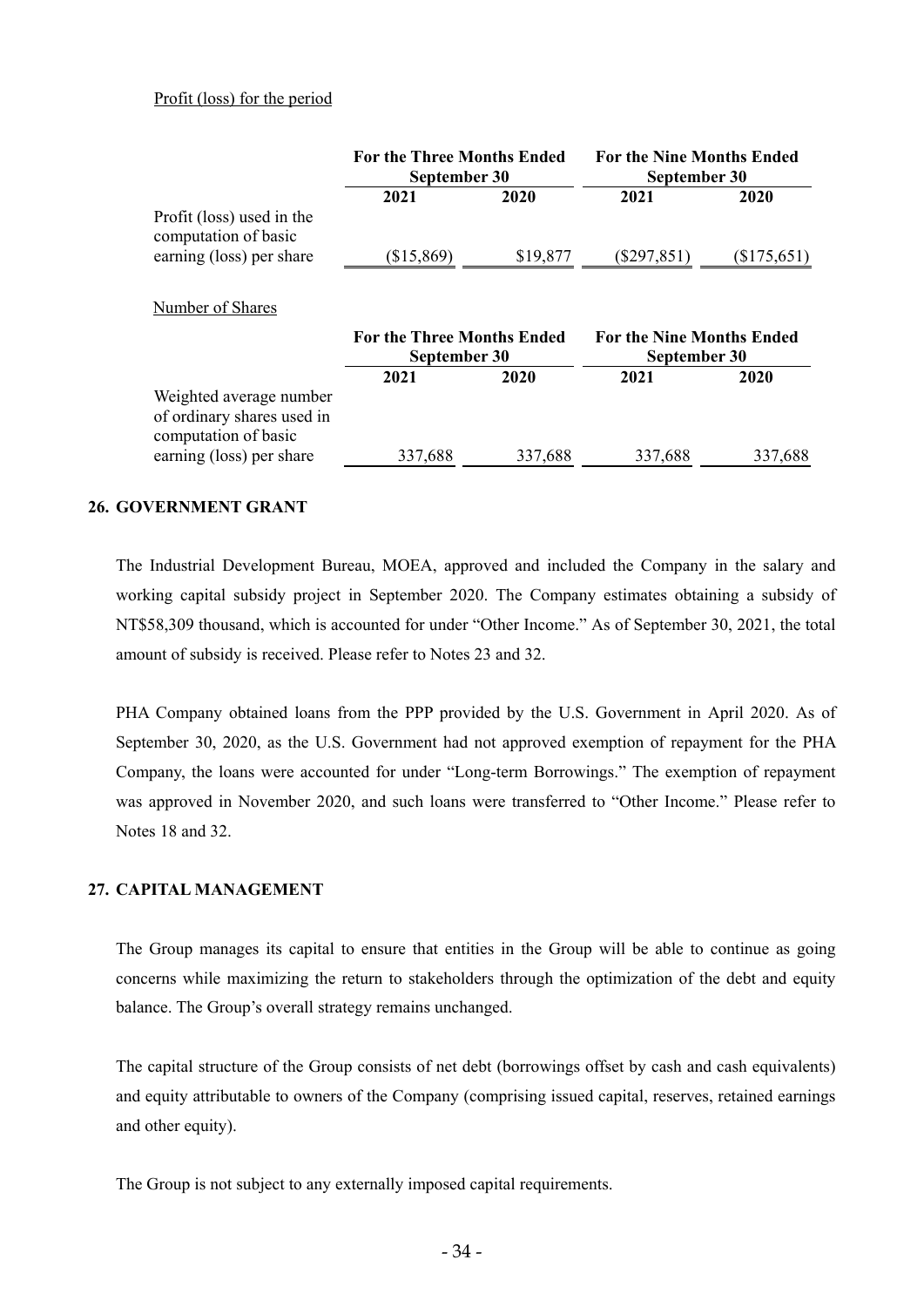## **28. FINANCIAL INSTRUMENTS**

a. Fair value of financial instruments measured at fair value

# Fair value hierarchy

September 30, 2021

|                                                                              | Level 1         | Level 2         | Level 3         | <b>Total</b>   |
|------------------------------------------------------------------------------|-----------------|-----------------|-----------------|----------------|
| Financial assets at FVTPL<br>Mutual funds                                    | $\mathsf{S}$ -  | $\mathcal{S}$ - | $\mathcal{S}$ - | $\mathsf{S}$ - |
| Financial assets at FVTOCI<br>Investments in equity instruments<br>at FVTOCI |                 |                 |                 |                |
| Unlisted shares                                                              | $\mathcal{S}$ - | $\mathcal{S}$ - | \$81,938        | \$81,938       |
| December 31, 2020                                                            |                 |                 |                 |                |
| Financial assets at FVTPL                                                    | Level 1         | Level 2         | Level 3         | <b>Total</b>   |
| Mutual funds                                                                 | \$43,600        | $S-$            | $\mathsf{S}$ -  | \$43,600       |
| Financial assets at FVTOCI<br>Investments in equity instruments<br>at FVTOCI |                 |                 |                 |                |
| Unlisted shares                                                              | $\mathcal{S}$ - | $S-$            | \$65,828        | \$65,828       |
| September 30, 2020                                                           |                 |                 |                 |                |
|                                                                              | Level 1         | Level 2         | Level 3         | <b>Total</b>   |
| Financial assets at FVTPL<br>Mutual funds                                    | \$397,039       | $\mathcal{S}$ - | $\mathcal{S}$ - | \$397,039      |
| Financial assets at FVTOCI<br>Investments in equity instruments<br>at FVTOCI |                 |                 |                 |                |
| Unlisted shares                                                              | $\mathsf{\$}$ - | $\mathcal{S}$ - | \$66,542        | \$66,542       |

There were no transfers between Levels 1 and 2 in the current and prior periods.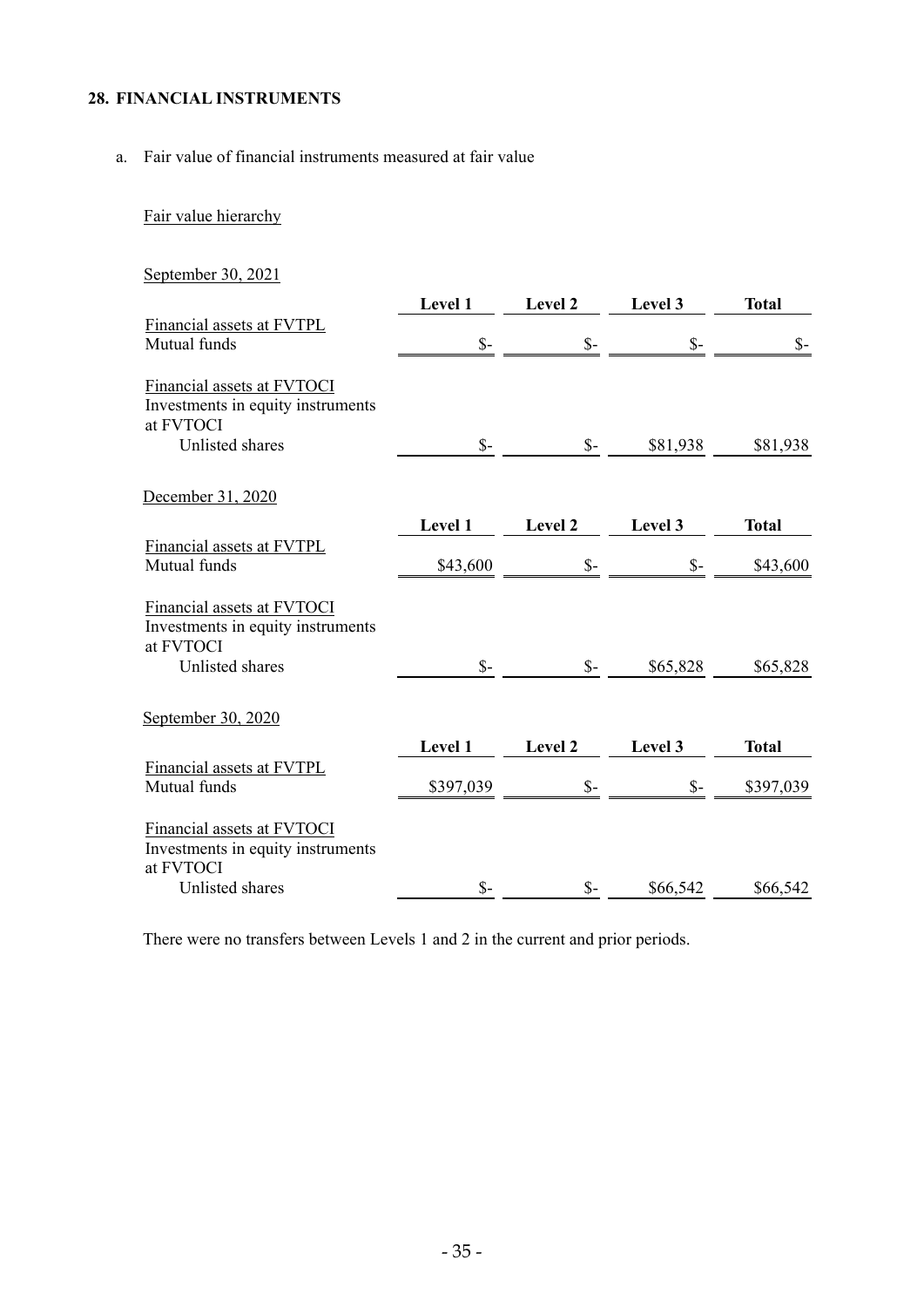#### b. Categories of financial instruments

|                              | September 30, 2021 December 31, 2020 |           | <b>September 30, 2020</b> |
|------------------------------|--------------------------------------|-----------|---------------------------|
| Financial assets             |                                      |           |                           |
| <b>FVTPL</b>                 |                                      |           |                           |
| Mandatorily at FVTPL         | \$-                                  | \$43,600  | \$397,039                 |
| Financial assets at          |                                      |           |                           |
| amortized cost (Note 1)      | 4,282,493                            | 4,650,814 | 4,234,771                 |
| Financial assets at FVTOCI   |                                      |           |                           |
| Investments in equity        |                                      |           |                           |
| instruments at FVTOCI        | 81,938                               | 65,828    | 66,542                    |
| <b>Financial liabilities</b> |                                      |           |                           |
| Financial liabilities at     |                                      |           |                           |
| amortized cost (Note 2)      | 6,666,468                            | 5,124,780 | 4,443,490                 |

Note 1: The balances include financial assets at amortized cost, which comprise cash and cash equivalents, trade receivables, other receivables, and refundable deposits.

Note 2: The balances included financial liabilities at amortized cost, which comprise short-term borrowings, trade payables, trade payables to related parties, other payables, bonds payable, long-term borrowings and guarantee deposits received.

#### c. Financial risk management objectives and policies

The Group's major financial instruments included cash and cash equivalents, financial assets at amortized cost, investment in equity instruments, trade receivables, other receivables, refundable deposits/guarantee deposits received, short-term borrowings, trade payables, trade payables to related parties, other payables, bonds payable, long-term borrowings, and lease liabilities. The Group's Corporate Treasury function provides services to the business, coordinates access to domestic and international financial markets, monitors and manages the financial risks relating to the operations of the Group through internal risk reports which analyze exposures by degree and magnitude of risks. These risks include market risk (including foreign currency risk and interest rate risk), credit risk and liquidity risk.

#### 1) Market risk

The Group's operating activities expose it primarily to the financial risks of changes in foreign currency exchange rates (see a) below) and interest rates (see b) below).

a) Foreign currency risk

Several subsidiaries of the Company had foreign currency sales and purchases, which exposed the Group to foreign currency risk. The Group believed that its foreign currency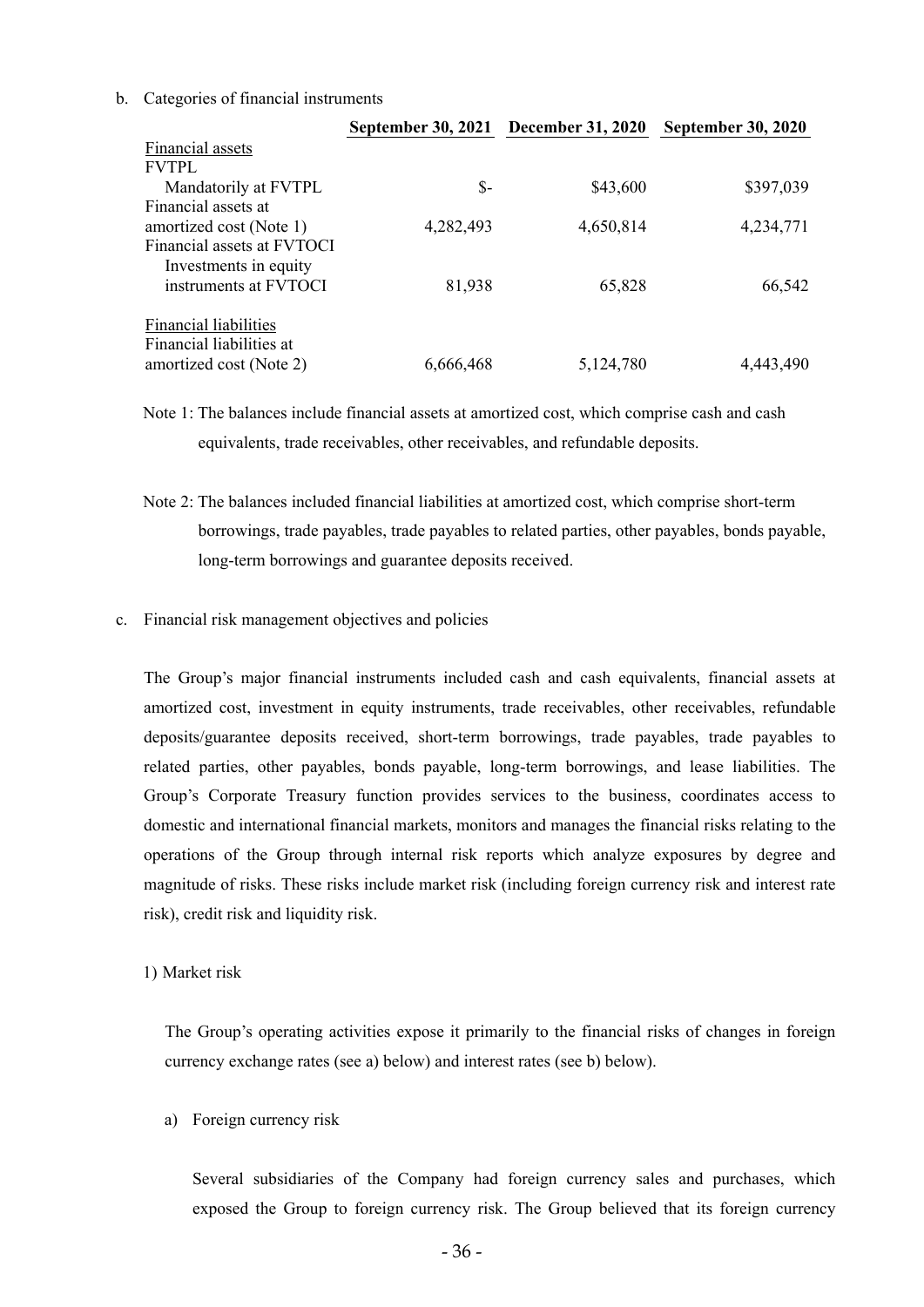assets and liabilities were not significantly exposed to foreign currency risk; thus, after assessing its balance of foreign currency assets and liabilities, it did not hedge the risk and did not adopt hedge accounting.

The carrying amounts of the Group's foreign currency denominated monetary assets and monetary liabilities (including those eliminated on consolidation) and of the derivatives exposed to foreign currency risk at the end of the reporting period are set out in Note 34.

#### Sensitivity analysis

The Group was mainly exposed to the USD, CNY, and VND.

The following table details the Group's sensitivity to a 1% increase and decrease in New Taiwan dollars (the functional currency) against the relevant foreign currencies. The sensitivity analysis is for a 1% change in foreign currency rates and included only outstanding foreign currency denominated monetary items at the end of the reporting period. A positive number below indicates a decrease in pre-tax profit (loss) when New Taiwan dollars strengthen by 1% against the relevant currency. For a 1% weakening of New Taiwan dollars against the relevant currency, there would be an equal and opposite impact on pre-tax profit (loss) and the balances below would be negative.

|                  |             | For the Nine Months Ended September 30 |  |  |
|------------------|-------------|----------------------------------------|--|--|
|                  | 2021        | 2020                                   |  |  |
| USD <sub>-</sub> | $(\$6,511)$ | \$534                                  |  |  |
| <b>CNY</b>       | 35          | 38                                     |  |  |
| <b>VND</b>       | 2.926       | 318                                    |  |  |

#### b) Interest rate risk

The Group was exposed to fair value interest rate risk and cash flow interest rate risk from long-term, short term borrowings, bonds payable, and lease liabilities at both fixed and floating interest rates.

The carrying amounts of the Group's financial liabilities with exposure to interest rates at the end of the reporting period were as follows:

|                               | <b>September 30, 2021</b> | <b>December 31, 2020</b> | <b>September 30, 2020</b> |
|-------------------------------|---------------------------|--------------------------|---------------------------|
| Fair value interest rate risk |                           |                          |                           |
| Financial liabilities         | \$1,109,850               | \$1.191.214              | \$1,050,453               |
| Cash flow interest rate risk  |                           |                          |                           |
| <b>Financial liabilities</b>  | 1,935,850                 | 454,121                  | 402,063                   |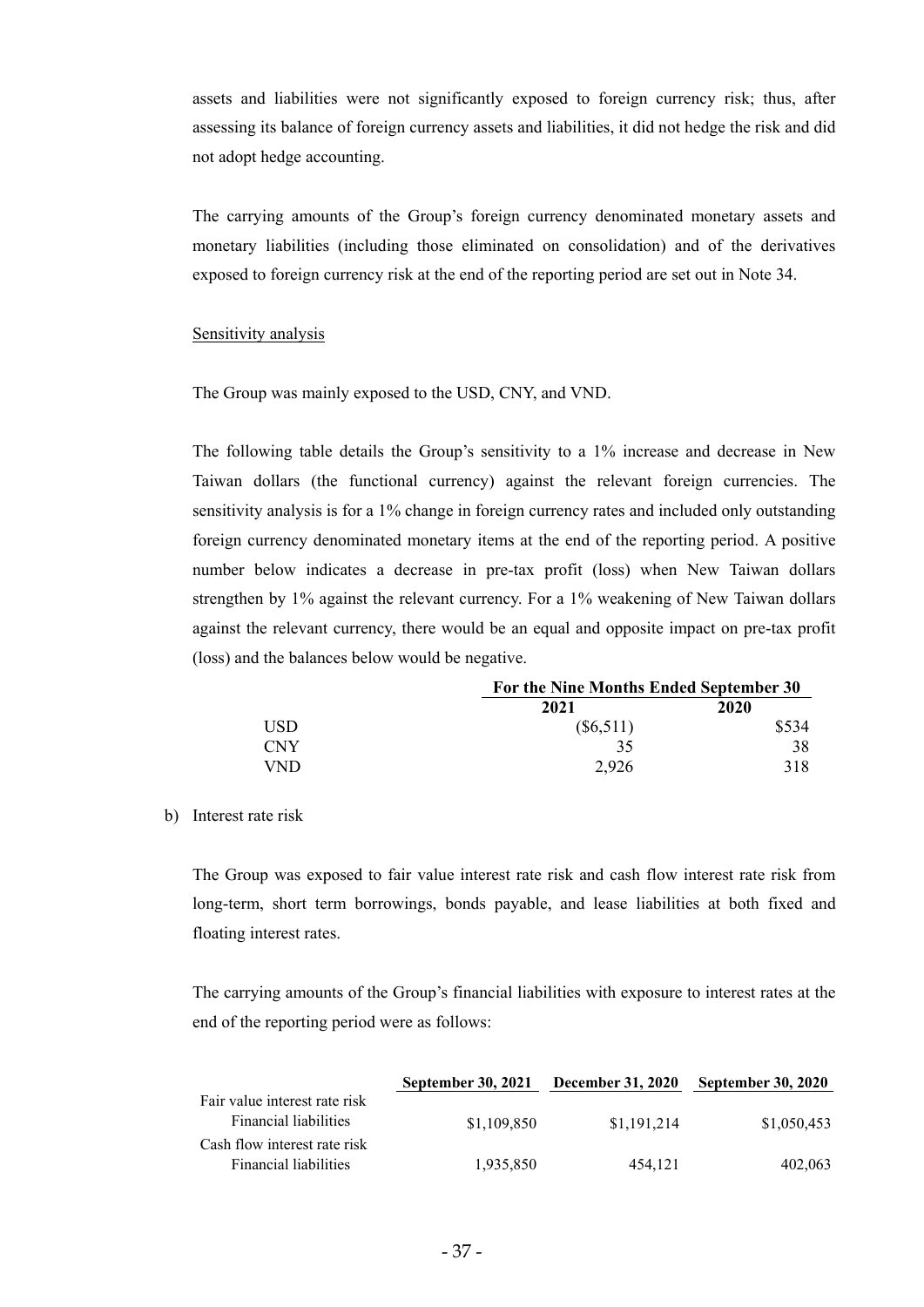#### 2) Credit risk

Credit risk refers to the risk that counterparty will default on its contractual obligations resulting in financial loss to the Group. As at the end of the reporting period, the Group's maximum exposure to credit risk approximates the carrying amount of the respective recognized financial assets as stated in the consolidated balance sheets.

The Group adopted a policy of only dealing with creditworthy counterparties and obtaining sufficient collateral, where appropriate, as a means of mitigating the risk of financial loss from defaults. The Group's exposure and the credit ratings of its counterparties are continuously monitored and the aggregate value of transactions concluded is spread amongst approved counterparties. Credit exposure is controlled by counterparty limits that are reviewed and approved by the risk management specialists annually.

Trade receivables consisted of a large number of customers, spread across diverse industries and geographical areas. Ongoing credit evaluation is performed on the financial condition of customers in view of trade receivables and, where appropriate, credit guarantee insurance cover is purchased.

#### 3) Liquidity risk

The Group manages liquidity risk by monitoring and maintaining a level of cash and cash equivalents deemed adequate to finance the Group's operations and mitigate the effects of fluctuations in cash flows. In addition, management monitors the utilization of bank borrowings and ensures compliance with loan covenants.

The Group relies on bank borrowings as a significant source of liquidity. As of September 30, 2021, December 31, 2020 and September 30, 2020, the Group had available unutilized short-term bank loan facilities set out in (b) below.

a) Liquidity and interest rate risk tables for non-derivative financial liabilities

The following table details the Group's remaining contractual maturity for its non-derivative financial liabilities with agreed repayment periods. The table had been drawn up based on the undiscounted cash flows of financial liabilities from the earliest date on which the Group can be required to pay. The table included both interest and principal cash flows. Specifically, bank loans with a repayment on demand clause were included in the earliest time band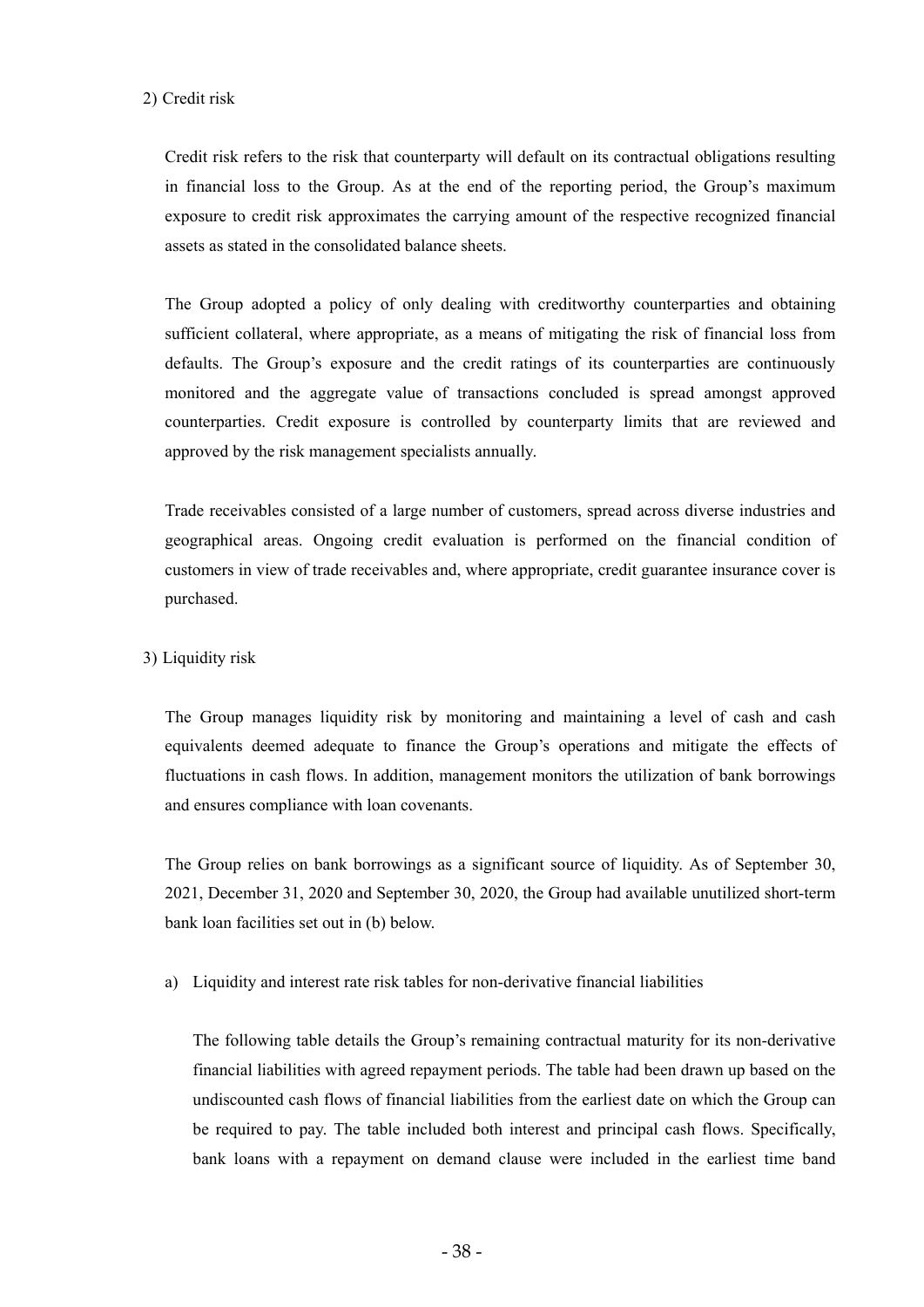regardless of the probability of the banks choosing to exercise their rights. The maturity dates for other non-derivative financial liabilities were based on the agreed repayment dates.

## September 30, 2021

|                                | <b>On Demand</b><br>or Less than |           |              |             |
|--------------------------------|----------------------------------|-----------|--------------|-------------|
|                                | 1 Year                           | 1-3 years | Over 3 years | Total       |
| Non-derivative financial       |                                  |           |              |             |
| liabilities                    |                                  |           |              |             |
| Non-interest bearing           | \$3,670,481                      | \$-       | \$-          | \$3,670,481 |
| Lease liabilities              | 20.627                           | 29,559    | 148          | 50,334      |
| Variable interest rate         |                                  |           |              |             |
| instrument                     | 1,431,734                        | 329,432   | 174,684      | 1,935,850   |
| Fixed interest rate instrument | 361,335                          |           | 698,181      | 1,059,516   |
|                                | \$5,484,177                      | \$358,991 | \$873,013    | \$6,716,181 |

Further information on the lease liability maturity analysis is as follows:

|                                | Less than 1 year                           |           | 1 to 5 years | 5 to 10 years |
|--------------------------------|--------------------------------------------|-----------|--------------|---------------|
| Lease liabilities              |                                            | \$20,627  | \$29,707     | \$-           |
| December 31, 2020              |                                            |           |              |               |
|                                | <b>On Demand</b><br>or Less than<br>1 Year | 1-3 years | Over 3 years | <b>Total</b>  |
| Non-derivative financial       |                                            |           |              |               |
| liabilities                    |                                            |           |              |               |
| Non-interest bearing           | \$3,499,267                                | \$-       | $S-$         | \$3,499,267   |
| Lease liabilities              | 7,786                                      | 10,769    | 1,896        | 20,451        |
| Variable interest rate         |                                            |           |              |               |
| instrument                     | 150,177                                    | 303,944   |              | 454,121       |
| Fixed interest rate instrument | 1,170,763                                  |           |              | 1,170,763     |
|                                | \$4,827,993                                | \$314,713 | \$1,896      | \$5,144,602   |

Further information on the lease liability maturity analysis is as follows:

|                   | Less than 1 year | 1 to 5 years | 5 to 10 years |
|-------------------|------------------|--------------|---------------|
| Lease liabilities | \$7.786          | \$12,665     | $-5 -$        |

#### September 30, 2020

|                                | <b>On Demand</b><br>or Less than |           |              |             |
|--------------------------------|----------------------------------|-----------|--------------|-------------|
|                                | 1 Year                           | 1-3 years | Over 3 years | Total       |
| Non-derivative financial       |                                  |           |              |             |
| liabilities                    |                                  |           |              |             |
| Non-interest bearing           | \$3,010,923                      | \$-       | \$-          | \$3,010,923 |
| Lease liabilities              | 7,510                            | 10,095    | 2,928        | 20,533      |
| Variable interest rate         |                                  |           |              |             |
| instrument                     | 87,360                           | 314,703   |              | 402,063     |
| Fixed interest rate instrument | 1,013,585                        | 16,335    |              | 1,029,920   |
|                                | \$4,119,378                      | \$341,133 | \$2,928      | \$4,463,439 |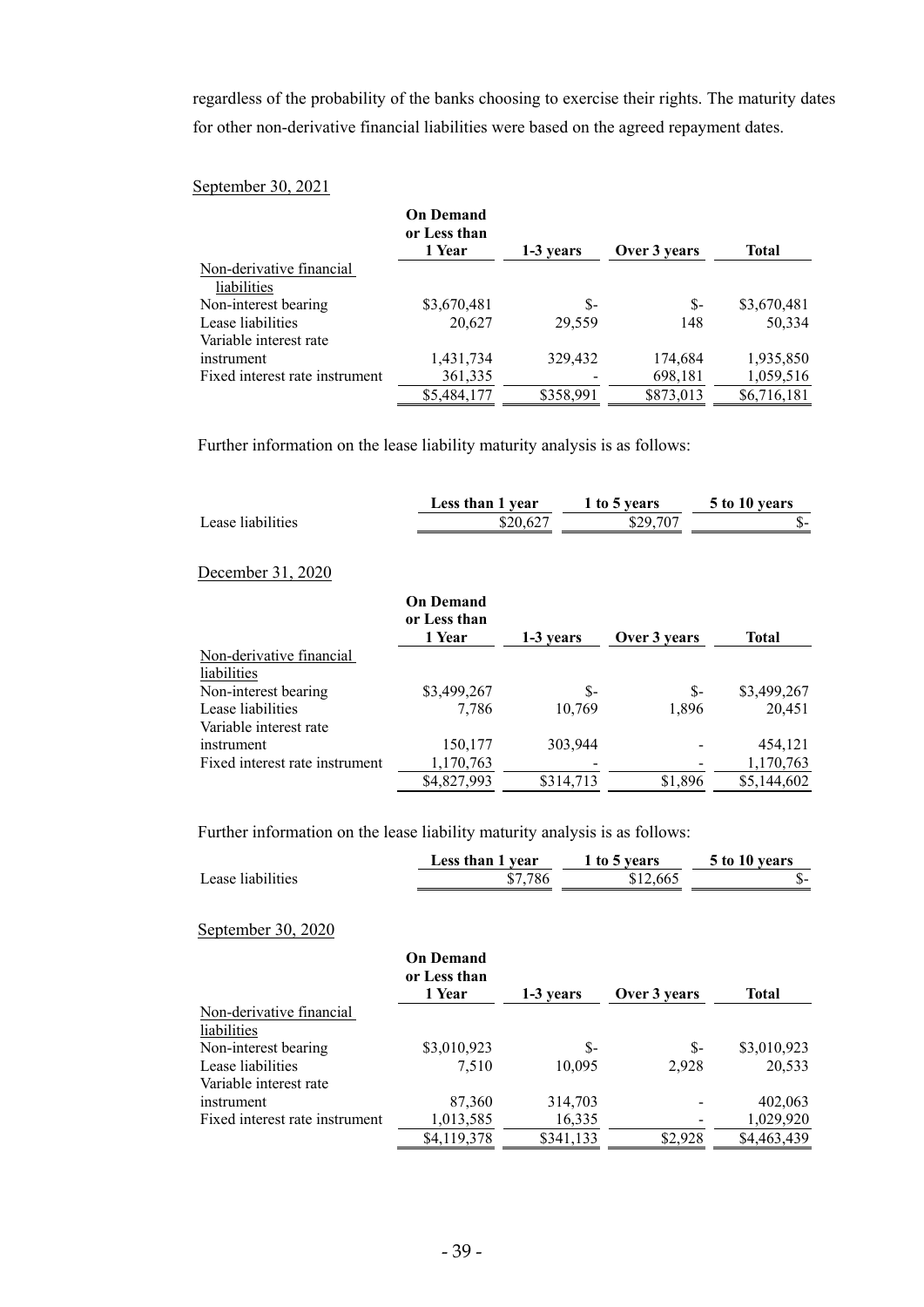Further information on the lease liability maturity analysis is as follows:

|                   | Less than 1 year | 1 to 5 years | 5 to 10 years |
|-------------------|------------------|--------------|---------------|
| Lease liabilities | \$7.510          | \$13.023     | J) –          |
|                   |                  |              |               |

b) Financing facilities

|                            | <b>September 30, 2021</b> | <b>December 31, 2020</b> | <b>September 30, 2020</b> |
|----------------------------|---------------------------|--------------------------|---------------------------|
| Unsecured bank facilities: |                           |                          |                           |
| Amount used                | \$1,669,298               | \$570,528                | \$390,868                 |
| Amount unused              | 1,692,192                 | 2,332,692                | 2,921,312                 |
|                            | \$3,361,490               | \$2,903,220              | \$3,312,180               |
| Secured bank facilities:   |                           |                          |                           |
| Amount used                | \$628,878                 | \$56,832                 | \$14,032                  |
| Amount unused              | 83,077                    | 911,405                  | 599,799                   |
|                            | \$711,955                 | \$968,237                | \$613,831                 |

# **29.** R**ELATED-PARTY TRANSACTIONS**

a. The Group's related parties and relationship

| <b>Related Party</b>                         | <b>Relationship with the Group</b> |
|----------------------------------------------|------------------------------------|
| Heng Hui Co., Ltd.                           | Other related parties              |
| Dongguan Song Xiang Metal Products Co., Ltd. | Other related parties              |
| Hua Jung Co., Ltd.                           | Other related parties              |
| Spring City Resort Co., Ltd.                 | Associates                         |
| Peter Lin                                    | Phihong's chairman                 |
| Chien, Shu-Nu                                | Spouse of Phihong's chairman       |

Balances and transactions between the Company and its subsidiaries, which are related parties of the Company, have been eliminated on consolidation and are not disclosed in this note. Details of transactions between the Group and other related parties are disclosed below.

b. Trading transactions

|                       | <b>For the Nine Months Ended</b> |          |              |          |
|-----------------------|----------------------------------|----------|--------------|----------|
| Payables to related   | September 30                     |          | September 30 |          |
| <b>parties</b>        | 2021                             | 2020     | 2021         | 2020     |
| Other related parties | \$41,541                         | \$37,781 | \$124,640    | \$96,145 |

The purchase price of the Group from the above-mentioned related parties is based on factors such as product type, cost, market price, and market competition, and is not significantly different from that of ordinary manufacturers.

c. Accounts payable due from related parties

|                             | September 30, 2021 December 31, 2020 September 30, 2020 |          |          |
|-----------------------------|---------------------------------------------------------|----------|----------|
| Payables to related parties |                                                         |          |          |
| Other related parties       | \$83,068                                                | \$82,497 | \$76,328 |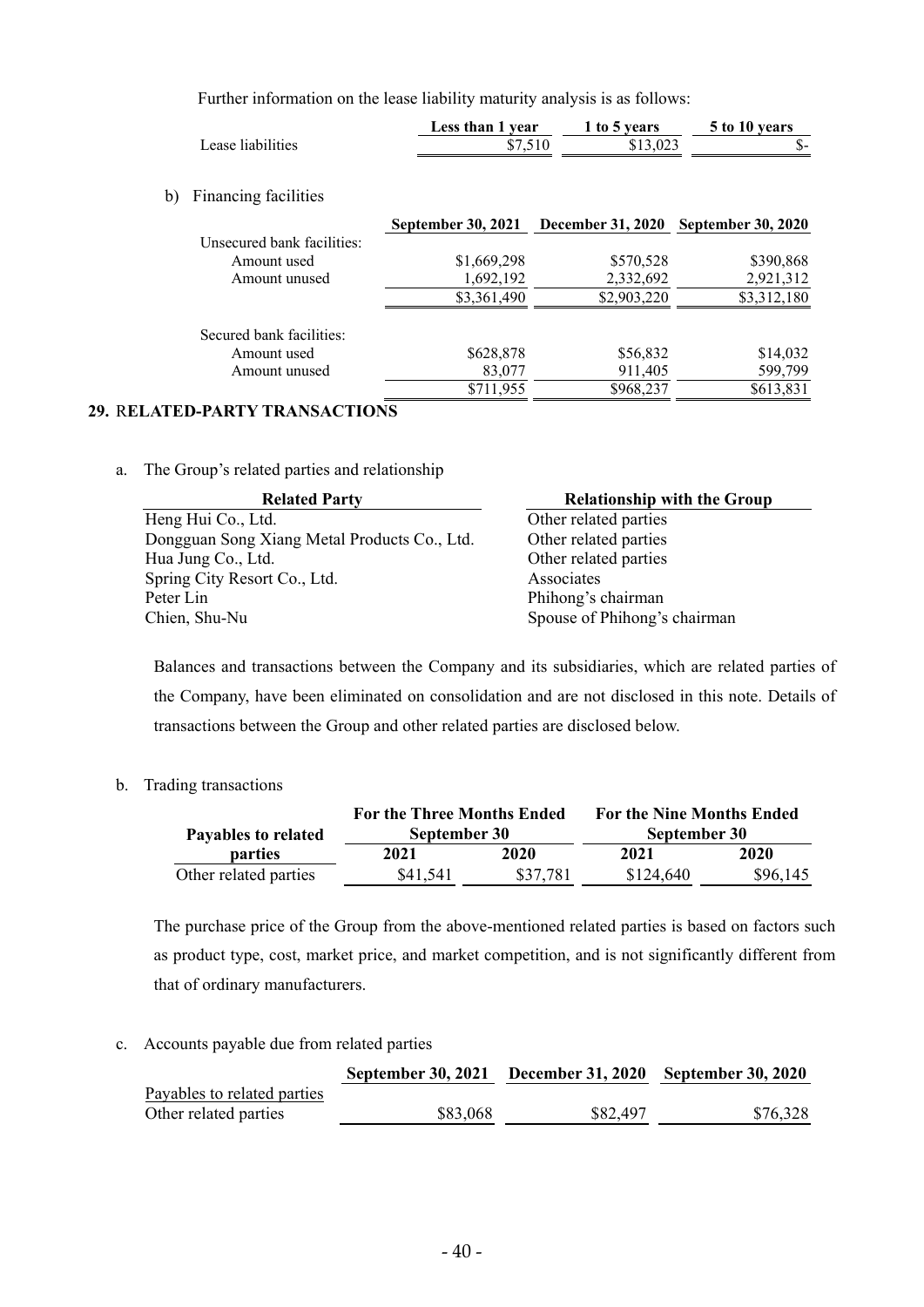#### d. Property transactions

Phihong Technology Co., Ltd. purchased transportation equipment from related parties at \$550 thousand in August 2021.

## e. Compensation of key management personnel

The types and amounts of the remuneration of directors and other members of key management personnel were as follows:

|                          | <b>For the Three Months Ended</b><br>September 30 |         | <b>For the Nine Months Ended</b><br>September 30 |          |
|--------------------------|---------------------------------------------------|---------|--------------------------------------------------|----------|
|                          | 2021                                              | 2020    | 2021                                             | 2020     |
| Short-term employee      |                                                   |         |                                                  |          |
| benefits                 | \$6,944                                           | \$6,568 | \$20,332                                         | \$19,531 |
| Post-employment benefits | 108                                               | 108     | 324                                              | 324      |
|                          | \$7,052                                           | \$6,676 | \$20,656                                         | \$19,855 |

The remuneration of directors and key executives is determined by the remuneration committee based on the performance of individuals and market trends.

f. Other transactions with related parties

The Company's chairman has guaranteed the payments of the loans of the Group. As of September 30, 2021, December 31, 2020 and September 30, 2020, the amounts of the guarantees were \$2,811,514 thousand, \$1,454,004 thousand and \$1,401,825 thousand, respectively.

## **30. ASSETS PLEDGED AS COLLATERAL OR FOR SECURITY**

The following assets of the Group have been provided as collateral for the project performance bond, bank loan, and domestic secured corporate bonds:

|                                | September 30, 2021 | <b>December 31, 2020</b> | <b>September 30, 2020</b> |
|--------------------------------|--------------------|--------------------------|---------------------------|
| Financial assets at amortized  |                    |                          |                           |
| cost-non-current (Note 9)      | \$37,684           | \$37,100                 | \$36,600                  |
| Freehold land                  | 463,345            | 185,202                  | 185,202                   |
| Right-of-use assets - land use |                    |                          |                           |
| right                          | 14.927             | 15,499                   | 15,304                    |
| <b>Buildings</b>               | 415,761            | 436,406                  | 443,664                   |
|                                | \$931,717          | \$674,207                | \$680,770                 |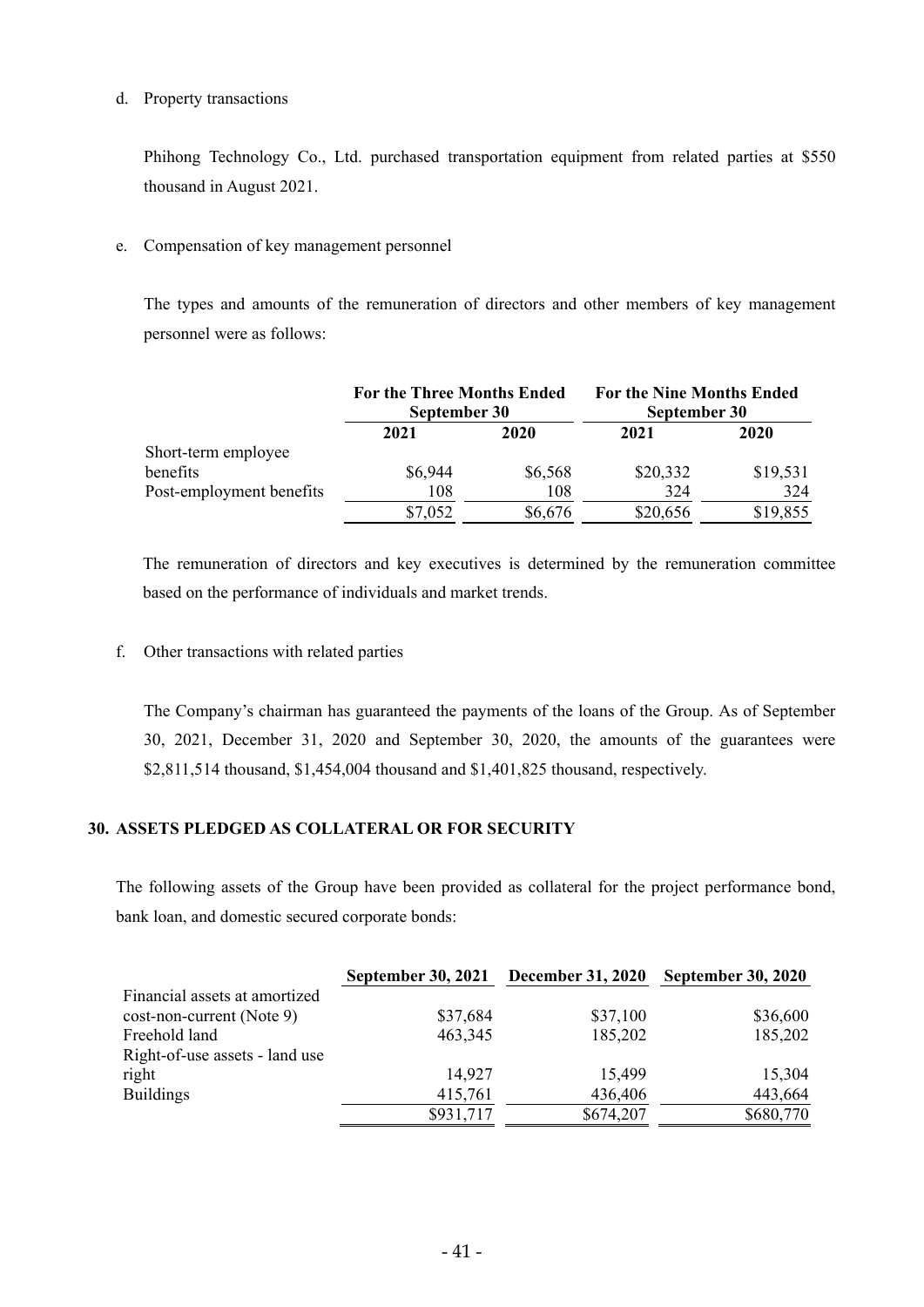#### **31. SIGNIFICANT CONTINGENT LIABILITIES AND UNRECOGNIZED COMMITMENTS**

The Group's unrecognized commitments were as follows:

|                        | <b>September 30, 2021</b> | <b>December 31, 2020</b> | <b>September 30, 2020</b> |
|------------------------|---------------------------|--------------------------|---------------------------|
| Payments for property, |                           |                          |                           |
| plant and equipment    |                           |                          |                           |
| Signed amount          | \$1,157,745               | \$627,710                | \$442,801                 |
| Unpaid amount          | 588,969                   | 464,866                  | 263,260                   |

#### **32. OTHER ITEMS**

Due to the effects of the global outbreak of COVID-19, the Group's operating income dropped significantly from January to September 2020. Due to the slowdown of the outbreak and the relaxation of policies, the operation of the Group has been returning to normality.

Due to the effects of the outbreak, the Group applied for subsidies of salary, working capital, and relief loans from Taiwan and the U.S. governments. Salary and working capital subsidies, amounting to NT\$58,309 thousand in aggregate, were approved for the Company. Loans from the PPP of NT\$30,158 thousand were approved by the U.S. Government for PHA Company, and the exemption of repayment was approved in November 2020. Please refer to Notes 18, 23 and 26.

#### **33. SIGNIFICANT EVENTS AFTER REPORTING PERIOD**

To increase working capital, improve finances or secure funds for long-term development, and to stay competitive, the Company's board of directors resolved to pass the issuance of common shares through private placement on October 28, 2021, with the total number of common shares to be issued less than 37,520 thousand. The board of directors is authorized to handle such private placement in two installments within one year from the date of the resolution at the extraordinary shareholders' meeting. The issuance of 18,760 thousand shares in the first installment and 18,760 thousand shares in the second installment is expected, and the number of shares to be issued may be adjusted as needed. In each issuance, all or part of the previously unissued shares and/or expected shares to be issued subsequently may be issued at the same time, but the total number of issued shares shall not exceed 37,520 thousand shares. The issuance of common shares through private placement is slated for discussion at the first extraordinary shareholders' meeting on December 16, 2021.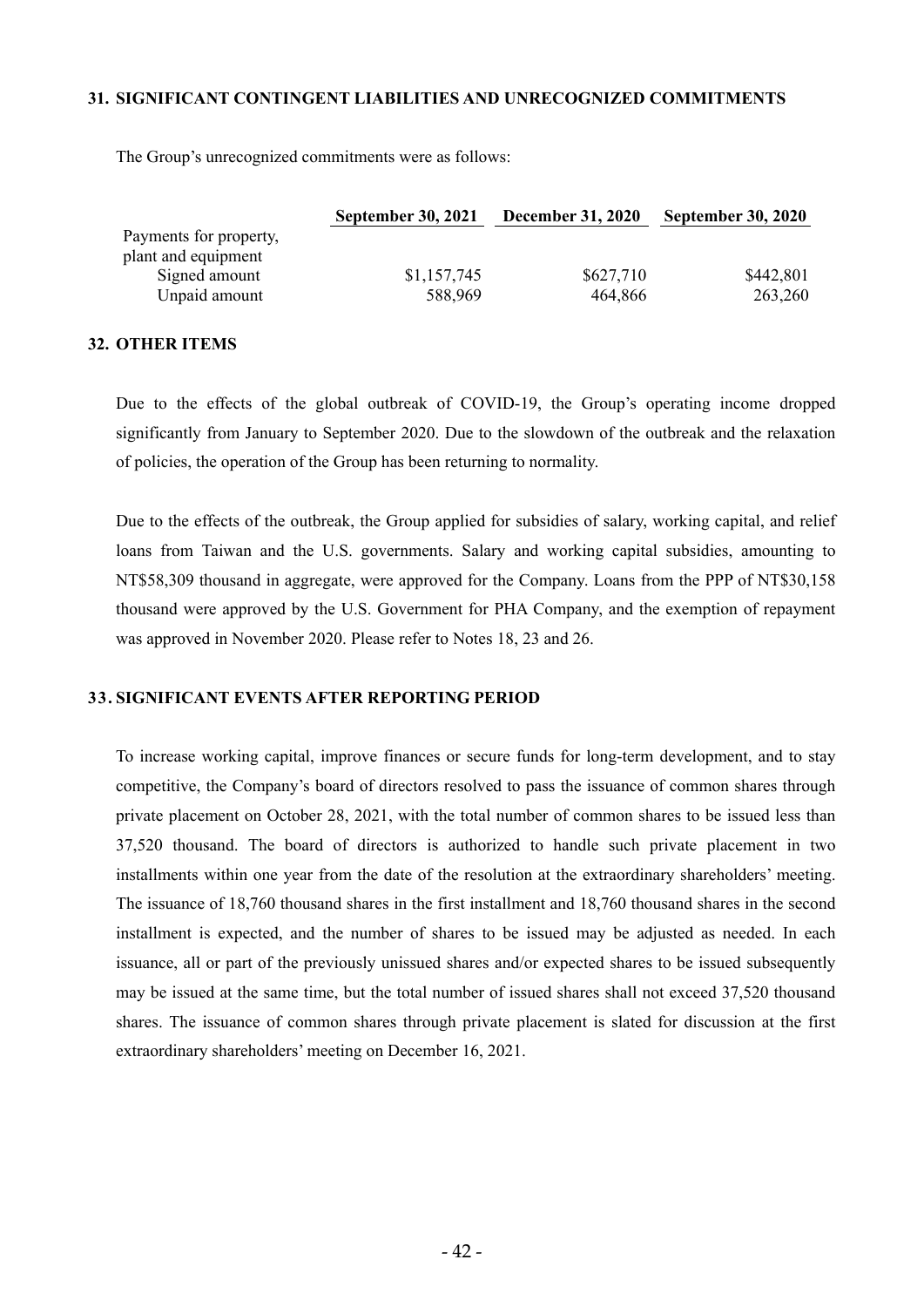## **34. SIGNIFICANT ASSETS AND LIABILITIES DENOMINATED IN FOREIGN CURRENCIES**

The Groups' significant financial assets and liabilities denominated in foreign currencies aggregated by the foreign currencies other than functional currencies, and the related exchange rates between foreign currencies and respective functional currencies, are as follows:

September 30, 2021

|                              | <b>Foreign Currencies</b><br>(In Thousands) | <b>Exchange</b><br>Rate | <b>Carrying Amount</b> |
|------------------------------|---------------------------------------------|-------------------------|------------------------|
| Financial assets             |                                             |                         |                        |
| Monetary items               |                                             |                         |                        |
| <b>USD</b>                   | \$67,956                                    | 27.79500                | \$1,888,842            |
| <b>CNY</b>                   | 804                                         | 4.29851                 | 3,456                  |
| <b>VND</b>                   | 264,562,969                                 | 0.00122                 | 322,767                |
| <b>Financial liabilities</b> |                                             |                         |                        |
| Monetary <i>items</i>        |                                             |                         |                        |
| <b>USD</b>                   | 91,380                                      | 27.79500                | 2,539,912              |
| <b>VND</b>                   | 24,765,320                                  | 0.00122                 | 30,214                 |

December 31, 2020

|                              | <b>Foreign Currencies</b><br>(In Thousands) | <b>Exchange</b><br>Rate | <b>Carrying Amount</b> |
|------------------------------|---------------------------------------------|-------------------------|------------------------|
| Financial assets             |                                             |                         |                        |
| Monetary items               |                                             |                         |                        |
| <b>USD</b>                   | \$78,435                                    | 28.48000                | \$2,233,832            |
| <b>CNY</b>                   | 855                                         | 4.35974                 | 3,730                  |
| <b>VND</b>                   | 47, 432, 187                                | 0.00123                 | 58,342                 |
| <b>Financial liabilities</b> |                                             |                         |                        |
| Monetary items               |                                             |                         |                        |
| <b>USD</b>                   | 65,868                                      | 28.48000                | 1,875,919              |
| <b>VND</b>                   | 32,010,796                                  | 0.00123                 | 39,373                 |

September 30, 2020

|                              | <b>Foreign Currencies</b> | Exchange |                        |
|------------------------------|---------------------------|----------|------------------------|
|                              | (In Thousands)            | Rate     | <b>Carrying Amount</b> |
| Financial assets             |                           |          |                        |
| Monetary <i>items</i>        |                           |          |                        |
| <b>USD</b>                   | \$49,188                  | 29.12000 | \$1,432,347            |
| <b>CNY</b>                   | 885                       | 4.27161  | 3,781                  |
| <b>VND</b>                   | 42,457,947                | 0.00126  | 53,497                 |
| <b>Financial liabilities</b> |                           |          |                        |
| Monetary items               |                           |          |                        |
| <b>USD</b>                   | 47,354                    | 29.12000 | 1,378,935              |
| <b>VND</b>                   | 17,186,606                | 0.00126  | 21,655                 |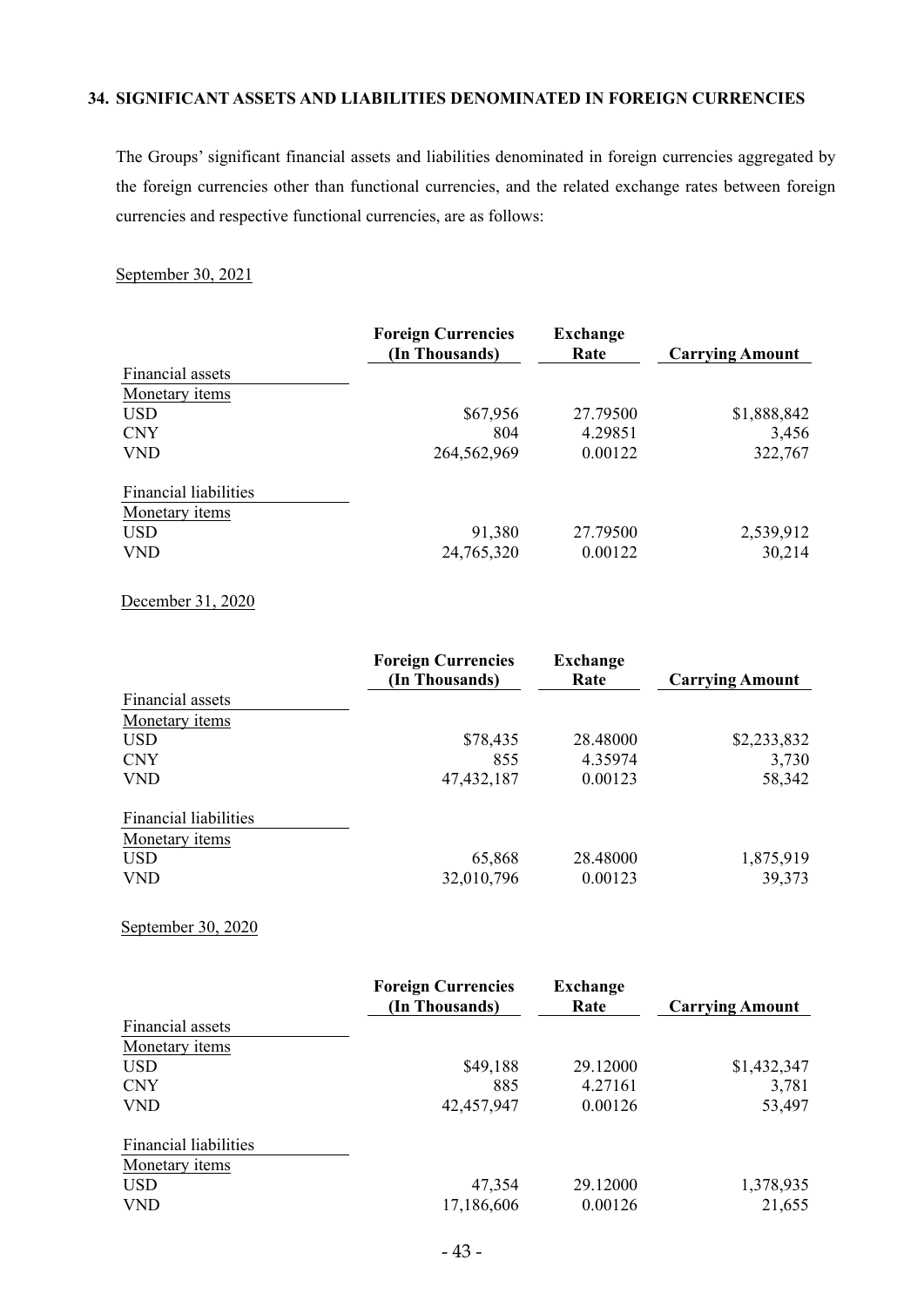#### **35. SEPARATELY DISCLOSED ITEMS**

- a. Information about significant transactions and investees:
	- 1) Financing provided to others. (Table 1)
	- 2) Endorsements/guarantees provided. (Table 2)
	- 3) Marketable securities held (excluding investment in subsidiaries, associates and joint ventures). (Table 3)
	- 4) Marketable securities acquired and disposed of at costs or prices of at least NT\$300 million or 20% of the paid-in capital. (Table 4)
	- 5) Acquisition of individual real estate at costs of at least NT\$300 million or 20% of the paid-in capital. (None)
	- 6) Disposal of individual real estate at prices of at least NT\$300 million or 20% of the paid-in capital. (None)
	- 7) Total purchases from or sales to related parties amounting to at least NT\$100 million or 20% of the paid-in capital. (Table 5)
	- 8) Receivables from related parties amounting to at least NT\$100 million or 20% of the paid-in capital. (Table 6)
	- 9) Trading in derivative instruments. (None)
	- 10)Intercompany relationships and significant intercompany transactions. (Table 7)
	- 11)Information on investees. (Table 8)
- b. Information on investments in mainland China
	- 1) Information on any investee company in mainland China, showing the name, principal business activities, paid-in capital, method of investment, inward and outward remittance of funds, ownership percentage, net income of investees, investment income or loss, carrying amount of the investment at the end of the period, repatriations of investment income, and limit on the amount of investment in the mainland China area. (Table 9)
	- 2) Any of the following significant transactions with investee companies in mainland China, either directly or indirectly through a third party, and their prices, payment terms, and unrealized gains or losses: (Table 10)
		- a) The amount and percentage of purchases and the balance and percentage of the related payables at the end of the period.
		- b) The amount and percentage of sales and the balance and percentage of the related receivables at the end of the period.
		- c) The amount of property transactions and the amount of the resultant gains or losses.
		- d) The balance of negotiable instrument endorsements or guarantees or pledges of collateral at the end of the period and the purposes.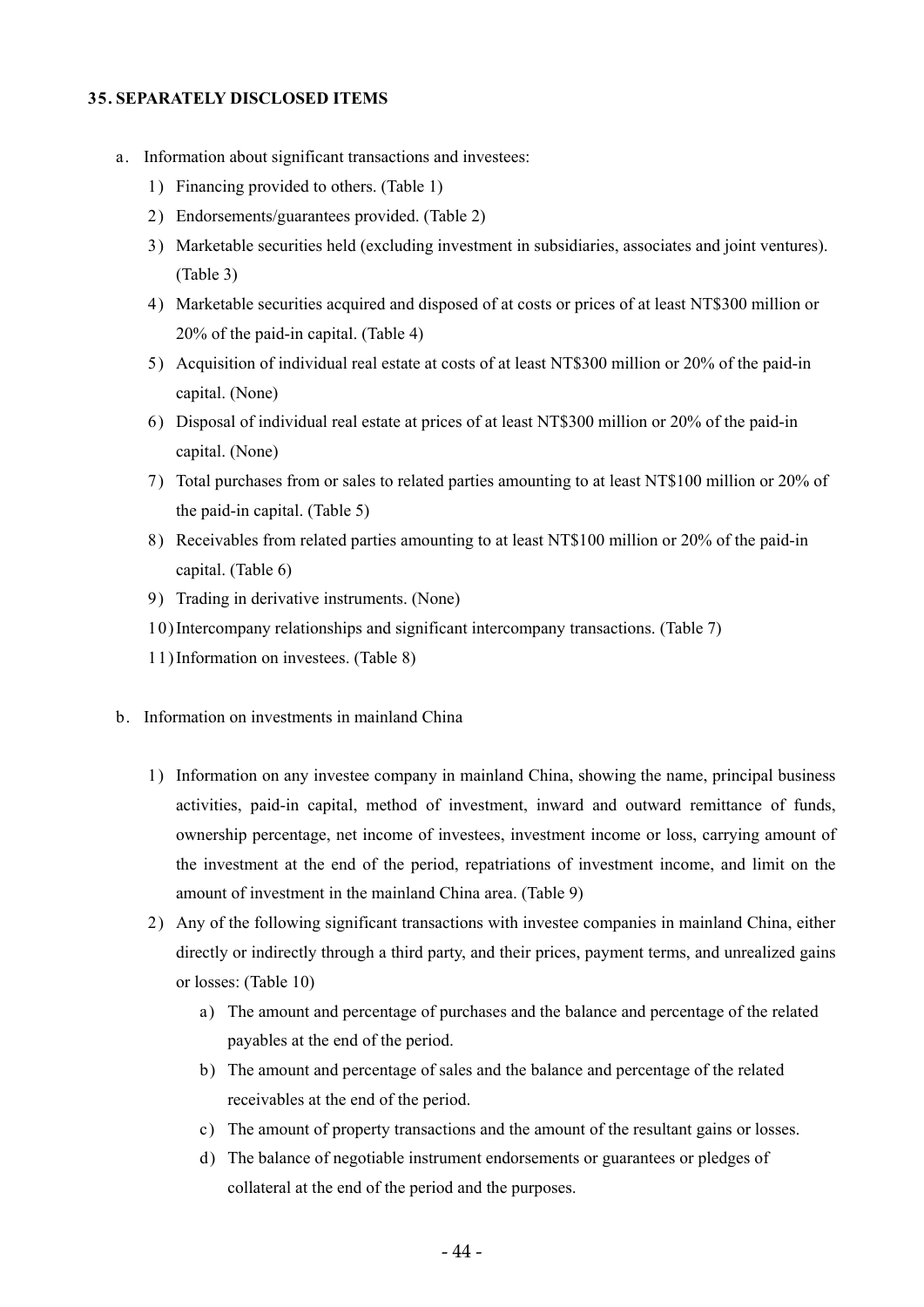- e) The highest balance, the end of period balance, the interest rate range, and total current period interest with respect to financing of funds.
- f) Other transactions that have a material effect on the profit or loss for the period or on the financial position, such as the rendering or receiving of services.
- c. Information of major shareholders: the names of shareholders with a shareholding ratio of 5% or more, their shareholding amount, and their proportional shareholdings. (Table 11)

## **36. SEGMENT INFORMATION**

- a. Basic information of operation segments
- 1) Classification of operating segments The segments of the Group to be reported are as follows: Power Supply Products Segment: Mainly responsible for the R&D, design, manufacturing, sales, and after-sales service of power supply products.
- 2) Principles for measuring profit and loss, assets, and liabilities of the operating segment The accounting policies of each operating segment are the same as the important accounting policies described in Note 4. The profit and loss, assets, and liabilities of the operating segment of the Group are measured by the operating profit and loss that can be controlled by the segment manager, and are used as the basis for management performance evaluations.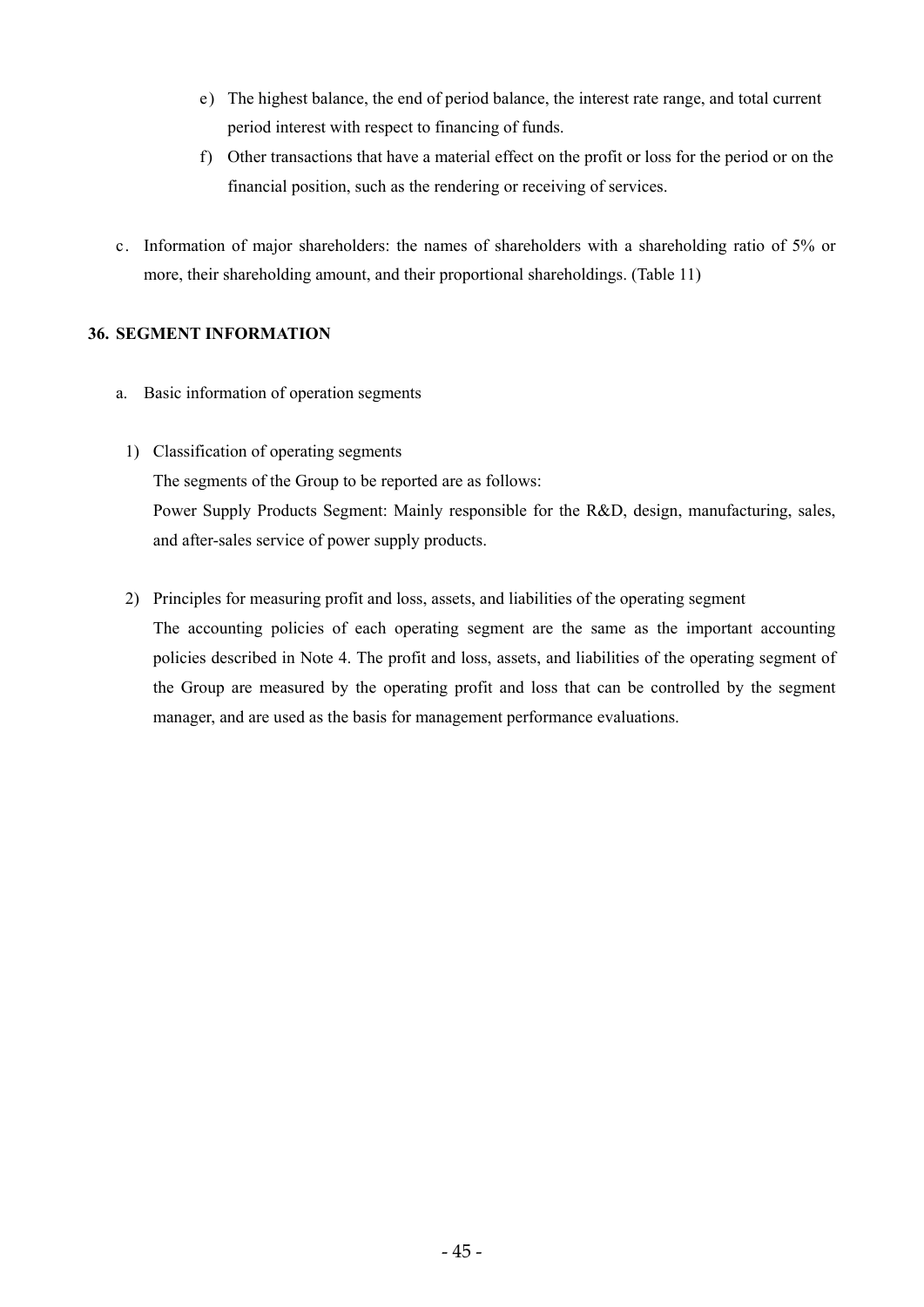# b. Segment revenues and results

The following was an analysis of the Group's revenue and results by reportable segment:

|                |                                | <b>Power Supply</b>                                     | <b>Others</b> | <b>Total</b>  |
|----------------|--------------------------------|---------------------------------------------------------|---------------|---------------|
|                | For the Nine Months Ended      |                                                         |               |               |
|                | September 30, 2021             |                                                         |               |               |
|                | Revenues from external         |                                                         |               |               |
|                | customers                      | \$8,507,889                                             | \$2,220       | \$8,510,109   |
|                | Segment revenues               | $(\$326,257)$                                           | (\$5,327)     | $(\$331,584)$ |
|                | Interest income                |                                                         |               | 20,893        |
|                | Other revenues                 |                                                         |               | 68,258        |
|                | Other gains and losses         |                                                         |               | (15,387)      |
|                | Finance costs                  |                                                         |               | (26,984)      |
|                | Share of loss of associates    |                                                         |               | (6,297)       |
|                | Loss before income tax         |                                                         |               | $(\$291,101)$ |
|                | For the Nine Months Ended      |                                                         |               |               |
|                | September 30, 2020             |                                                         |               |               |
|                | Revenues from external         |                                                         |               |               |
|                | customers                      | \$6,575,256                                             | \$4,907       | \$6,580,163   |
|                | Segment revenues               | $(\$301,153)$                                           | \$259         | $(\$300,894)$ |
|                | Interest income                |                                                         |               | 24,507        |
|                | Other revenues                 |                                                         |               | 168,672       |
|                | Other gains and losses         |                                                         |               | (23, 343)     |
|                | Finance costs                  |                                                         |               | (16, 459)     |
|                | Share of loss of associates    |                                                         |               | (5,276)       |
|                | Loss before income tax         |                                                         |               | (\$152,793)   |
| $\mathbf{c}$ . | Segment assets and liabilities |                                                         |               |               |
|                |                                | September 30, 2021 December 31, 2020 September 30, 2020 |               |               |
|                | Power supply segment assets    | \$11,323,264                                            | \$9,701,757   | \$8,978,743   |
|                | Other assets                   | 231,298                                                 | 660,914       | 650,167       |
|                | Total assets                   | \$11,554,562                                            | \$10,362,671  | \$9,628,910   |
|                | Power supply segment assets    | \$7,164,342                                             | \$5,561,974   | \$4,884,483   |
|                | Other liabilities              | 55,628                                                  | 55,816        | 56,967        |
|                | <b>Total liabilities</b>       | $\overline{$}7,219,970$                                 | \$5,617,790   | \$4,941,450   |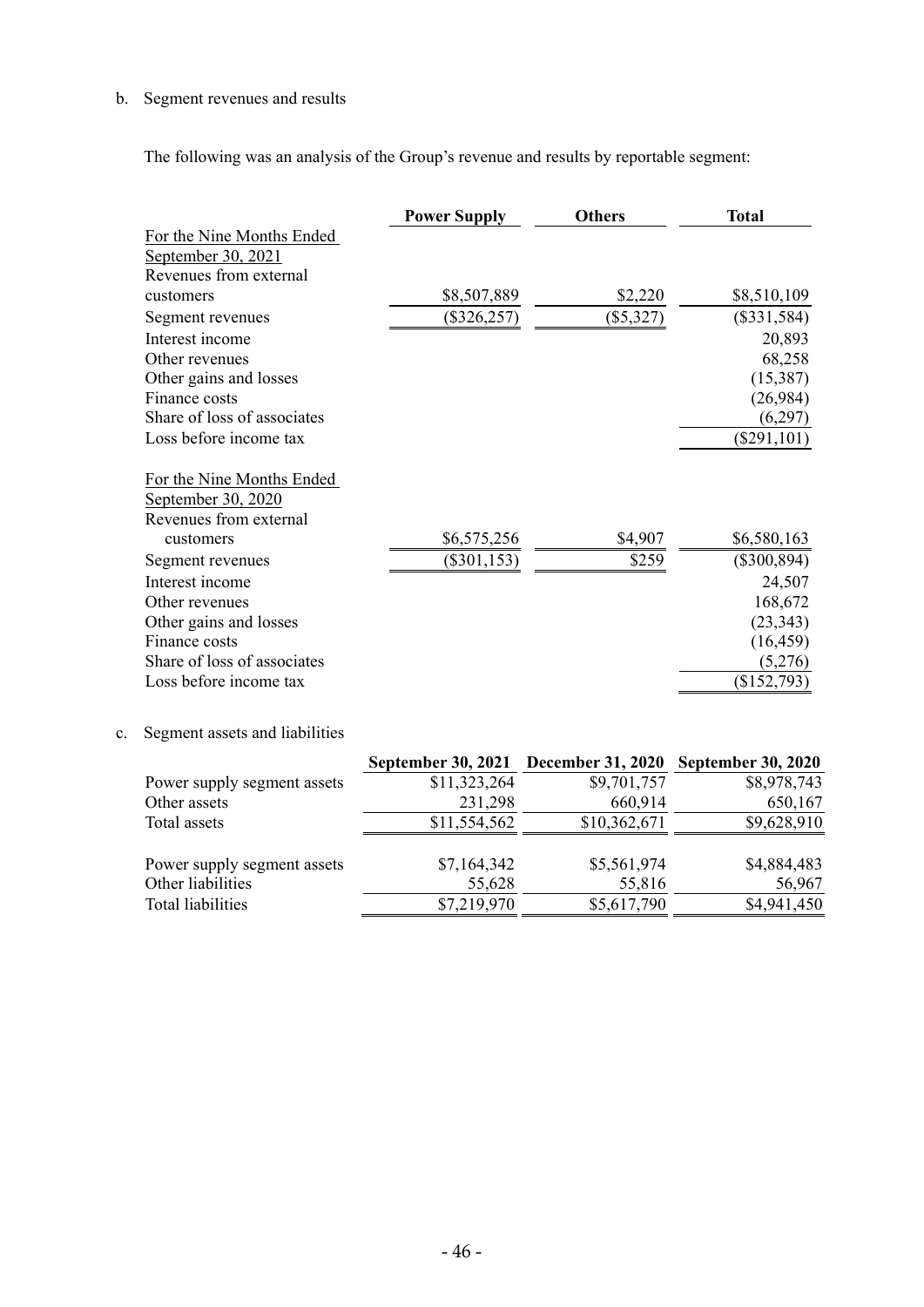#### **FINANCING PROVIDED TO OTHERS**

#### **FOR THE NINE MONTHS ENDED SEPTEMBER 30, 2021**

#### **(In Thousands of New Taiwan Dollars, Unless Stated Otherwise)**

|                 |                                                  |                                                      | Financial                                                  | <b>Related</b> | <b>Business</b><br>Nature of<br><b>Reasons for</b> |                             |                                                 |       |                       |                       | Collateral              |                                                | Item | Aggregate |                                                                           |                                                    |  |
|-----------------|--------------------------------------------------|------------------------------------------------------|------------------------------------------------------------|----------------|----------------------------------------------------|-----------------------------|-------------------------------------------------|-------|-----------------------|-----------------------|-------------------------|------------------------------------------------|------|-----------|---------------------------------------------------------------------------|----------------------------------------------------|--|
| No.<br>(Note 1) | Lender                                           | <b>Borrower</b>                                      | <b>Statement</b><br>Account                                | Party          | <b>Highest Balance</b><br>for the Period           | <b>Ending Balance</b>       | <b>Actual Borrowing Interest rate</b><br>Amount | range | Financing<br>(Note 2) | Transaction<br>Amount | Short-term<br>Financing | <b>Allowance for</b><br><b>Impairment Loss</b> | Item | Value     | <b>Financing Limit for</b><br><b>Each Borrower</b><br>(Note 3 and Note 4) | <b>Financing Limit</b> Note<br>(Note 3 and Note 4) |  |
|                 | Phihong (Dongguan)<br>Electronics Co., Ltd.      | Dongguan Phitek<br>Electronics Co., Ltd.             | Other<br>receivables<br>from related                       | Yes            | \$429,851<br>RMB100,000,000                        | \$429,851<br>RMB100,000,000 | \$240,71                                        | 4.35% |                       |                       | \$- Capital movement    |                                                |      |           | \$1,466,31                                                                | \$1,466,317                                        |  |
|                 | <b>Phihong Electronics</b><br>(Suzhou) Co., Ltd. | Dongguan Phitek<br>Electronics Co., Ltd.             | parties<br>Other<br>receivables<br>from related            | Yes            | 1,031,642<br>RMB240,000,000                        | 1,031,642<br>RMB240,000,000 | 1,031,642                                       | 4.75% |                       |                       | Capital movement        |                                                |      |           | 1,220,875                                                                 | 1,220,875                                          |  |
|                 | Phihong (Dongguan)<br>Electronics Co., Ltd.      | Jin-Sheng-Hong<br>(Jiangxi) Electronics<br>Co., Ltd. | parties<br>Other<br>receivables<br>from related<br>parties | Yes            | 42,985<br>RMB10,000,000                            | 42,985<br>RMB10,000,000     | 42,985                                          | 4.90% |                       |                       | Capital movement        |                                                |      |           | 1,466,317                                                                 | 1,466,317                                          |  |

Note 3: According to the Company's policy, the aggregated financing amounts provided to others shall not exceed 40% of its net worth, which is based on the latest audited or reviewed parent-company-only financial statement a. Business relationship: Each of the financing amounts shall not exceed the higher amount of the total purchases from or sales to a borrower in the most recent year or in the current year.

Note 1: The parent company and its subsidiaries are coded as follows:

a. The parent company is coded "0."

b. The subsidiaries are coded consecutively beginning from "1" in the order presented in the table above.

Note 2: Reasons for financing are as follows:

a. Business relationship.

b. The need for short-term financing.

b. The need for short-term financing: Each of the financing amounts shall not exceed 20% of the Company's net worth, which is based on the latest audited or reviewed parent-company-only financial statements.

Note 4: The aggregate financing amount between subsidiaries shall not exceed the net worth of the lending subsidiary's latest financial statements, according to the subsidiary's procedures for the management of loans to ot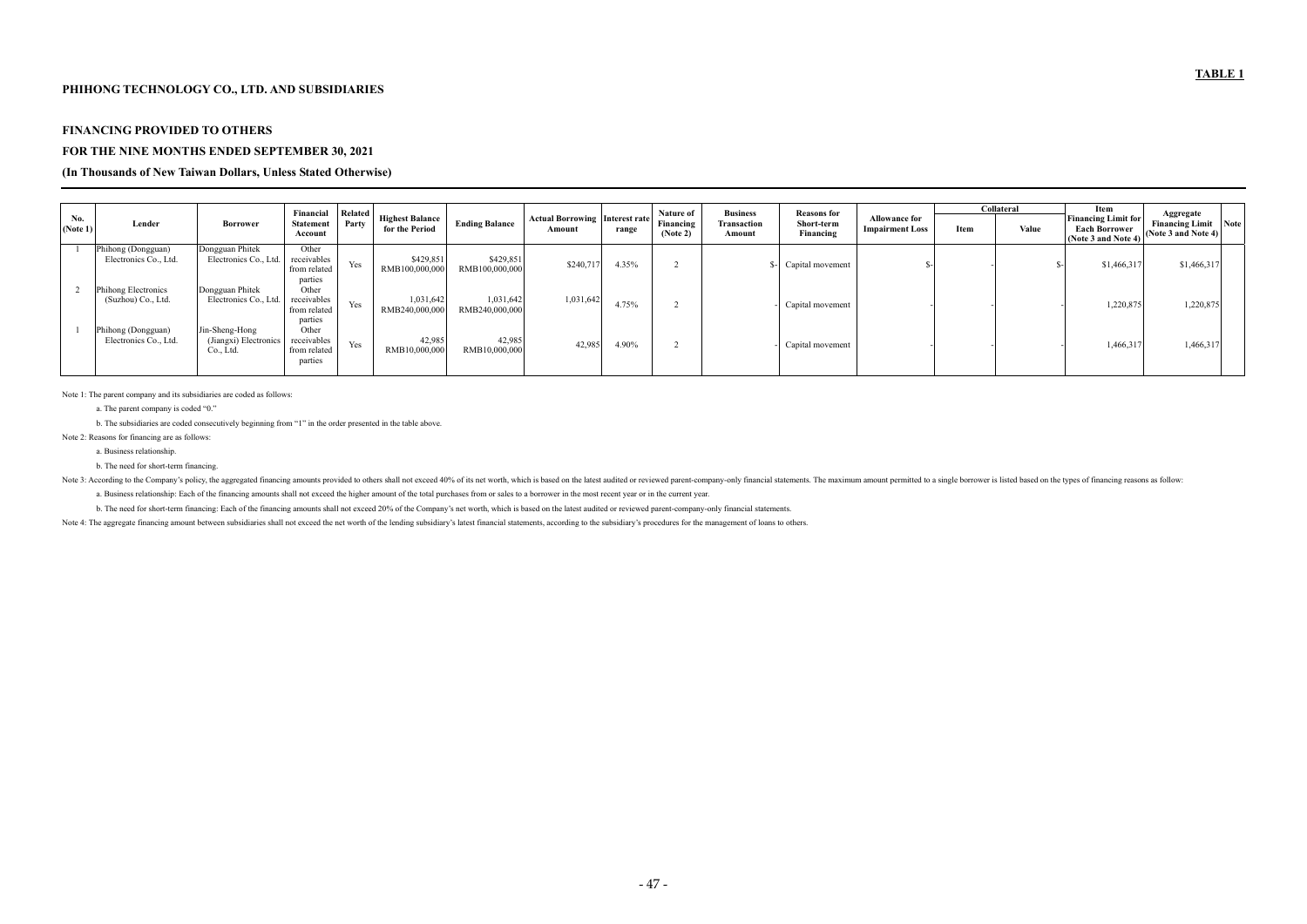## **PHIHONG TECHNOLOGY CO., LTD. AND SUBSIDIARIES**

## **ENDORSEMENTS/GUARANTEES PROVIDED**

### **FOR THE NINE MONTHS ENDED SEPTEMBER 30, 2021**

#### **(In Thousands of New Taiwan Dollars, Unless Stated Otherwise)**

|                 | <b>Endorsee/Guarantee</b>         |      |                                             |                                                                                                     |                                                                                 | Maximum                                                                                   | Endorsement/                                                                           | Endorsement/ |                                                                                                                |                                                                 |                                                                                      |                                                                                     |                                                                                       |        |
|-----------------|-----------------------------------|------|---------------------------------------------|-----------------------------------------------------------------------------------------------------|---------------------------------------------------------------------------------|-------------------------------------------------------------------------------------------|----------------------------------------------------------------------------------------|--------------|----------------------------------------------------------------------------------------------------------------|-----------------------------------------------------------------|--------------------------------------------------------------------------------------|-------------------------------------------------------------------------------------|---------------------------------------------------------------------------------------|--------|
| No.<br>(Note 1) | <b>Endorser/Guarantor</b><br>Name | Name | Relationship                                | Limit on<br>Endorsement/Guarantee<br><b>Given on Behalf of Each</b><br>Party<br>(Note 2 and Note 3) | <b>Maximum Amount</b><br><b>Endorsed/Guaranteed</b><br><b>During the Period</b> | <b>Ending Balance</b><br>Amount<br><b>Endorsed/Guaranteed</b><br><b>During the Period</b> | Actual<br>Amount<br><b>Endorsed/Guaranteed</b><br>Borrowing<br>by Collateral<br>Amount |              | <b>Ratio of Accumulated</b><br>Endorsement/Guarantee<br>to Net Equity in Latest<br><b>Financial Statements</b> | Limit on<br>Endorsement/<br>Guarantee<br>(Note 2 and<br>Note 3) | Guarantee<br><b>Given by</b><br>Parent on<br><b>Behalf</b> of<br><b>Subsidiaries</b> | Endorsement/Guarantee<br><b>Given by Subsidiaries on</b><br><b>Behalf of Parent</b> | Guarantee<br>Given on<br><b>Behalf</b> of<br><b>Companies in</b><br>Mainland<br>China | Note 1 |
|                 | Phihong                           |      | Phihong USA Corp. Subsidiary of the Company | \$1,302,990                                                                                         | \$138,975<br>USD5,000,000                                                       | \$138,975<br>USD5,000,000                                                                 |                                                                                        |              | 3.20                                                                                                           | \$2,171,651                                                     |                                                                                      |                                                                                     |                                                                                       |        |

Note 1: The parent company and its subsidiaries are coded as follows:

a. The parent company is coded "0."

b. The subsidiaries are coded consecutively beginning from "1" in the order presented in the table above.

Note 2: According to the Company's procedures for the Management of Endorsements and Guarantees, the aggregate amount of endorsements/guarantees provided by the Company shall not exceed 50% of endorser/guarantor's net wort

provided by the Company for any single entity shall not exceed 30% of the Company's net worth. The net worth is based on the Company's latest parent-company-only financial statements.

Note 3: In accordance with the operating procedures of the Group's subsidiaries, the total amount of endorsements between subsidiaries shall not exceed the net value of the most recent financial statement.

Note 4: On August 4, 2021, the board of directors approved that the Company's endorsements/guarantees amount to Phihong USA Corp. is USD 5 million.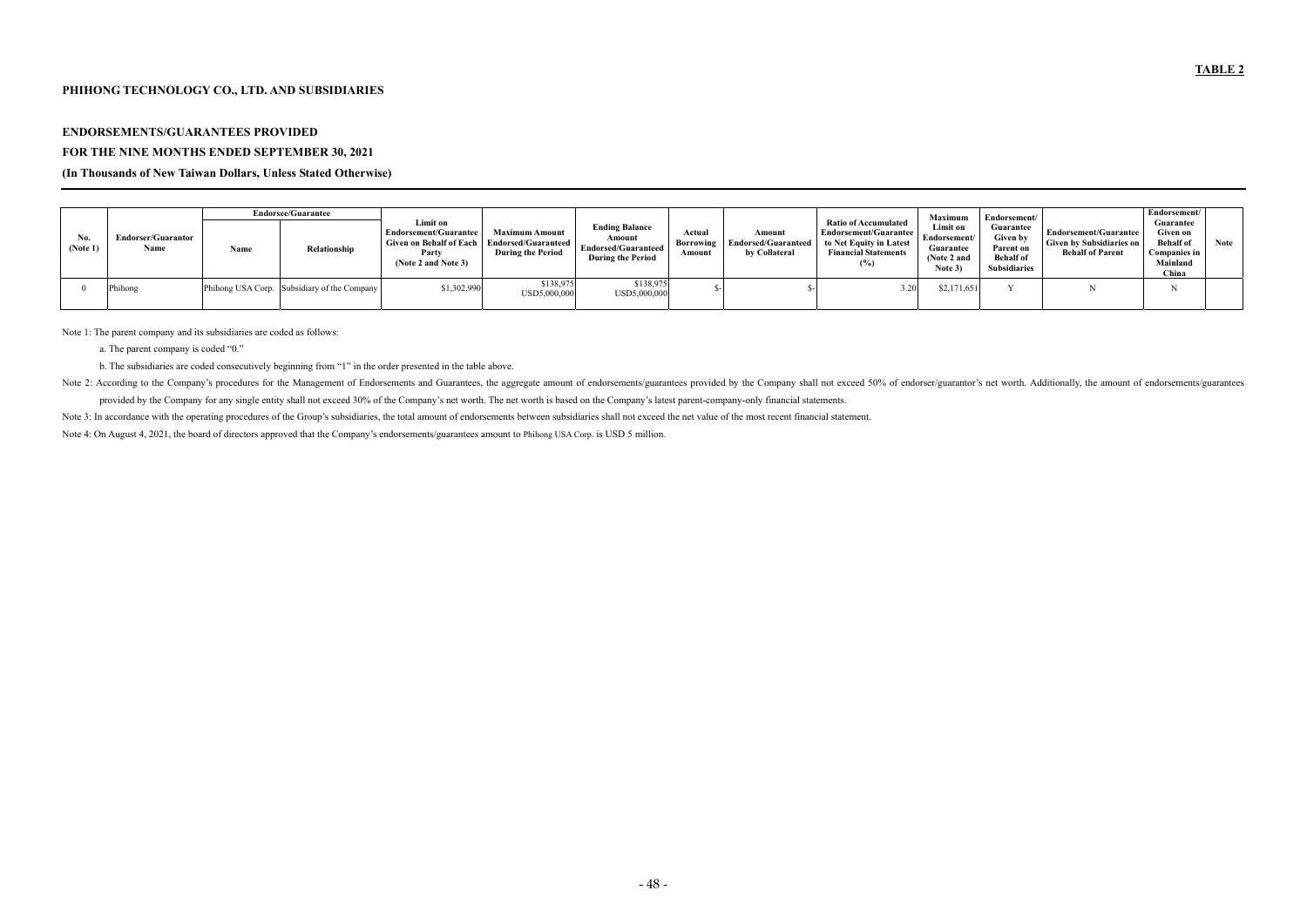## **MARKETABLE SECURITIES HELD**

# **SEPTEMBER 30, 2021**

## **(In Thousands of New Taiwan Dollars, Unless Stated Otherwise)**

|                                | <b>Type and Name of Marketable</b>                                 | <b>Relationship with the</b> | <b>Financial Statement</b>                  | <b>September 30, 2021</b> |                        |                                           |                   |             |  |
|--------------------------------|--------------------------------------------------------------------|------------------------------|---------------------------------------------|---------------------------|------------------------|-------------------------------------------|-------------------|-------------|--|
| <b>Holding Company Name</b>    | <b>Securities</b>                                                  | <b>Holding Company</b>       | Account                                     | <b>Number of Shares</b>   | <b>Carrying amount</b> | <b>Percentage of</b><br>Ownership $(\% )$ | <b>Fair value</b> | <b>Note</b> |  |
| Phihong                        | Ordinary shares                                                    |                              |                                             |                           |                        |                                           |                   |             |  |
|                                | Pao- Dian Venture Capital Co., Ltd.                                | None                         | Financial assets at<br>FVTOCI - non-current | 229,980                   | \$3,375                | 10.49                                     | \$3,375           |             |  |
|                                | Zhong-Xuan Venture Capital Co.,<br>Ltd.                            | None                         | Financial assets at<br>FVTOCI - non-current | 2,758,621                 | 22,520                 | 8.62                                      | 22,520            |             |  |
|                                | <b>BMC</b> Venture Capital Investment<br>Corporation               | None                         | Financial assets at<br>FVTOCI - non-current | 5,400,000                 | 54,141                 | 9.84                                      | 54,141            |             |  |
| Guang-Lai Investment Co., Ltd. | Ordinary shares<br>Taiwan Cultural & Creativity No. 1<br>Co., Ltd. | None                         | Financial assets at<br>FVTOCI - non-current | 3,000,000                 | 1,902                  | 10.83                                     | 1,902             |             |  |

Note 1: The marketable securities stated here is related to shares, debentures and beneficiary certificates and the derivative products caused by those of "IFRS 9 Financial Instruments." Note 2: For information on the investments in subsidiaries and associates, refer to Tables 8 and 9.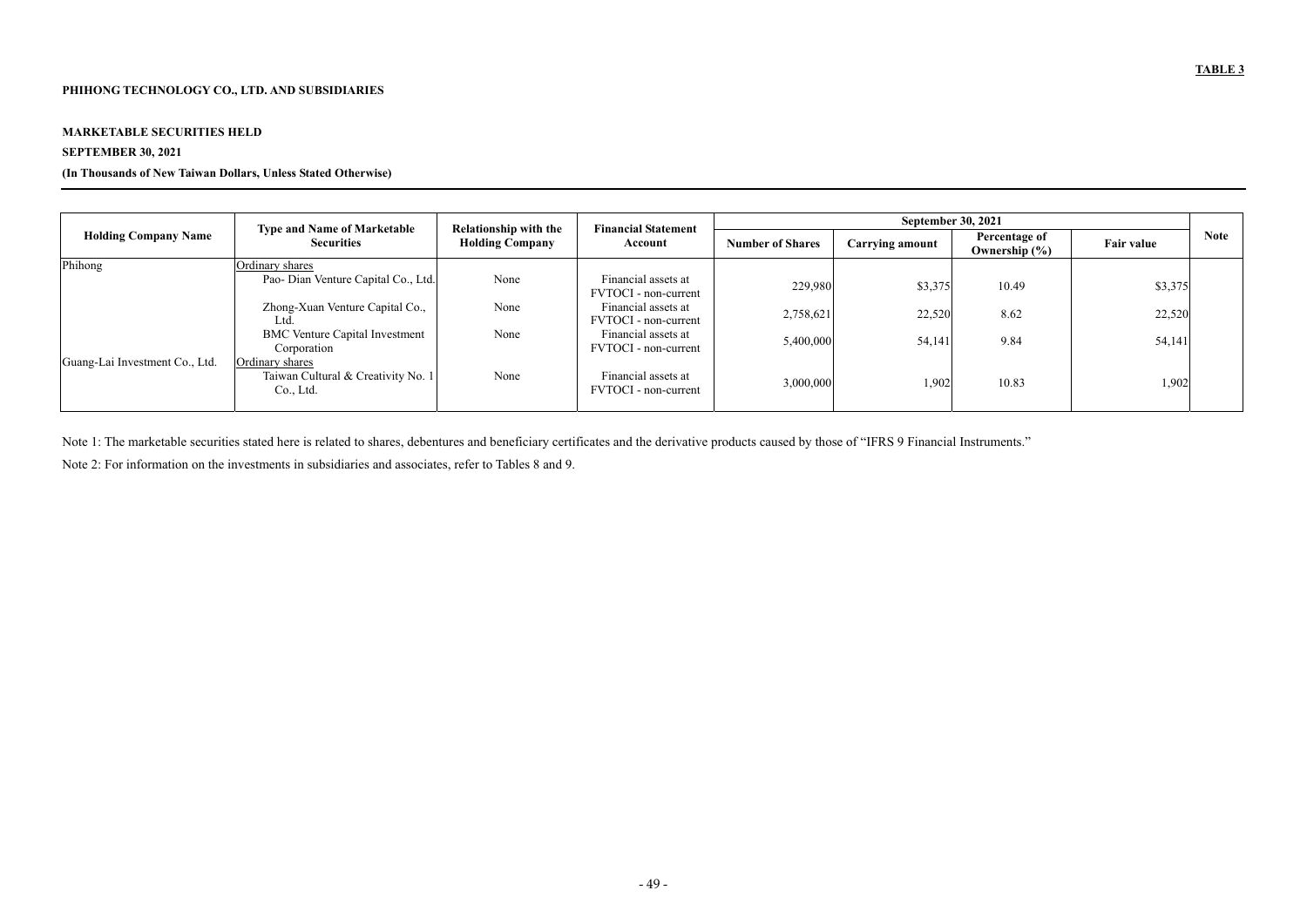## **PHIHONG TECHNOLOGY CO., LTD. AND SUBSIDIARIES**

# **MARKETABLE SECURITIES ACQUIRED AND DISPOSED OF AT COSTS OR PRICES OF AT LEAST NT\$300 MILLION OR 20% OF THE PAID-IN CAPITAL FOR THE NINE MONTHS ENDED SEPTEMBER 30, 2021**

**(In Thousands of New Taiwan Dollars, Unless Stated Otherwise)** 

|                                                     | <b>Type and Name of</b>                                                    |                                               |                                               |                          | <b>Beginning Balance</b> |                            |                         | <b>Acquisition (Note 3)</b> |                         | Disposal (Note 3) | <b>September 30, 2021</b> |                                   |                  |        |
|-----------------------------------------------------|----------------------------------------------------------------------------|-----------------------------------------------|-----------------------------------------------|--------------------------|--------------------------|----------------------------|-------------------------|-----------------------------|-------------------------|-------------------|---------------------------|-----------------------------------|------------------|--------|
| <b>Company Name</b>                                 | Marketable<br>Securities<br>(Note 1)                                       | <b>Financial Statement</b><br>Account         | <b>Related Party</b><br>(Note 2)              | Relationship<br>(Note 2) | <b>Number of Shares</b>  | Amount                     | <b>Number of Shares</b> | Amount                      | <b>Number of Shares</b> | Amount            | <b>Carrying Amount</b>    | Gain (Loss) on<br><b>Disposal</b> | Number of Shares | Amount |
| Phihong<br>Electronics ICBC's<br>(Suzhou) Co., Ltd. | capital-guaranteed<br>and floating-income<br>wealth management<br>products | Financial assets at<br><b>FVTPL</b> - current | Industrial and<br>Commercial Bank of<br>China | None                     | 10,000,000               | \$430,600<br>RMB10,000,000 | 70,000,000              | \$303,997                   | 80,000,000              | \$347,361         | \$346,566                 | \$795                             |                  |        |

Note 1: The marketable securities stated here include shares, debentures and beneficiary certificates and the derivative products caused by those.

Note 2: Investors whose marketable securities accounted for using the equity method are required to be disclosed.

Note 3: The marketable securities acquired and disposed of shall be calculated separately at market value in order to determine whether the amount reaches \$300 million or 20% of the paid-in capital.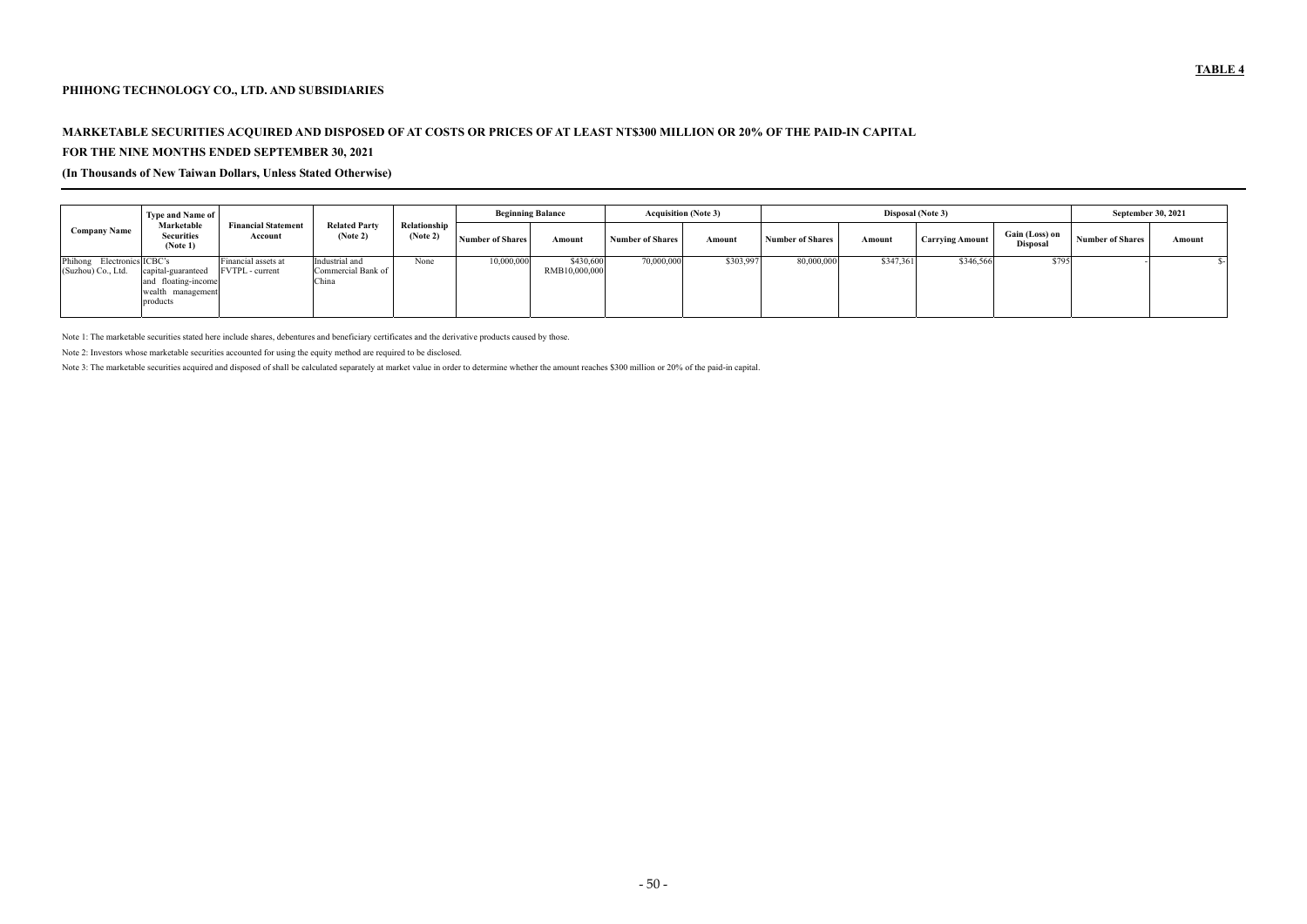# **TOTAL PURCHASES FROM OR SALES TO RELATED PARTIES AMOUNTING TO AT LEAST \$100 MILLION OR 20% OF THE PAID-IN CAPITAL**

# **FOR THE NINE MONTHS ENDED SEPTEMBER 30, 2021**

**(In Thousands of New Taiwan Dollars, Unless Stated Otherwise)** 

|                                             |                                             |                               |                          | <b>Transaction Details</b> |            |                                            |                          | <b>Abnormal Transaction</b>   | <b>Notes/Trade Receivable (Payable)</b> |            |             |
|---------------------------------------------|---------------------------------------------|-------------------------------|--------------------------|----------------------------|------------|--------------------------------------------|--------------------------|-------------------------------|-----------------------------------------|------------|-------------|
| <b>Buyer</b>                                | <b>Related Party</b>                        | Relationship                  | Purchase/<br><b>Sale</b> | Amount                     | % to Total | <b>Payment Terms</b>                       | <b>Unit Price</b>        | <b>Payment Terms</b>          | <b>Ending Balance</b>                   | % to Total | <b>Note</b> |
| Phihong                                     | Phihong USA Corp.                           | Subsidiary of the<br>Company  | Sale                     | (\$2,594,377)              |            | $(38.44)$ To be agreed by<br>both parties  | $\sim$                   |                               | \$691,048                               | 48.20      |             |
| Phihong                                     | Phihong Technology Japan<br>Co., Ltd.       | Subsidiary of the<br>Company  | Sale                     | (164, 775)                 |            | $(2.44)$ To be agreed by<br>both parties   | $\overline{\phantom{a}}$ | $\hspace{0.05cm}$             | 34,362                                  | 2.40       |             |
| Phihong                                     | Phihong (Dongguan)<br>Electronics Co., Ltd. | Subsidiary of the<br>Company  | Purchase                 | 4,913,184                  |            | 79.52 To be agreed by<br>both parties      | $\overline{a}$           |                               |                                         |            |             |
| Phihong                                     | Dongguan Phitek<br>Electronics Co., Ltd.    | Subsidiary of the<br>Company  | Purchase                 | 160,216                    |            | 2.59 To be agreed by<br>both parties       | $\overline{\phantom{a}}$ |                               |                                         |            |             |
| Phihong                                     | Phihong Vietnam Co., Ltd.                   | Subsidiary of the<br>Company  | Purchase                 | 1,103,713                  |            | 17.86 To be agreed by<br>both parties      | $\overline{\phantom{a}}$ |                               | 33                                      |            |             |
| Phihong USA Corp.                           | Phihong                                     | <b>Parent Entity</b>          | Purchase                 | 2,594,377                  |            | 95.25 To be agreed by<br>both parties      | $\overline{\phantom{a}}$ | $\overbrace{\phantom{13333}}$ | (691,048)                               | (91.53)    |             |
| Phihong Technology Japan<br>Co., Ltd.       | Phihong                                     | Parent Entity                 | Purchase                 | 164,775                    |            | 100.00 To be agreed by<br>both parties     | $\overline{\phantom{a}}$ |                               | (34, 362)                               | (100.00)   |             |
| Phihong (Dongguan)<br>Electronics Co., Ltd. | Phihong                                     | The Ultimate Parent<br>Entity | Sale                     | (4,913,184)                |            | $(100.00)$ To be agreed by<br>both parties | $\overline{\phantom{a}}$ |                               |                                         |            |             |
| Dongguan Phitek Electronics<br>Co., Ltd.    | Phihong                                     | The Ultimate Parent<br>Entity | Sale                     | (160,216)                  |            | $(8.33)$ To be agreed by<br>both parties   | $\overline{\phantom{a}}$ |                               |                                         |            |             |
| Phihong Vietnam Co., Ltd.                   | Phihong                                     | The Ultimate Parent<br>Entity | Sale                     | (1,103,713)                |            | $(100.00)$ To be agreed by<br>both parties | $\overline{\phantom{a}}$ |                               | (33)                                    |            |             |
|                                             |                                             |                               |                          |                            |            |                                            |                          |                               |                                         |            |             |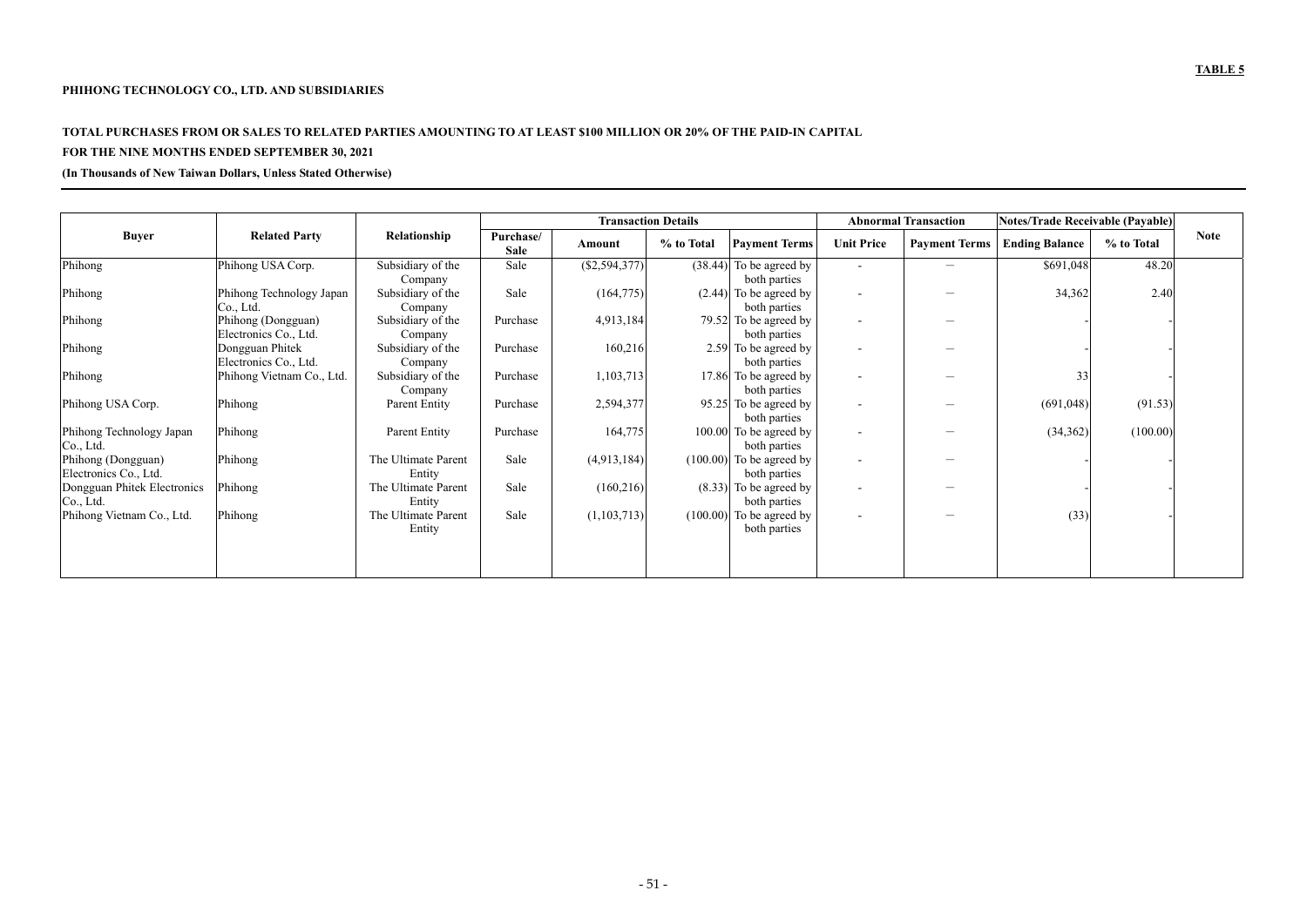## **PHIHONG TECHNOLOGY CO., LTD. AND SUBSIDIARIES**

## **RECEIVABLES FROM RELATED PARTIES AMOUNTING TO AT LEAST NT\$100 MILLION OR 20% OF THE PAID-IN CAPITAL**

# **SEPTEMBER 30, 2021**

## **(In Thousands of New Taiwan Dollars, Unless Stated Otherwise)**

|                                             |                                                                                                             |                           | <b>Financial Statement</b>     |                          |                                                       | Overdue                                        |           |     |
|---------------------------------------------|-------------------------------------------------------------------------------------------------------------|---------------------------|--------------------------------|--------------------------|-------------------------------------------------------|------------------------------------------------|-----------|-----|
| <b>Company Name</b>                         | <b>Related Party</b><br>Relationship<br><b>Turnover Rate</b><br><b>Account and Ending</b><br><b>Balance</b> |                           | Amount                         | <b>Actions Taken</b>     | <b>Amount Received in</b><br><b>Subsequent Period</b> | <b>Allowance for</b><br><b>Impairment Loss</b> |           |     |
| Phihong                                     | Phihong USA Corp.                                                                                           | Subsidiary of the Company | Trade receivables<br>\$691,048 | 6.80                     |                                                       |                                                | \$308,484 | \$- |
| Phihong                                     | Phihong (Dongguan) Electronics<br>Co., Ltd.                                                                 | Subsidiary of the Company | Other receivables<br>497,769   | $\overline{\phantom{a}}$ |                                                       |                                                | 143,308   |     |
| Phihong                                     | Phihong Vietnam Co., Ltd.                                                                                   | Subsidiary of the Company | Other receivables<br>308,272   | $\overline{\phantom{a}}$ |                                                       |                                                | 78,702    |     |
| Phihong (Dongguan) Electronics<br>Co., Ltd. | Dongguan Phitek Electronics Co.,<br>Ltd.                                                                    | Sister company            | Other receivables<br>253,672   | $\overline{\phantom{a}}$ |                                                       |                                                | 6,139     |     |
| Phihong Electronics (Suzhou)<br>Co., Ltd.   | Dongguan Phitek Electronics Co.,<br>Ltd.                                                                    | Sister company            | Other receivables<br>1,068,395 | $\overline{\phantom{a}}$ |                                                       |                                                |           |     |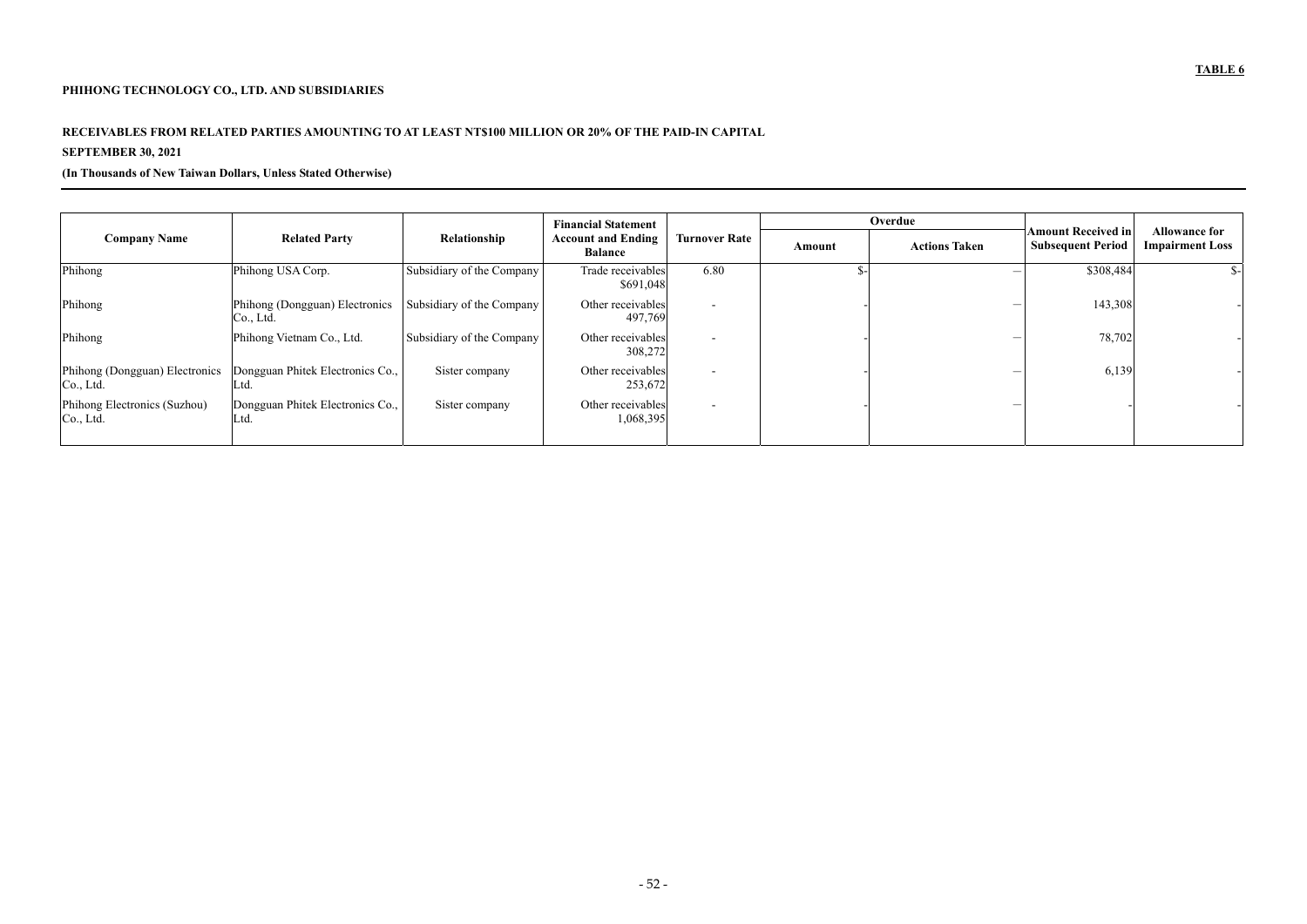## **INTERCOMPANY RELATIONSHIPS AND SIGNIFICANT INTERCOMPANY TRANSACTIONS**

## **FOR THE NINE MONTHS ENDED SEPTEMBER 30, 2021**

**(In Thousands of New Taiwan Dollars, Unless Stated Otherwise)** 

| No.      |                                             |                                                                                | Relationship |                                       |               | <b>Transaction Details</b>   |                                        |
|----------|---------------------------------------------|--------------------------------------------------------------------------------|--------------|---------------------------------------|---------------|------------------------------|----------------------------------------|
| (Note 1) | <b>Investee Company</b>                     | Counterparty                                                                   | (Note 2)     | <b>Financial Statement</b><br>Account | <b>Amount</b> | <b>Transaction Details</b>   | % to Total Sales<br>or Assets (Note 3) |
|          | Phihong                                     | Phihong USA Corp.                                                              |              | Sale                                  | \$2,594,377   | To be agreed by both parties | 30%                                    |
|          | Phihong                                     | Phihong Technology Japan Co., Ltd.                                             |              | Sale                                  | 164,775       | To be agreed by both parties | 2%                                     |
|          | Phihong                                     | Phihong (Dongguan) Electronics Co.,<br>Ltd.                                    |              | Purchase                              | 4,913,184     | No significant difference    | 58%                                    |
|          | Phihong                                     | Dongguan Phitek Electronics Co., Ltd.                                          |              | Purchase                              | 160,216       | No significant difference    | 2%                                     |
|          | Phihong                                     | Phihong Vietnam Co., Ltd.                                                      |              | Purchase                              | 1,103,713     | No significant difference    | 13%                                    |
|          | Phihong                                     | Phihong USA Corp.                                                              |              | Trade receivables                     | 691,048       |                              | 6%                                     |
|          | Phihong                                     | Phihong (Dongguan) Electronics Co.,                                            |              | Other receivables                     | 497,769       |                              | 4%                                     |
|          | Phihong                                     | Phihong Vietnam Co., Ltd.                                                      |              | Other receivables                     | 308,272       |                              | 3%                                     |
|          | Phihong (Dongguan) Electronics Co.,<br>Ltd. | Dongguan Phitek Electronics Co., Ltd.                                          |              | Other receivables                     | 253,672       |                              | 2%                                     |
|          |                                             | Phihong Electronics (Suzhou) Co., Ltd.   Dongguan Phitek Electronics Co., Ltd. |              | Other receivables                     | 1,068,395     |                              | 9%                                     |

Note 1: The Company and its subsidiaries are coded as follows:

a. The Company is coded "0."

b. The subsidiaries are coded consecutively beginning from "1" in the order presented in the table above.

Note 2: Nature of relationship is as follows:

a. From the Parent Company to its subsidiary: 1.

b. From a subsidiary to its Parent Company: 2.

c. Between subsidiaries: 3.

Note 3: The percentage calculation is based on the consolidated total operating revenues or total assets. For balance sheet items, each item's period-end balance is shown as a percentage to consolidated total assets as of September 30, 2021. For profit or loss items, cumulative amounts are shown as a percentage to consolidated total operating revenues for the nine months ended September 30, 2021.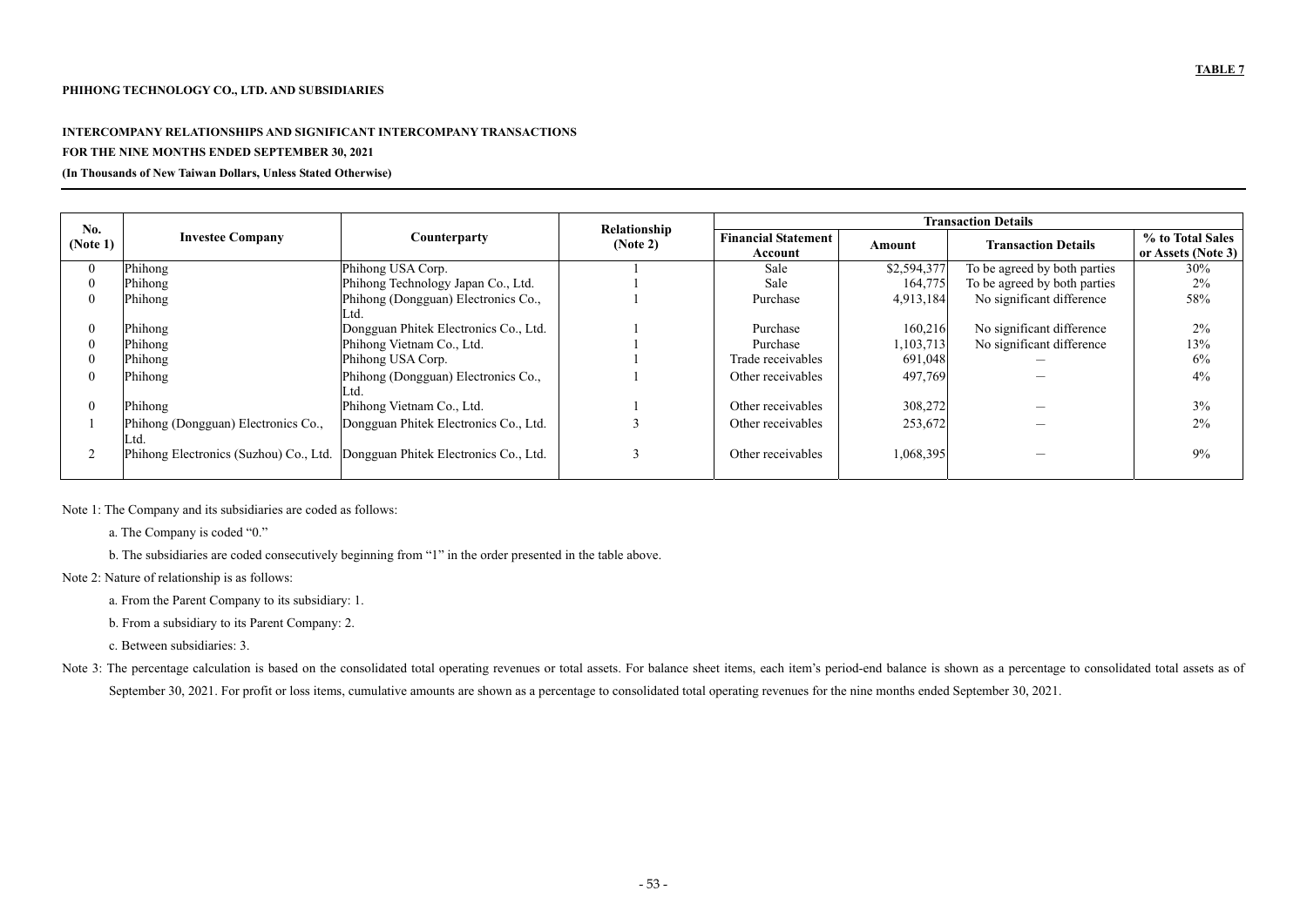## **PHIHONG TECHNOLOGY CO., LTD. AND SUBSIDIARIES**

#### **INFORMATION ON INVESTEES**

## **FOR THE NINE MONTHS ENDED SEPTEMBER 30, 2021**

**(In Thousands of New Taiwan Dollars, Unless Stated Otherwise)** 

|                                          |                                  |                           |                                                     | <b>Original Investment Amount</b> |                      |                            |               | As of September 30, 2021 | <b>Net Income</b>         |                                  |                                                                                                |
|------------------------------------------|----------------------------------|---------------------------|-----------------------------------------------------|-----------------------------------|----------------------|----------------------------|---------------|--------------------------|---------------------------|----------------------------------|------------------------------------------------------------------------------------------------|
| Investor                                 | <b>Investee Company</b>          | Location                  | <b>Main Businesses</b><br>and Product               | September 30,<br>2021             | December 31,<br>2020 | Number of<br><b>Shares</b> | $\frac{6}{6}$ | Carrying amount          | (Loss) of the<br>Investee | <b>Share of Profit</b><br>(Loss) | <b>Note</b>                                                                                    |
| Phihong                                  | Phihong International Corp.      | Islands                   | British Virgin Makes investments                    | \$3,448,270                       | \$3,448,270          | 111,061,351                | 100.00        | \$2,899,839              | $(\$201,514)$             | (\$197,113)                      |                                                                                                |
|                                          | Phihong USA Corp.                | California,<br><b>USA</b> | Sells various power<br>supplies                     | 207,203                           | 207,203              | 3,100,000                  | 100.00        | 910,688                  | 25,978                    | 25,978                           |                                                                                                |
|                                          | Phitek International Co., Ltd.   | Islands                   | British Virgin Makes investments                    | 314,956                           | 314,956              | 10,200,000                 | 100.00        | (408, 065)               | (169,991)                 | (168, 876)                       |                                                                                                |
|                                          | Ascent Alliance Ltd.             | Islands                   | British Virgin Makes investments                    | 352,043                           | 352,043              | 12,012,600                 | 100.00        | 55,646                   | (12, 921)                 | (13,009)                         |                                                                                                |
|                                          | Guang-Lai Investment Co., Ltd.   | Taiwan                    | Makes investments                                   | 139,758                           | 139,758              | 13,975,828                 | 100.00        | 107,443                  | (6, 138)                  | (6, 138)                         |                                                                                                |
|                                          | H&P Venture Capital Co., Ltd.    | Taiwan                    | Makes investments                                   | 13,738                            | 13,738               | 1,373,801                  | 32.26         | 18,295                   | (582)                     | (219)                            |                                                                                                |
|                                          | Phihong Technology Japan Co.,    | Japan                     | Sells power                                         | 137,436                           | 137,436              | 3,000                      | 100.00        | 73,372                   | (1,570)                   | (1,570)                          |                                                                                                |
|                                          | Ltd.                             |                           | components                                          |                                   |                      |                            |               |                          |                           |                                  |                                                                                                |
|                                          |                                  |                           |                                                     | JPY150,000,000                    | JPY150,000,000       |                            |               |                          |                           |                                  |                                                                                                |
|                                          | Phihong Vietnam Co., Ltd.        | Vietnam                   | Manufactures and<br>sells various power<br>supplies | 1,059,648                         | 607,193              | 36,000,000                 | 100.00        | 901,540                  | 25,637                    | 25,406                           |                                                                                                |
| Phihong International N-Lighten<br>Corp. |                                  | California,<br><b>USA</b> | Makes investments                                   | 409,851                           | 409,851              | 110,834,223                | 58.45         | (23, 385)                | (67)                      |                                  | $(39)$ Phihong<br>International Corp.<br>and Guang-Lai<br>Investment Co., Ltd.<br>holds 78.23% |
| Guang-Lai<br>Investment Co., Ltd         | Spring City Resort Co., Ltd.     | Taiwan                    | Hotel and restaurant                                | 190,000                           | 190,000              | 2,837,343                  | 25.33         | 2,324                    | (37, 648)                 | (9, 567)                         |                                                                                                |
|                                          | Han-Yu Venture Capital Co., Ltd. | Taiwan                    | Makes investments                                   | 100,000                           | 100,000              | 10,000,000                 | 22.22         | 95,610                   | 15,704                    | 3,489                            |                                                                                                |
|                                          | N-Lighten                        | California,<br><b>USA</b> | Makes investments                                   | 206,084                           | 206,084              | 37,498,870                 | 19.78         | (7,914)                  | (67)                      |                                  | $(13)$ Phihong<br>International Corp.<br>and Guang-Lai<br>Investment Co., Ltd.                 |
|                                          |                                  |                           |                                                     |                                   |                      |                            |               |                          |                           |                                  | holds 78.23%                                                                                   |

Note 1: Information on investees in mainland China, refer to Table 9.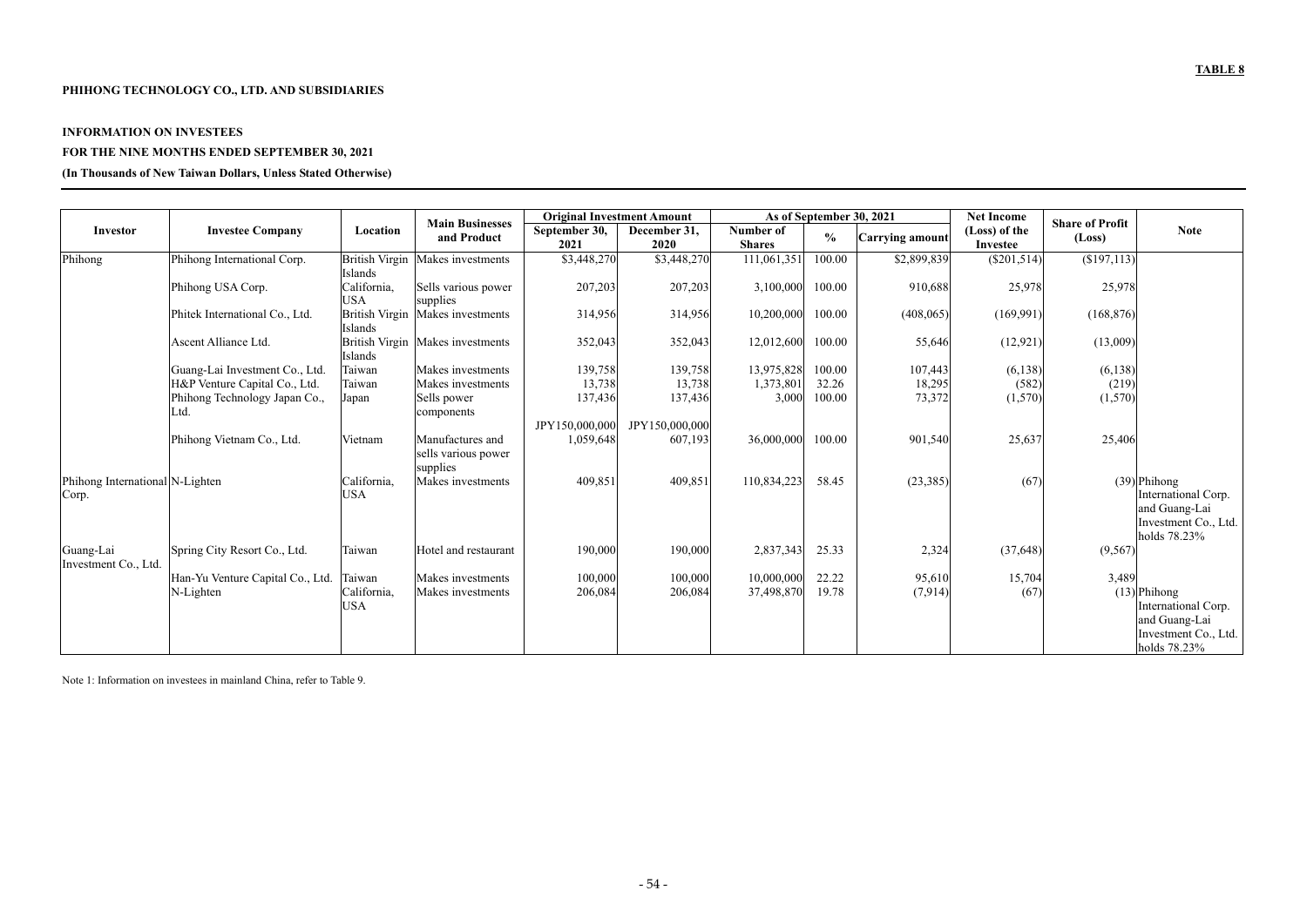#### **INFORMATION ON INVESTMENTS IN MAINLAND CHINA**

#### **FOR THE NINE MONTHS ENDED SEPTEMBER 30, 2021**

**(In Thousands of New Taiwan Dollars, Unless Stated Otherwise)** 

| <b>Investee Company</b> | <b>Main Businesses and</b><br>Product | <b>Paid-in Capital</b> | <b>Method of</b><br>Investment   | Accumulated<br>Outward<br><b>Remittance for</b><br><b>Investment from</b><br>Taiwan as of<br><b>January 1, 2021</b> | <b>Remittance of</b><br><b>Funds</b> |      | <b>Accumulated Outward</b><br><b>Remittance for</b><br><b>Investment</b> from<br>Outward   Inward   Taiwan as of September   the Investee  <br>30, 2021 | <b>Net Income</b><br>(Loss) of | $\frac{6}{6}$<br>Ownership<br>of Direct or<br>Indirect<br>Investment | Investment<br>Gain (Loss)<br>(Note 4) | Carrying<br>Amount as of<br>September 30,<br>2021 | Accumulated<br><b>Repatriation of</b><br>Investment<br>Income as of<br>September 30,<br>2021 | <b>Note</b> |
|-------------------------|---------------------------------------|------------------------|----------------------------------|---------------------------------------------------------------------------------------------------------------------|--------------------------------------|------|---------------------------------------------------------------------------------------------------------------------------------------------------------|--------------------------------|----------------------------------------------------------------------|---------------------------------------|---------------------------------------------------|----------------------------------------------------------------------------------------------|-------------|
| Phihong (Dongguan)      | Manufactures and sells                |                        | \$1,988,018 Indirect investment  | \$1,677,679                                                                                                         | $S-$                                 | $S-$ | \$1,677,679                                                                                                                                             | (\$219,005)                    | 100.00                                                               | (S219,005)                            | \$1,466,317                                       |                                                                                              |             |
| Electronics Co., Ltd.   | various power supplies                |                        | HKD495,450,000 in mainland China | HKD419,000,000                                                                                                      |                                      |      | HKD419,000,000                                                                                                                                          |                                |                                                                      |                                       |                                                   |                                                                                              |             |
|                         |                                       |                        | through PHI                      |                                                                                                                     |                                      |      |                                                                                                                                                         |                                |                                                                      |                                       |                                                   |                                                                                              |             |
| Phitek (Tianjin)        | Manufactures and sells                |                        | Indirect investment              | 25,327                                                                                                              |                                      |      | 25,327                                                                                                                                                  |                                |                                                                      |                                       |                                                   |                                                                                              | Note $1$    |
| Electronics Co., Ltd.   | various power supplies                |                        | in mainland China<br>through PHI | USD255,127                                                                                                          |                                      |      | USD255,127                                                                                                                                              |                                |                                                                      |                                       |                                                   |                                                                                              |             |
| Phihong Electronics     | Manufactures and sells                |                        | 1,097,139 Indirect investment    | 1,343,033                                                                                                           |                                      |      | 1,343,033                                                                                                                                               | 26,498                         | 100.00                                                               | 26,498                                | 1,220,875                                         |                                                                                              |             |
| (Suzhou) Co., Ltd.      | various power supplies                |                        | USD31,960,000 in mainland China  | USD40,600,000                                                                                                       |                                      |      | USD40,600,000                                                                                                                                           |                                |                                                                      |                                       |                                                   |                                                                                              |             |
|                         |                                       |                        | through PHI                      |                                                                                                                     |                                      |      |                                                                                                                                                         |                                |                                                                      |                                       |                                                   |                                                                                              |             |
| Yanghong Trade          | Sells various lighting                |                        | 26,291 Indirect investment       | 63,934                                                                                                              |                                      |      | 63,934                                                                                                                                                  | (3, 442)                       | 100.00                                                               | (3,442)                               | 9,096                                             |                                                                                              |             |
| (Shanghai) Co., Ltd.    | and power supplies                    |                        | USD880,000 in mainland China     | USD2,865,000                                                                                                        |                                      |      | USD2,865,000                                                                                                                                            |                                |                                                                      |                                       |                                                   |                                                                                              |             |
|                         |                                       |                        | through PHI                      |                                                                                                                     |                                      |      |                                                                                                                                                         |                                |                                                                      |                                       |                                                   |                                                                                              |             |
| Dongguan Phitek         | Manufactures and sells                |                        | 362,042 Indirect investment      | 315,258                                                                                                             |                                      |      | 315,258                                                                                                                                                 | (169, 824)                     | 100.00                                                               | (169, 824)                            | (410, 726)                                        |                                                                                              |             |
| Electronics Co., Ltd.   | various power supplies                |                        | USD11,500,000 in mainland China  | USD10,000,000                                                                                                       |                                      |      | USD10,000,000                                                                                                                                           |                                |                                                                      |                                       |                                                   |                                                                                              |             |
|                         |                                       |                        | through PHK                      |                                                                                                                     |                                      |      |                                                                                                                                                         |                                |                                                                      |                                       |                                                   |                                                                                              |             |
| Dongguan                | Manufactures and sells                |                        | 39,678 Indirect investment       | 39,678                                                                                                              |                                      |      | 39,678                                                                                                                                                  | 3,220                          | 100.00                                                               | 3,220                                 | 57,795                                            |                                                                                              |             |
| Shuang-Ying             | electronic materials                  |                        | HKD9,000,000 in mainland China   | HKD9,000,000                                                                                                        |                                      |      | HKD9,000,000                                                                                                                                            |                                |                                                                      |                                       |                                                   |                                                                                              |             |
| Electronics Co., Ltd.   |                                       |                        | through PHQ                      |                                                                                                                     |                                      |      |                                                                                                                                                         |                                |                                                                      |                                       |                                                   |                                                                                              |             |
| Jin-Sheng-Hong          | Manufactures and sells                |                        | 360,124 Indirect investment      | 360,124                                                                                                             |                                      |      | 360,124                                                                                                                                                 | (16, 052)                      | 100.00                                                               | (16, 052)                             | (3,404)                                           |                                                                                              |             |
| (Jiangxi) Electronics   | electronic materials                  |                        | USD11,500,000 in mainland China  | USD11,500,000                                                                                                       |                                      |      | USD11,500,000                                                                                                                                           |                                |                                                                      |                                       |                                                   |                                                                                              |             |
| Co., Ltd.               |                                       |                        | through PHQ                      |                                                                                                                     |                                      |      |                                                                                                                                                         |                                |                                                                      |                                       |                                                   |                                                                                              |             |
| N-Lighten (Shanghai)    | Develops,                             |                        | Indirect investment              | 387,406                                                                                                             |                                      |      | 387,406                                                                                                                                                 |                                |                                                                      |                                       |                                                   |                                                                                              | Note 2      |
| Trading Inc.            | manufactures and sells                |                        | in mainland China                | USD12,366,400                                                                                                       |                                      |      | USD12,366,400                                                                                                                                           |                                |                                                                      |                                       |                                                   |                                                                                              |             |
|                         | various equipment and                 |                        | through N-Lighten                |                                                                                                                     |                                      |      |                                                                                                                                                         |                                |                                                                      |                                       |                                                   |                                                                                              |             |
|                         | monitors                              |                        |                                  |                                                                                                                     |                                      |      |                                                                                                                                                         |                                |                                                                      |                                       |                                                   |                                                                                              |             |

Note 1: In accordance with the provisions of the "Regulations Governing Permission for Investment or Technical Cooperation in the Mainland Area" passed on June 18, 2021, the Company has acquired the Business Operation Head Economic Affairs, which exempts the Company from the limitation of the amount of investment in mainland China.

Note 1: Phitek (Tianjin) Electronics Co., Ltd. was put into liquidation on March 24, 2017.

Note: 2: N-Lighten (Shanghai) Trading Inc. was put into liquidation on June 18, 2015.

Note 3: The amount was recognized based on audited financial statements.

Note 4: The foreign currencies in this table are converted into New Taiwan dollars using exchange rates of the investment date, except for income and expense items which are translated at the average exchange rates for the

| Accumulated Outward Remittance for Investment in Mainland China as of 1<br>September 30, 2021 | . MOEA<br>Investment Amount Authorized by Investment Commission. | Limit on the Amount of Investment Stipulated by Investment<br>Upper<br><b>MOEA</b><br>Commission. |
|-----------------------------------------------------------------------------------------------|------------------------------------------------------------------|---------------------------------------------------------------------------------------------------|
| 4,212,439                                                                                     | \$4,816,767                                                      | Note                                                                                              |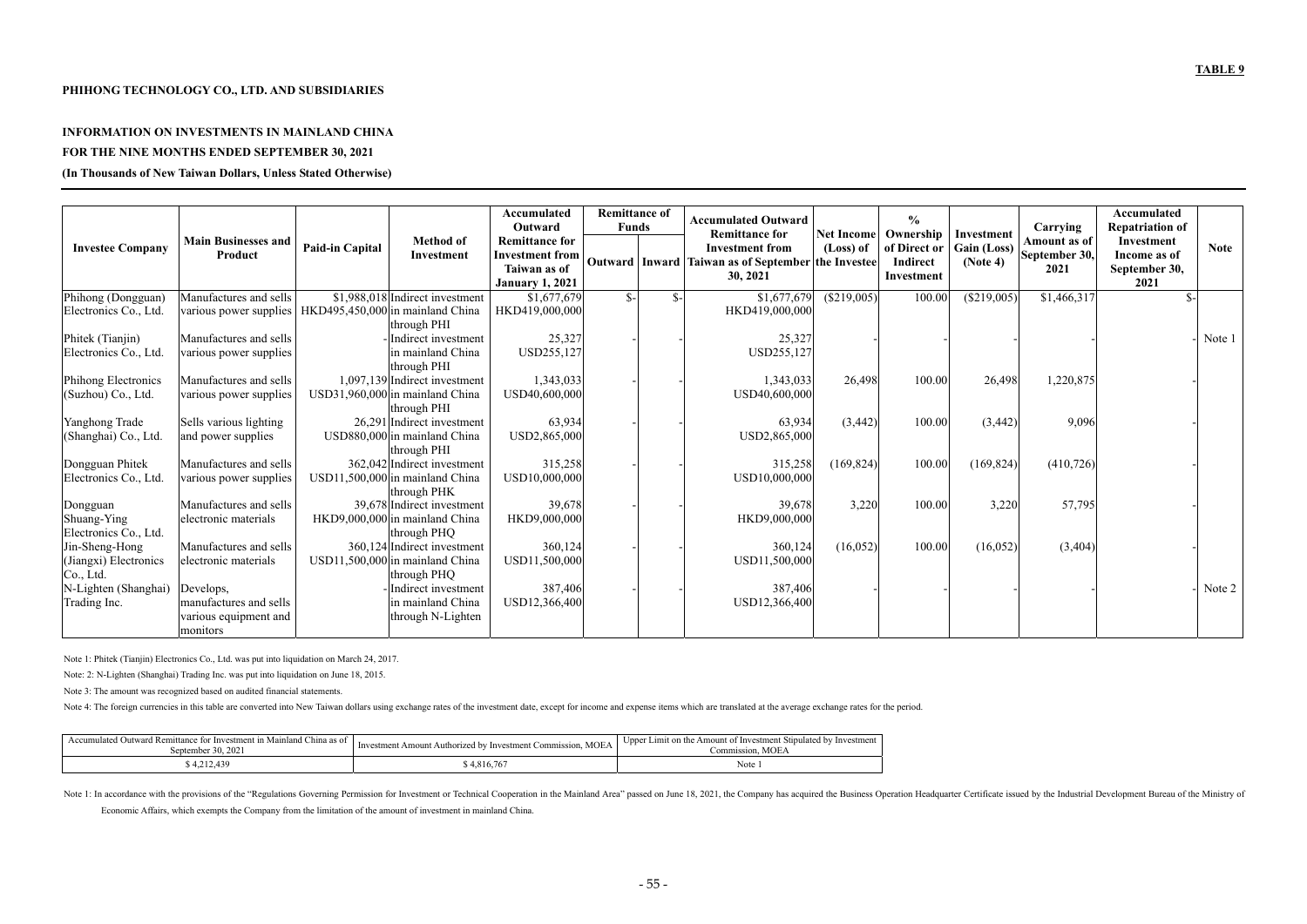## **PHIHONG TECHNOLOGY CO., LTD. AND SUBSIDIARIES**

# **SIGNIFICANT TRANSACTIONS WITH INVESTEE COMPANIES IN MAINLAND CHINA, EITHER DIRECTLY OR INDIRECTLY THROUGH A THIRD PARTY, AND THEIR PRICES, PAYMENT**

# **TERMS, AND UNREALIZED GAINS OR LOSSES**

# **FOR THE NINE MONTHS ENDED SEPTEMBER 30, 2021**

# **(In Thousands of New Taiwan Dollars, Unless Stated Otherwise)**

|                                             |                         | <b>Purchase/Sale</b> |                 | Price                           | <b>Transaction Details</b>      | <b>Notes/Trade Receivable</b><br>(Payable)          |               | Unrealized (Gain) |      |             |
|---------------------------------------------|-------------------------|----------------------|-----------------|---------------------------------|---------------------------------|-----------------------------------------------------|---------------|-------------------|------|-------------|
| <b>Investee Company</b>                     | <b>Transaction Type</b> | Amount               | $\frac{6}{6}$   |                                 | <b>Payment Term</b>             | <b>Comparison with</b><br><b>Normal Transaction</b> | <b>Amount</b> | $\frac{0}{0}$     | Loss | <b>Note</b> |
| Phihong (Dongguan)<br>Electronics Co., Ltd. | Purchase                | $$4,913,184$ 79.52%  |                 | To be agreed by<br>both parties | To be agreed by both<br>parties |                                                     |               |                   |      |             |
| Dongguan Phitek Electronics<br>Co., Ltd.    | Purchase                |                      | $160,216$ 2.59% | To be agreed by<br>both parties | To be agreed by both<br>parties | $\overline{\phantom{m}}$                            |               |                   |      |             |